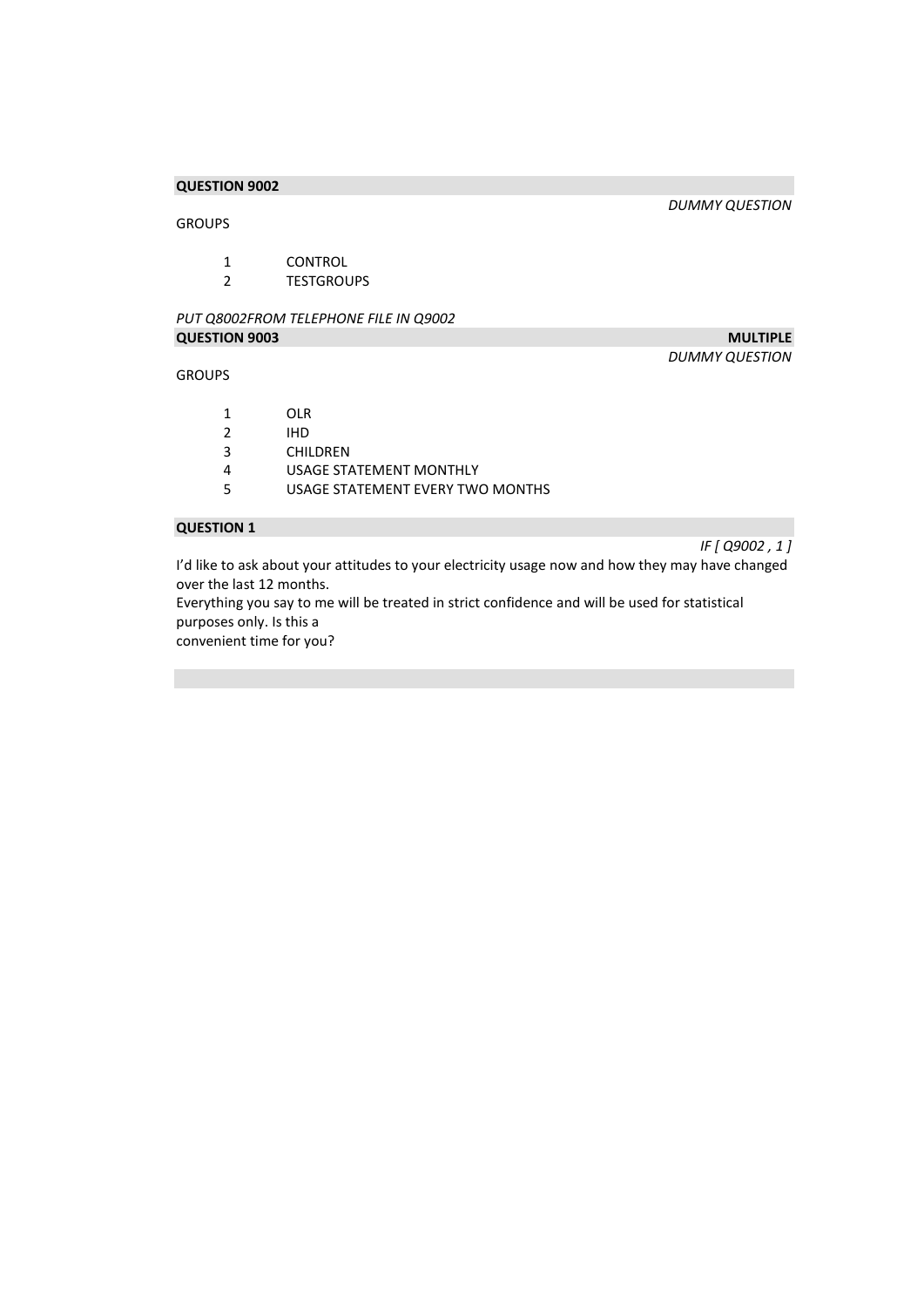I'd like to ask about your attitudes and your electricity usage and how this may have changed over the last year.

Everything you say to me will be treated in strict confidence and will be used for statistical purposes only. Is this a

convenient time for you?

# **QUESTION 3**

INTERVIEWER - IS RESPONDENT DIFFERENT TO ORIGINAL RESPONDENT

1 YES 2 NO  $\boxed{2}$ *CONTINUE AT QUESTION 310* 

May I ask your name please?

#### **QUESTION 200**

PLEASE RECORD SEX FROM VOICE

- 1 Male<br>2 Fema
- **Female**

#### **QUESTION 300**

Which of the following age categories describes your age on your last birthday? INT - PROMPT WITH AGE BANDS

| 1 | 18 - 25   |
|---|-----------|
| 2 | 26 - 35   |
| 3 | $36 - 45$ |
| 4 | 46 - 55   |
| 5 | 56 - 65   |
| 6 | 65+       |
| 7 | Refused   |

#### **QUESTION 310**

What is the employment status of the chief income earner in your household, is he/she

- 1 An employee
- 2 Self-employed (with employees)
- 3 Self-employed (with no employees)
- 4 Unemployed (actively seeking work)
- 5 Unemployed (not actively seeking work)
- 6 Retired
- 7 Carer Looking after relative or family

#### **QUESTION 400** OPEN **OPEN**

*IF [ Q310 , 1 , 2 , 3 ] SAVE IN CLASS* 

What is the occupation of the chief income earner in your household?

**QUESTION 10 FORM QUESTION** 

*IF [ Q9002 , 2 ]*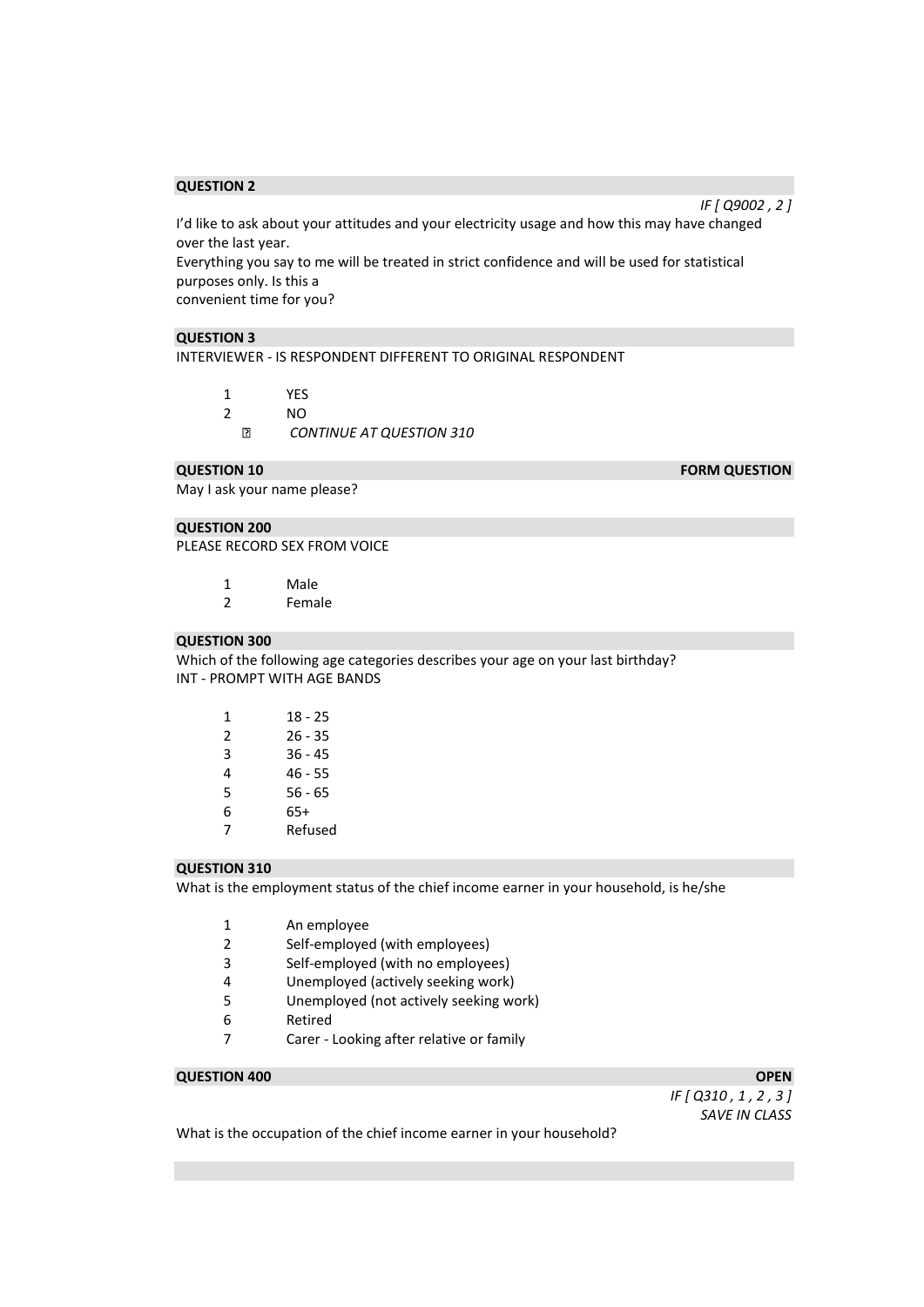SOCIAL CLASS Interviewer, Respondent said that occupation of chief income earner was.... <Question 400> Please code

| 1 | ΑR                     |
|---|------------------------|
| 2 | C1                     |
| 3 | C2                     |
| 4 | DF                     |
| 5 | F [RECORD ALL FARMERS] |
| 6 | Refused                |

# **QUESTION 410**

What best describes the people you live with? READ OUT

| 1 | I live alone                                                   |
|---|----------------------------------------------------------------|
| 2 | All people in my home are over 15 years of age                 |
| 3 | Both adults and children under 15 years of age live in my home |

#### **QUESTION 420**

How many people over 15 years of age live in your house?

| 1              | 1         |
|----------------|-----------|
| $\overline{2}$ | 2         |
| $\overline{3}$ | 3         |
| 4              | 4         |
| $\overline{5}$ | 5         |
| 6              | 6         |
| 7              | 7 or more |
|                |           |

#### **QUESTION 430**

And how many of these are typically in the house during the day (for example for 5-6 hours during the day)

| 1 | 1         |
|---|-----------|
| 2 | 2         |
| 3 | 3         |
| 4 | 4         |
| 5 | 5         |
| 6 | 6         |
| 7 | 7 or more |
| ႙ | None      |

*IF [ Q410 , 2 , 3 ]* 

*IF [ Q410 , 2 , 3 ]*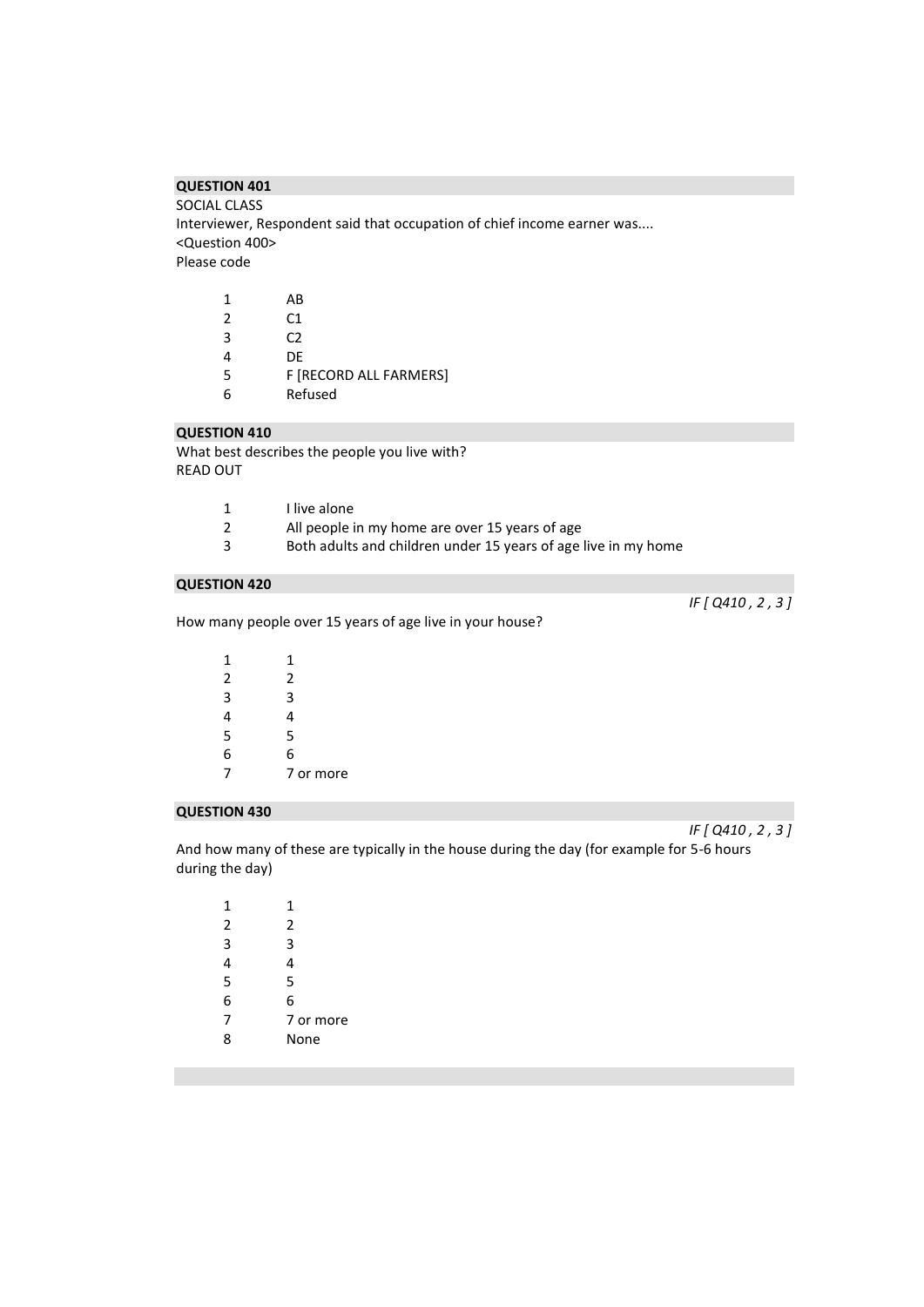How many people under 15 years of age live in your house?

| 1 | 1         |
|---|-----------|
| 2 | 2         |
| 3 | 3         |
| 4 | 4         |
| 5 | 5         |
| 6 | 6         |
| 7 | 7 or more |
|   |           |

#### **QUESTION 4312**

*IF [ Q410 , 3 ]* 

And how many of these are typically in the house during the day (for exanmple for 5-6 hours during the day)

| 1 | 1         |
|---|-----------|
| 2 | 2         |
| 3 | 3         |
| 4 | 4         |
| 5 | 5         |
| 6 | 6         |
| 7 | 7 or more |
| 8 | None      |
|   |           |

#### **QUESTION 4301**

How many people in your household work for pay?

| 1              | 1         |
|----------------|-----------|
| $\overline{2}$ | 2         |
| 3              | 3         |
| 4              | 4         |
| 5              | 5         |
| 6              | 6         |
| 7              | 7 or more |
| ጰ              | None      |
|                |           |

#### **QUESTION 4303**

Do you own or rent your accomodation?

- Owner or purchasing
- Rent from local authority or voluntary housing agency (e.g. Respond)
- Rent from private landlord

# **QUESTION 431**

And now, I would like to ask you a few questions about your general attitudes towards energy, electricity use and the

electricity bill. Please rate each of the following statements on a scale of 1 to 5 where 1 is strongly agree and 5 is

strongly disagree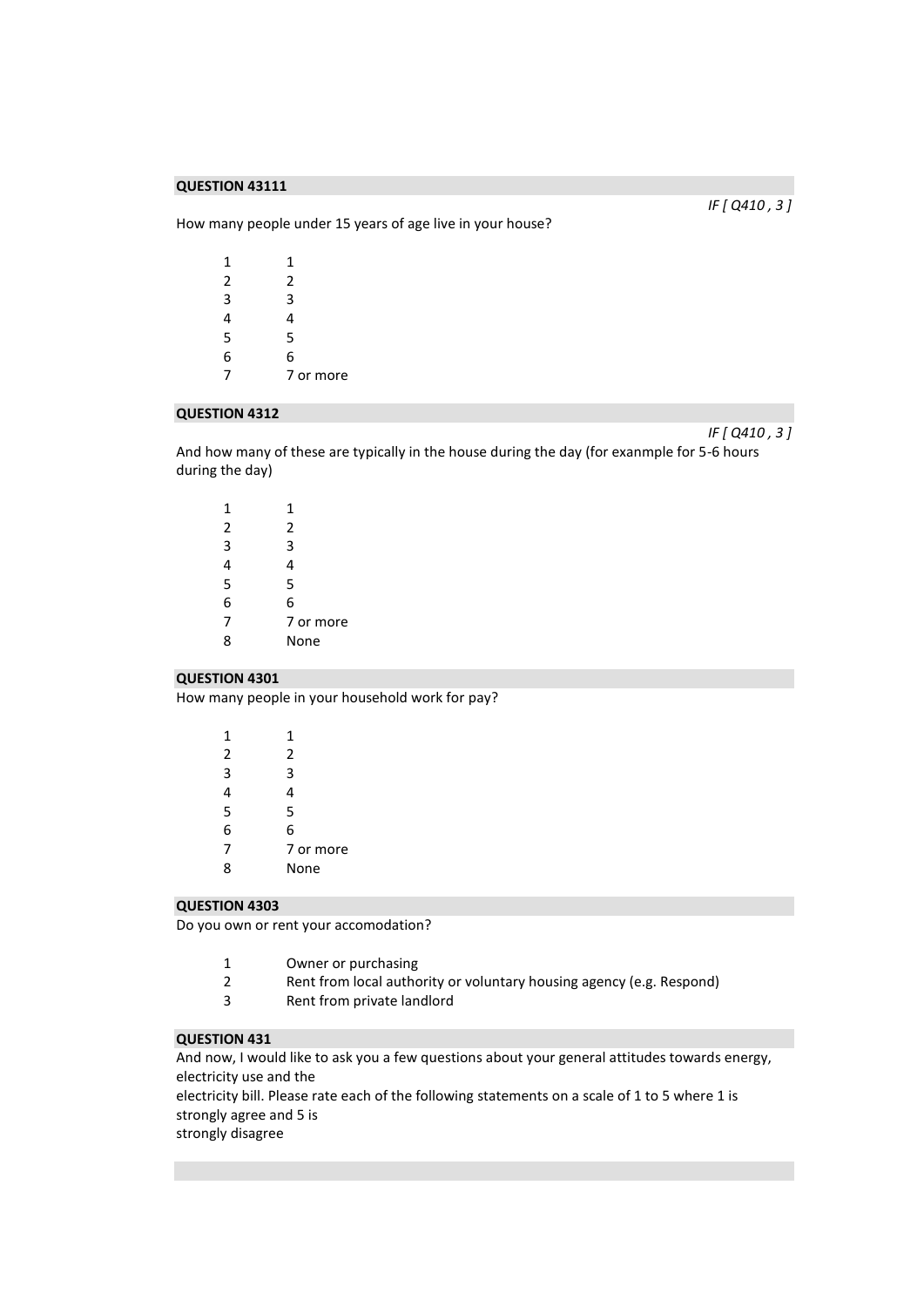- 1 Our society needs to reduce the amount of energy we use<br>2 The people I live with and I need to reduce the amount of
	- The people I live with and I need to reduce the amount of energy I [we] use
- 3 I am interested in changing the way I use electricity if it reduces the electricity bill
- 4 I am interested in changing the way I use electricity if it helps the environment
- 5 I [we] can reduce my [our] electricity bill by changing the way the people I live with and I[we] use electricity

#### *PUT IN STATEMENT Q4311,1*

#### **QUESTION 43122**

Our society needs to reduce the amount of energy we use

| 1 | 1 - Strongly agree   |
|---|----------------------|
| 2 | 2                    |
| 3 | ੨                    |
| 4 | 4                    |
| 5 | 5- Strongly disagree |
| 6 | DК                   |

#### *PUT IN STATEMENT Q4311,2*

#### **QUESTION 43122**

The people I live with and I need to reduce the amount of energy I [we] use

| 1             | 1 - Strongly agree   |
|---------------|----------------------|
| $\mathcal{P}$ | 2                    |
| 3             | ੨                    |
| 4             | 4                    |
| 5             | 5- Strongly disagree |
| 6             | DК                   |
|               |                      |

#### *PUT IN STATEMENT Q4311,3*

#### **QUESTION 43122**

I am interested in changing the way I use electricity if it reduces the electricity bill

| 1 | 1 - Strongly agree   |
|---|----------------------|
| 2 | 2                    |
| 3 | ੨                    |
| Δ | Δ                    |
| 5 | 5- Strongly disagree |
|   |                      |

6 DK

# *PUT IN STATEMENT Q4311,4*

#### **QUESTION 43122**

I am interested in changing the way I use electricity if it helps the environment

- 2 2
- 3 3
- 4 4
- 5 5- Strongly disagree
- 6 DK

#### *PUT IN STATEMENT Q4311,5*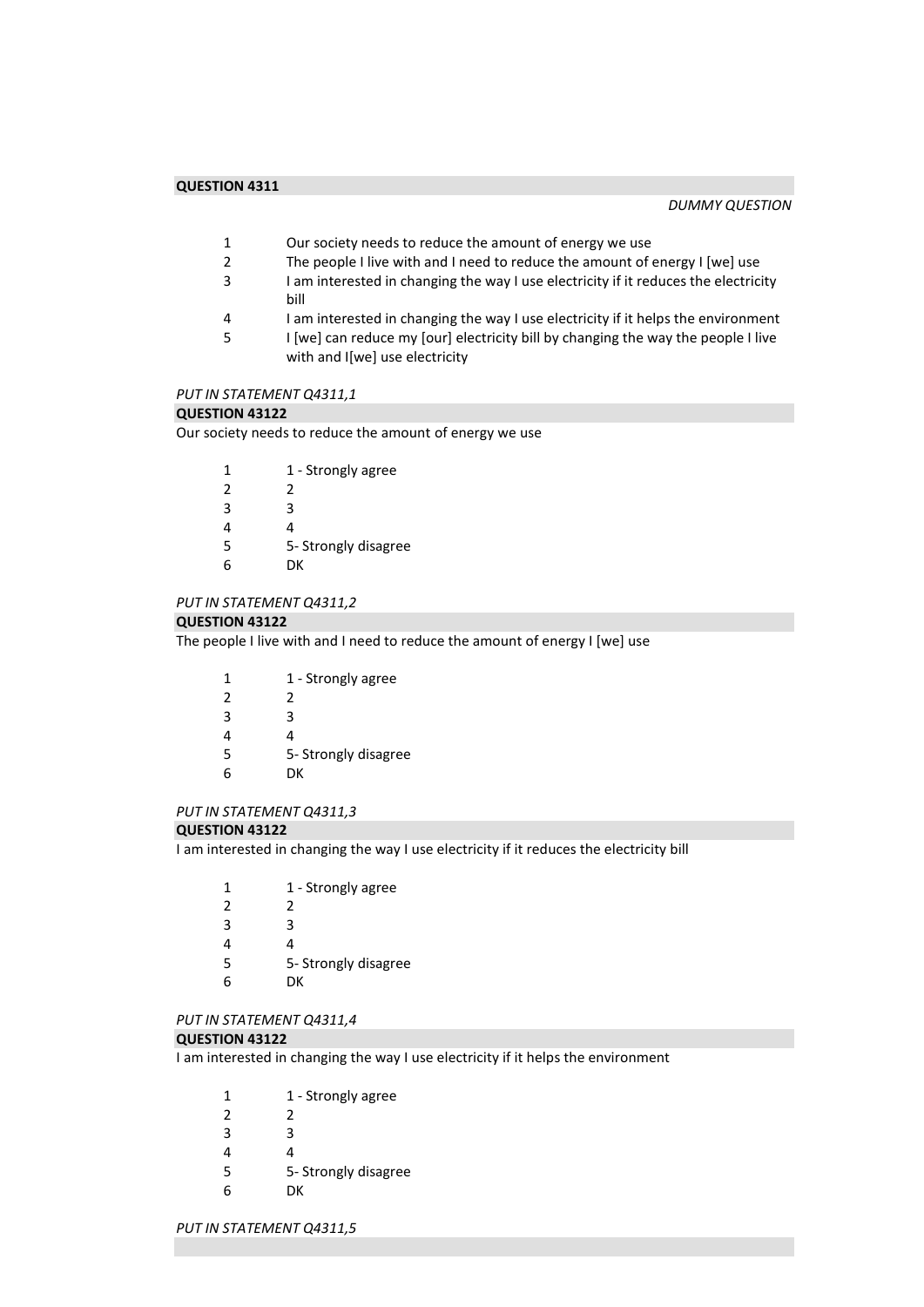I [we] can reduce my [our] electricity bill by changing the way the people I live with and I[we] use electricity

| 1 - Strongly agree   |
|----------------------|
| 2                    |
| ર                    |
| 4                    |
| 5- Strongly disagree |
| DК                   |
|                      |

#### **QUESTION 432**

And now, I would like to ask you a few questions about your own efforts in your household over the past 12 months to reduce

your electricity usage. Each question refers to you and your household. Please rate each of the following statements on a

scale of 1 to 5 where 1 is strongly agree and 5 is strongly disagree

#### **QUESTION 4321** MULTIPLE

*DUMMY QUESTION* 

- 1 I we have done a lot to reduce the amount of electricity I we use<br>2 I we have made changes to the way I we live in order to reduce t
- I we have made changes to the way I we live in order to reduce the amount of electricity I we use.
- 3 I We would like to do more to reduce electricity usage<br>4 I We know what I we need to do in order to reduce ele
- I We know what I we need to do in order to reduce electricity usage
- 5 I cannot control how much electricity I use

# *PUT IN STATEMENTB Q4321,1*

#### **QUESTION 4322**

I we have done a lot to reduce the amount of electricity I we use

|  | 1 - Strongly agree |
|--|--------------------|
|--|--------------------|

- 2 2
- 3 3
- 4 4
- 5 5- Strongly disagree
- 6 DK

# *PUT IN STATEMENTB Q4321,2*

# **QUESTION 4322**

I we have made changes to the way I we live in order to reduce the amount of electricity I we use.

| 1 - Strongly agree |
|--------------------|
|                    |

- 3 3
- 4 4
- 5 5- Strongly disagree
- 6 DK

*PUT IN STATEMENTB Q4321,3*  **QUESTION 4322**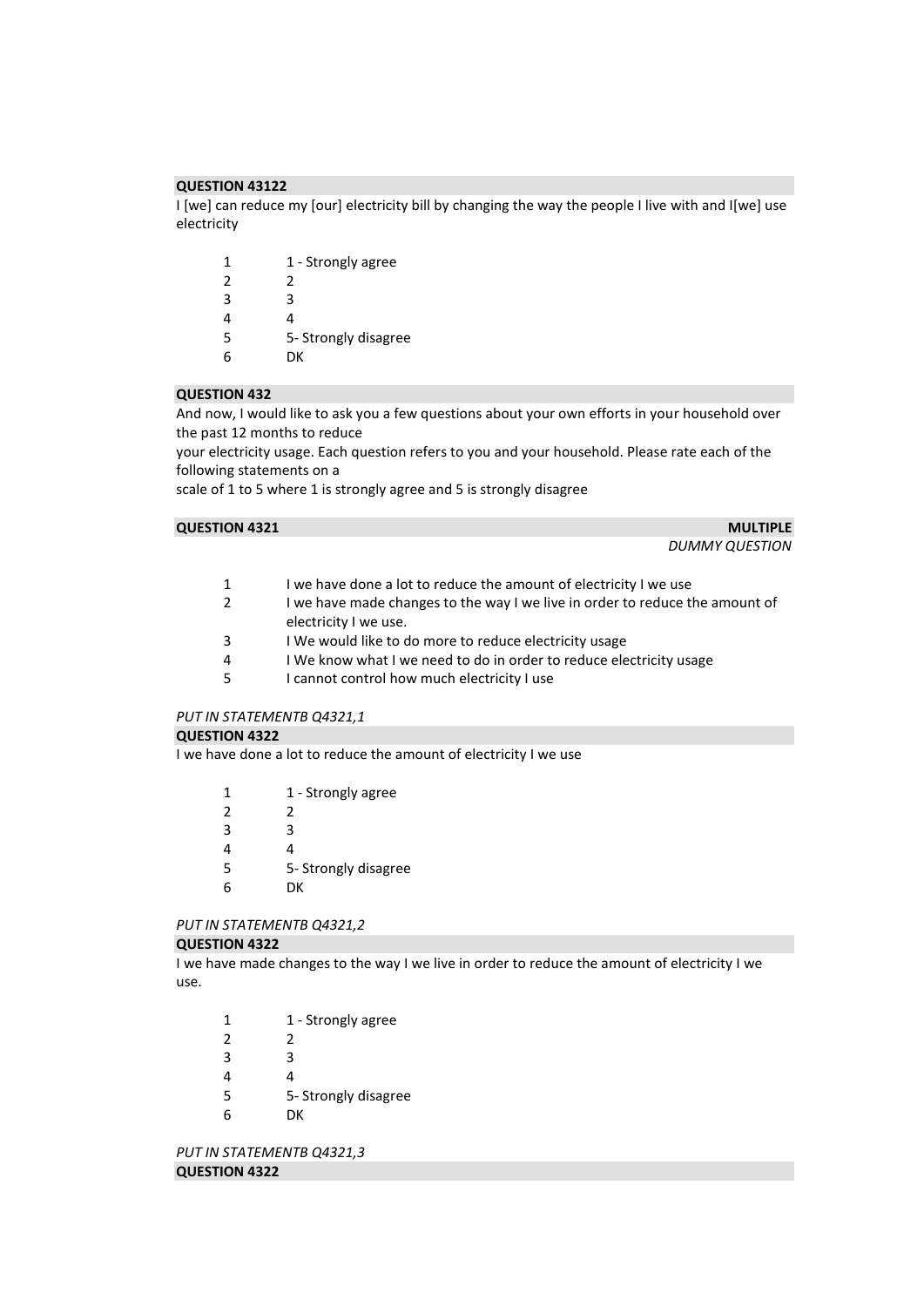I We would like to do more to reduce electricity usage

- 1 1 Strongly agree<br>2 2
- $\begin{array}{c} 2 \\ 3 \end{array}$
- $\begin{array}{ccc} 3 & & 3 \\ 4 & & 4 \end{array}$
- 4 4
- 5 5- Strongly disagree
- 6 DK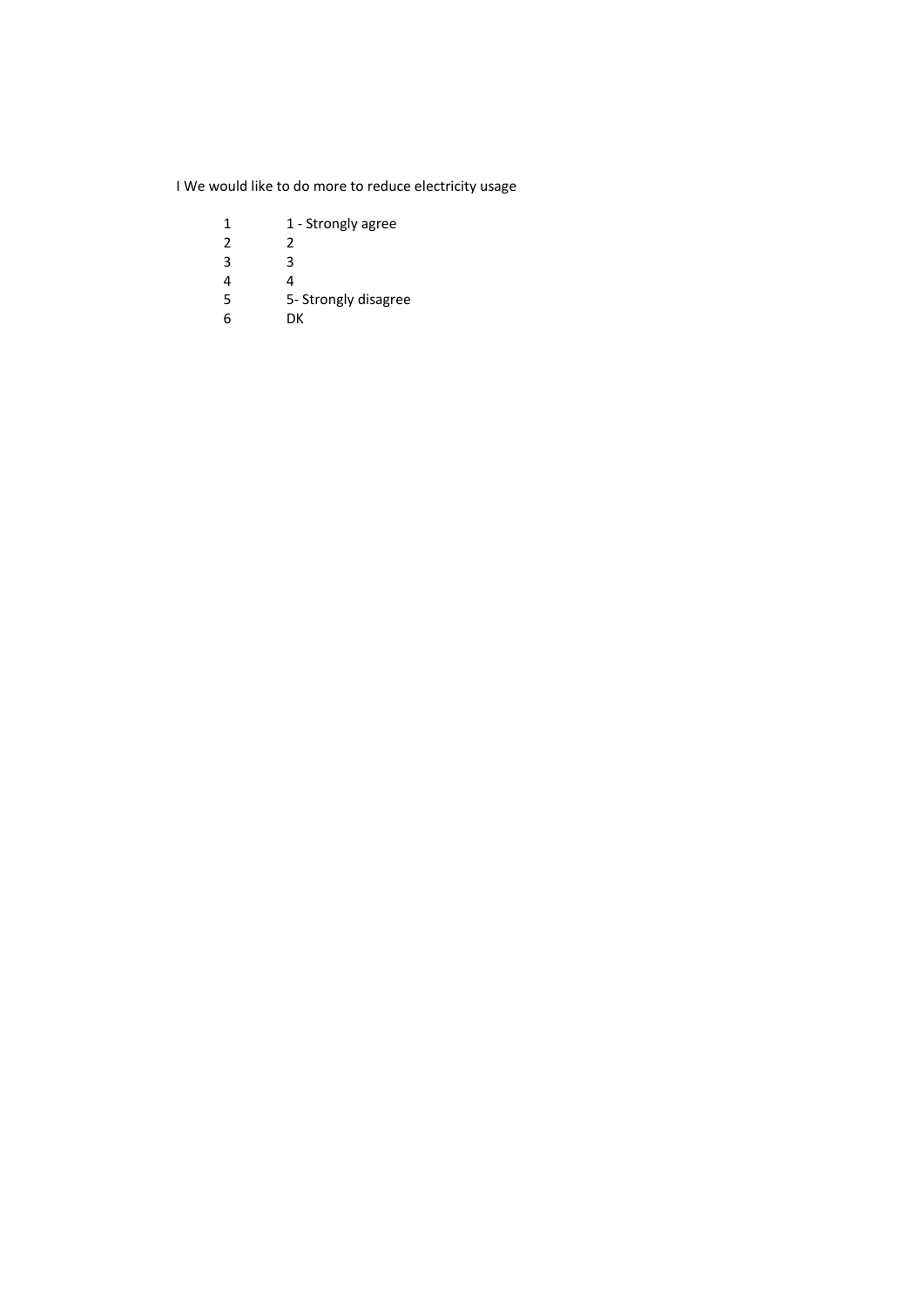#### *PUT IN STATEMENTB Q4321,4*

#### **QUESTION 4322**

I We know what I we need to do in order to reduce electricity usage

| 1              | 1 - Strongly agree   |
|----------------|----------------------|
| $\mathfrak{p}$ | 2                    |
| 3              | ર                    |
| 4              | 4                    |
| 5              | 5- Strongly disagree |
| h              | DΚ                   |

#### *PUT IN STATEMENTB Q4321,5*

# **QUESTION 4322**

I cannot control how much electricity I use

| 1             | 1 - Strongly agree   |
|---------------|----------------------|
| $\mathcal{P}$ | 2                    |
| 3             | ੨                    |
| 4             | 4                    |
| 5             | 5- Strongly disagree |
| 6             | DК                   |

# **QUESTION 435**

*IF [ Q4321 , 3 , 4 , 5 ]* 

Please rate each of the following statements on a scale of 1 to 5 where 1 is strongly agree and 5 is strongly disagree

### **QUESTION 4351**

*DUMMY QUESTION* 

| It is too inconvenient to reduce our usage of electricity |
|-----------------------------------------------------------|
|-----------------------------------------------------------|

- 2 I do not know enough about how much electricity different appliances use in order to reduce my usage
- 3 I am not able to get the people I live with to reduce their electricity usage
- 4 I do not have enough time to reduce my electricity usage
- 5 I do not want to be told how much electricity I use
- 6 Reducing my usage would not make enough of a difference to my bill

# *PUT IN STATEMENTC Q4351,1*

# **QUESTION 43222**

It is too inconvenient to reduce our usage of electricity

- 2 2
- 3 3
- 4 4
- 5 5- Strongly disagree
- 6 DK

*PUT IN STATEMENTC Q4351,2*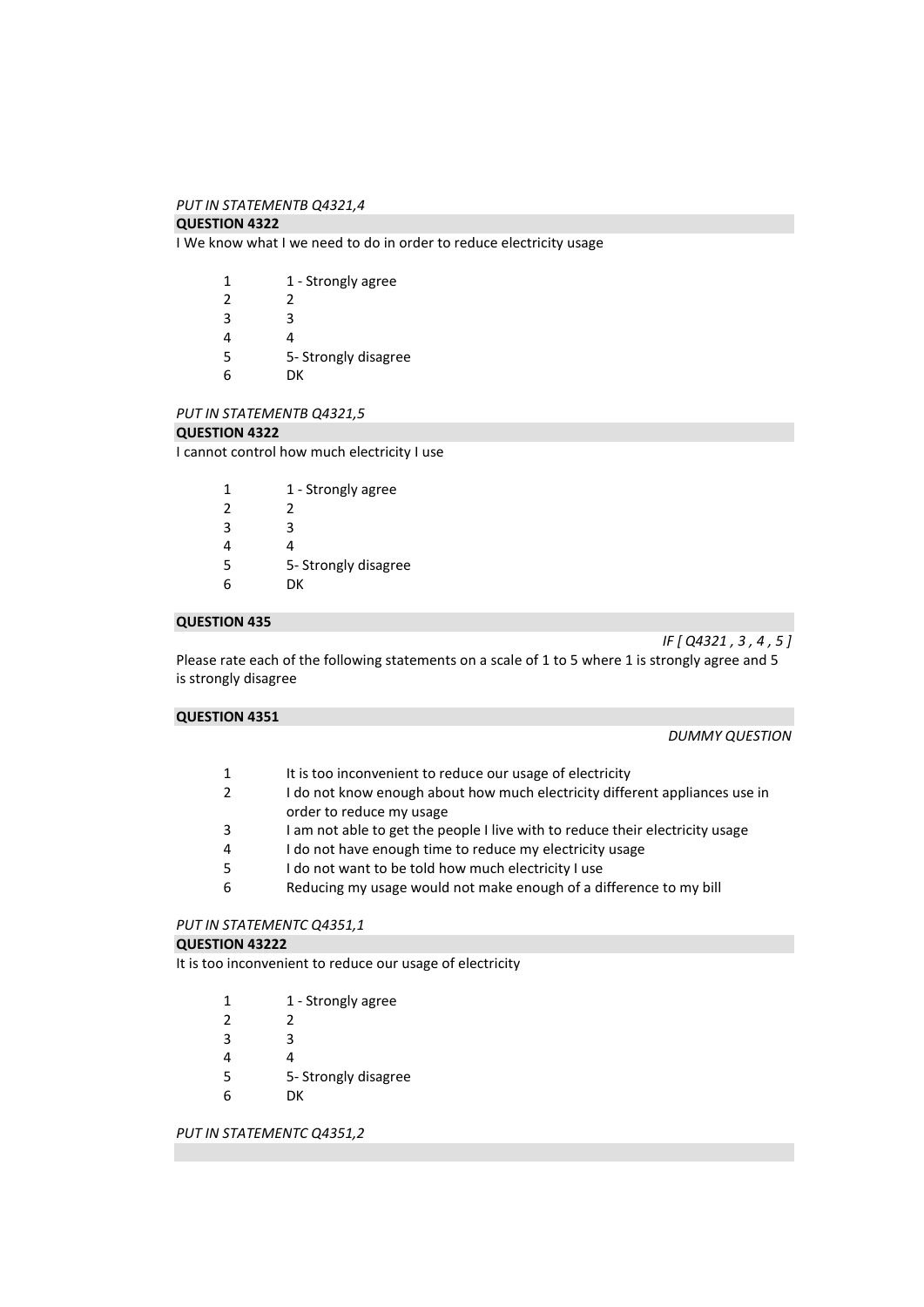I do not know enough about how much electricity different appliances use in order to reduce my usage

| 1              | 1 - Strongly agree   |
|----------------|----------------------|
| $\mathfrak{p}$ | 2                    |
| 3              | З                    |
| 4              | 4                    |
| 5              | 5- Strongly disagree |
| ĥ              | DК                   |

#### *PUT IN STATEMENTC Q4351,3*

#### **QUESTION 43222**

I am not able to get the people I live with to reduce their electricity usage

| 1             | 1 - Strongly agree   |
|---------------|----------------------|
|               |                      |
| $\mathcal{P}$ | 2                    |
| 3             | ੨                    |
| 4             | 4                    |
| 5             | 5- Strongly disagree |
| 6             | DК                   |

#### *PUT IN STATEMENTC Q4351,4*

#### **QUESTION 43222**

I do not have enough time to reduce my electricity usage

| 1 | 1 - Strongly agree   |
|---|----------------------|
| 2 | 2                    |
| 3 | ੨                    |
| 4 | 4                    |
| 5 | 5- Strongly disagree |
| 6 | DК                   |
|   |                      |

# *PUT IN STATEMENTC Q4351,5*

#### **QUESTION 43222**

I do not want to be told how much electricity I use

| 1 | 1 - Strongly agree   |
|---|----------------------|
| 2 | 2                    |
| 3 | ੨                    |
| Δ | Δ                    |
| 5 | 5- Strongly disagree |
|   |                      |

DK

# *PUT IN STATEMENTC Q4351,6*

#### **QUESTION 43222**

Reducing my usage would not make enough of a difference to my bill

| 1 - Strongly agree |
|--------------------|
|                    |

- 3
- 
- 4
- 5- Strongly disagree
- DK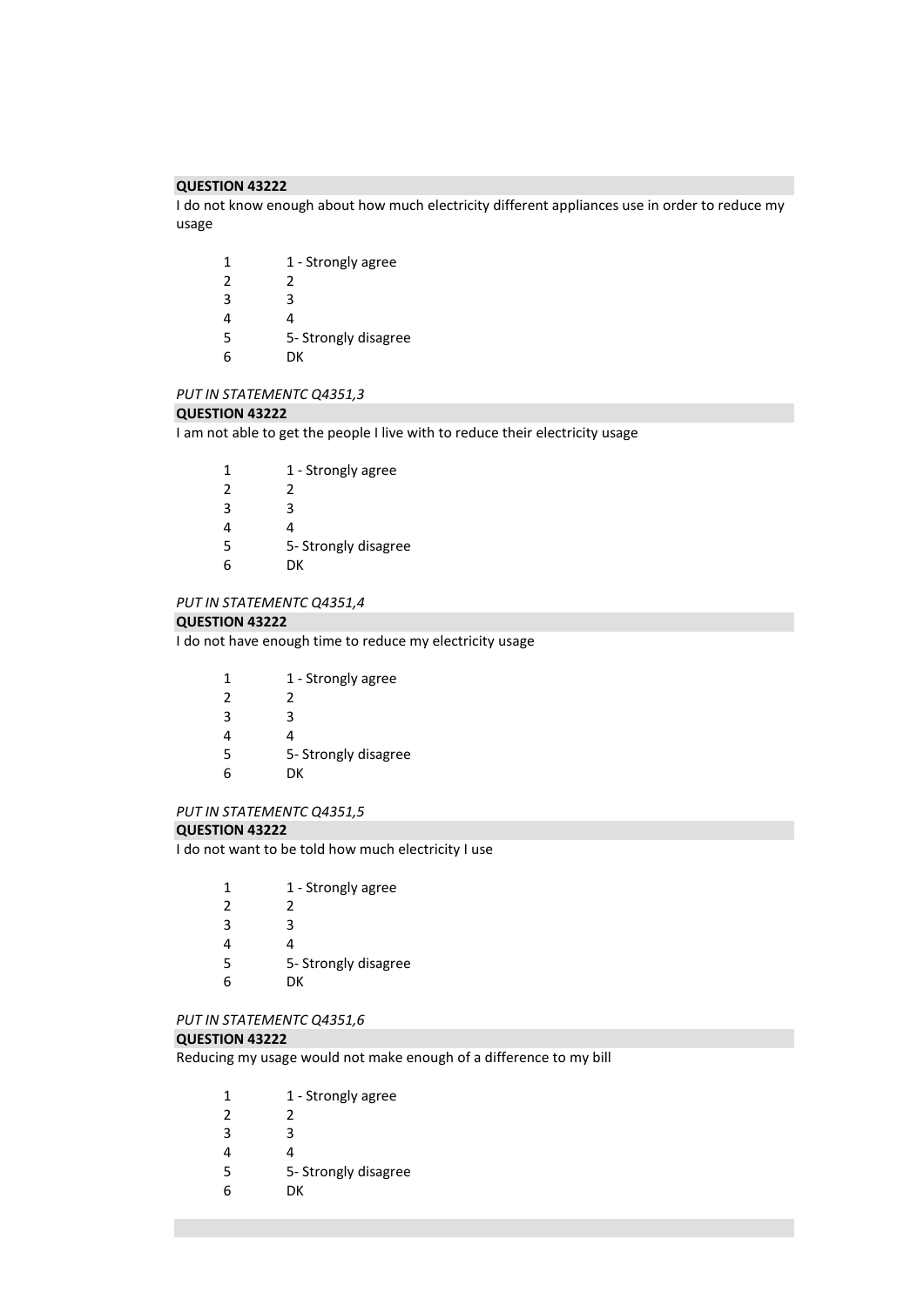*IF [ Q9002 , 2 ]* 

For the following items, please think of all the people living in your household.

- 1 The people I live with and I [we] have become more aware of the electricity that I [we] use over the last twelve months
- 2 The people I live with and I [we] know more about how to reduce my [our] electricity usage than I [we] did twelve months ago
- 3 The people I live with and I am [we are] more interested in reducing electricity than I was [we were] twelve months ago

# **QUESTION 470**

Which of the following best describes how you heat your home

- 1 Electricity (electric central heating or storage heating)<br>2 Electricity (plug in heaters)
- Electricity (plug in heaters)
- 3 Gas
- 4 Oil
- 5 Solid fuel
- 6 Renewable (e.g. solar)
- 7 Other

# **QUESTION 4701**

Which of the following best describes how you heat water in your home

- 1 Central heating system
- 2 Electric (immersion)
- 3 Electric (instantaneous heater)
- 4 Gas
- 5 Oil
- 6 Solid fuel boiler
- 7 Renewable (e.g. solar)
- 8 Other

#### **QUESTION 47011**

And do you have an immersion heater?

- 1 Yes
- 2 No

#### **QUESTION 4702**

*IF [ Q4701 , 2 \ Q47011 , 1 ]* 

*IF [ # Q4701 , 2 ]* 

Do you typically use your immersion when your are not using your primary heat source?

- 1 Rarely,
- 2 Not very often,
- 3 Fairly often,
- 4 Very often

#### **QUESTION 47021**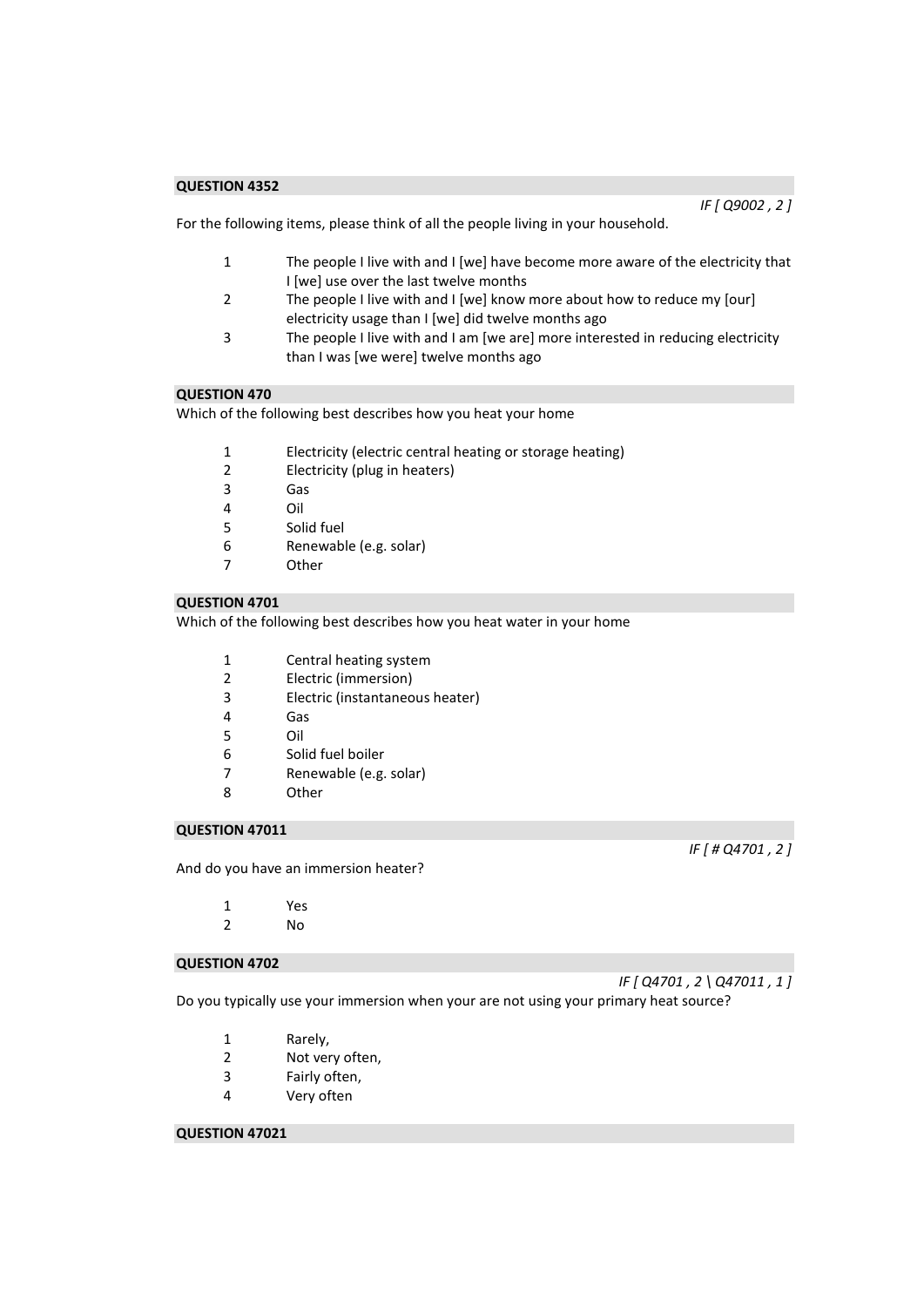# *IF [ Q4701 , 2 \ Q47011 , 1 ]*

# Is your immersion used in Winter?

1 Yes<br>2 No

2 No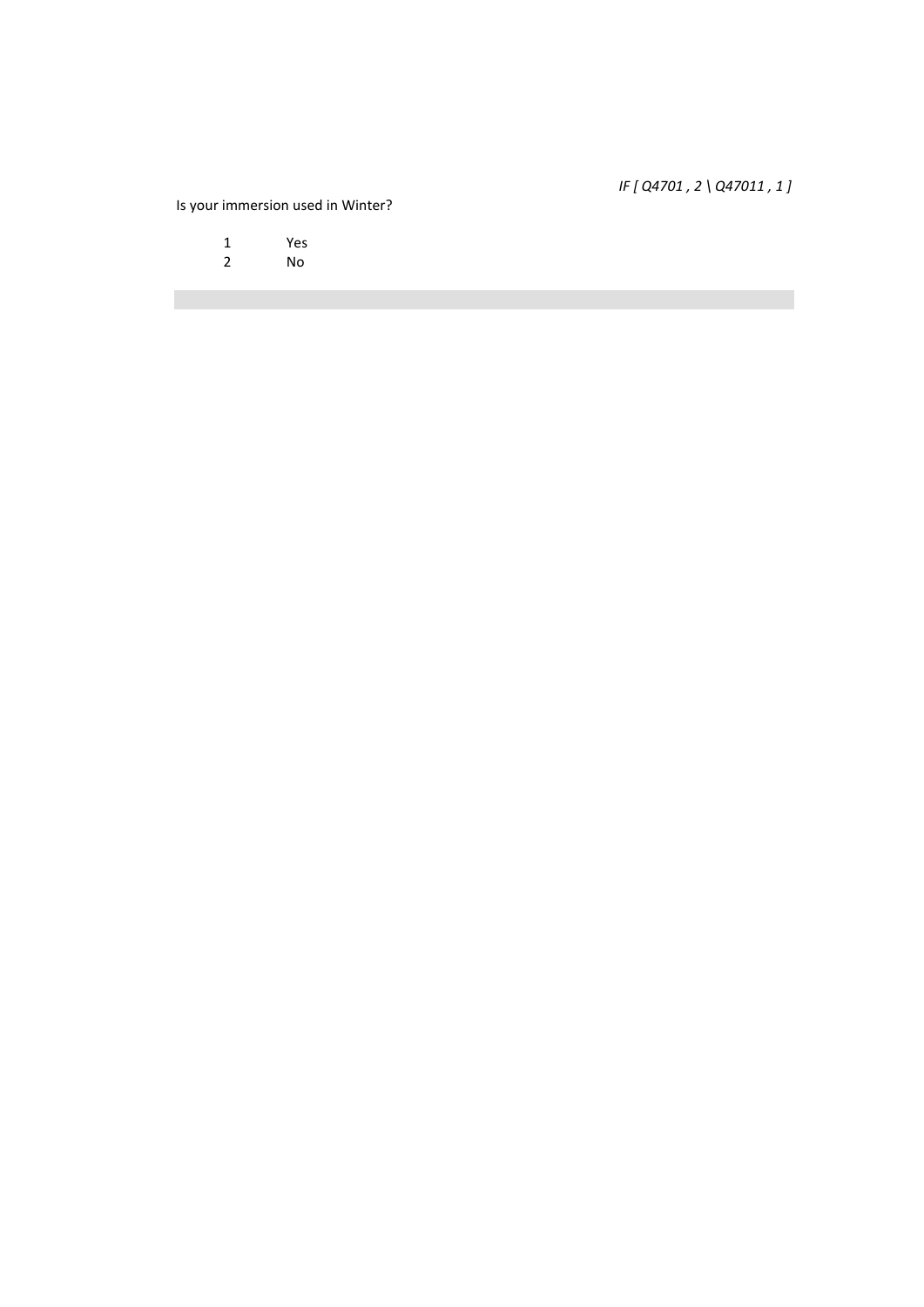And in Summer

1 Yes 2 No

#### **QUESTION 54192**

As part of the trial, the way you were charged for the electricity you used was changed from a single rate for all

electricity to one that varies by time of day. Were you aware of this?

| Yes |
|-----|
| No  |

#### **QUESTION 47031**

*IF [ Q9002 , 2 ]* 

Did the changes in the way you were charged for electricity cause you to change the way you used the immersion?

- 1 It caused me to use the immersion less
- 2 It caused me to use the immersion at different times<br>3 It made no difference
- It made no difference

#### **QUESTION 47032**

And did you use your central heating to heat water instead?

- 2 Yes occasionally
- 3 No

# **QUESTION 4704**

Which of the following best describes how you cook in your home

- 1 Electric cooker
- 2 Gas cooker
- 3 Oil fired cooker
- 4 Solid fuel cooker (stove aga)
- 5 Microwave
- 6 Don't cook

# **QUESTION 47033**

*IF [ Q9002 , 2 & Q4704 , 1 ]* 

Did the changes in the way you were charged for electricity cause you to change when you cooked?

- 1 Yes I changed when I cooked every day
- 2 Yes I changed when I cooked sometimes
- 3 It made no difference to when I cooked

# **QUESTION 471**

*IF [ Q47031 , 1 , 2 ]* 

*IF [ Q4701 , 2 \ Q47011 , 1 ]*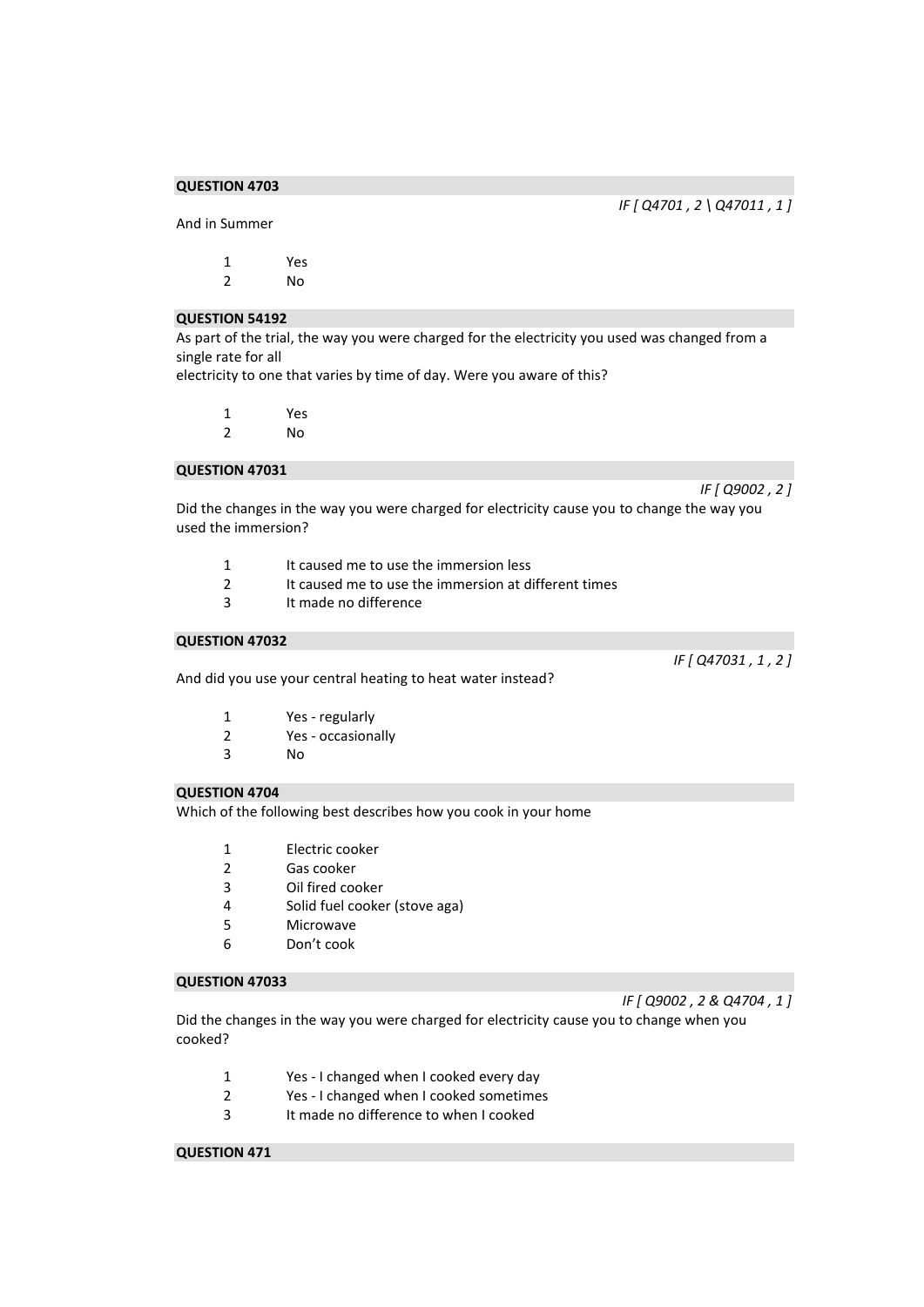Returning to heating your home, in your opinion, is your home kept adequately warm?

- 1 Yes<br>2 No
- 2 No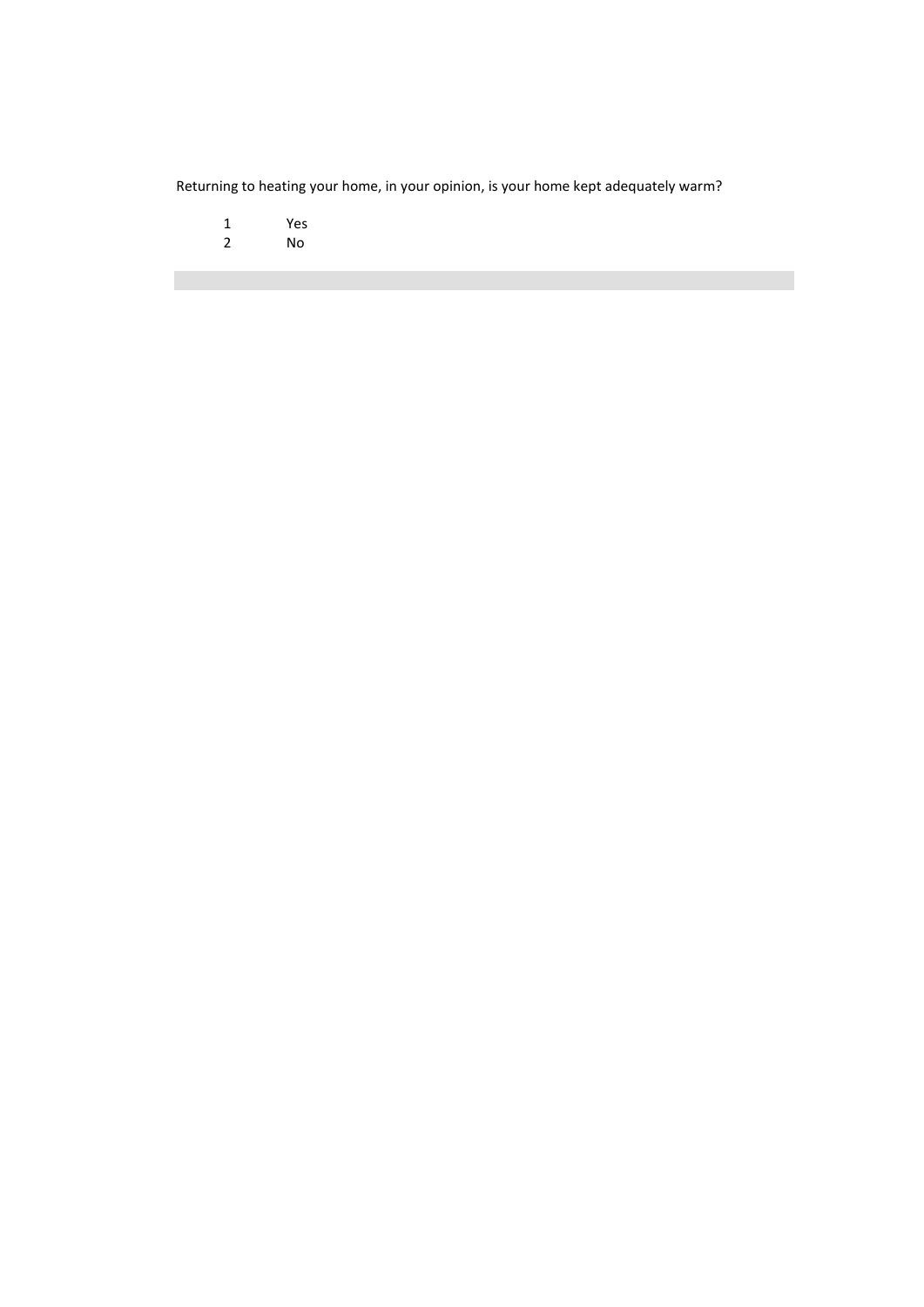#### **QUESTION 472** MULTIPLE

Do any of the following reasons explain why?

- 1 I prefer cooler temperature
- 2 I cannot afford to have the house as warm as I would like
- 3 It is hard to keep the house warm because it is not well insulated<br>4 Mone of these
- None of these

#### **QUESTION 473**

Have you had to go without heating during the last 12 months through lack of money?

- 1 Yes
- 2 No

# **QUESTION 474** MULTIPLE

Have any of the following ever applied to you?

- 1 I had to go without heat on a cold day
- 2 I had to go to bed early to keep warm
- 3 I lit the fire late or switched on the heat late because I had not enough fuel or money for fuel
- 4 None of these

#### **QUESTION 4906** MULTIPLE

Over the last twelve months have you done any of the following?

- 1 Added double glazing to some or all of your windows
- 2 Installed insulation to your home (attic or walls)
- 3 Replaced appliances with A rated ones
- 4 Fitted a new lagging jacket on your hot water tank
- 5 Fitted other energy saving devices such as usage monitors
- 6 Added solar panels
- 7 Added draught-proofing to your doors or windows
- 8 Replaced a central heating boiler with a more efficient one
- 10 Added thermostatic controls to radiators so that their temperature could be turned down when the room is not in use
- 11 None of these

#### **QUESTION 4907**

*IF [ Q9002 , 2 & Q4906 , 1 TO 10 ]*  To what degree was your decision to make these changes influenced by your participation in the

smart meter trial? (on a

scale 1 to 5 where 5 is very much influenced and 1 is not at all influenced).

*PUT IN STATEMENTD Q4906,1*  **QUESTION 49071** 

# *IF [ Q471 , 2 ]*

*IF [ Q473 , 1 ]*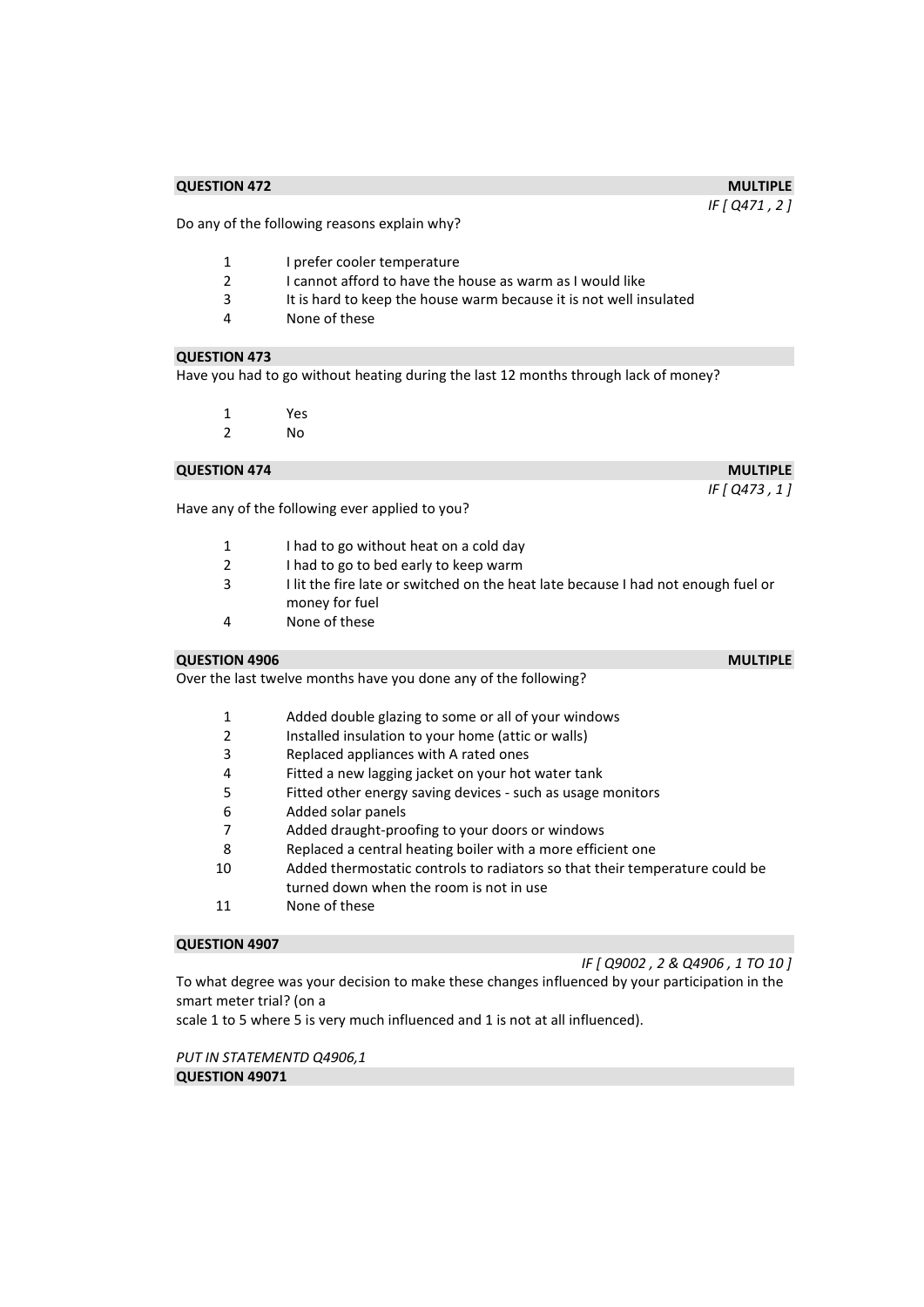*IF [ Q9002 , 2 & Q4906 , 1 TO 10 ]* 

Added double glazing to some or all of your windows

1 1 - Not at all influenced<br>2 2  $\begin{array}{ccc} 2 & \hspace{1.5cm} 2 \\ 3 & \hspace{1.5cm} 3 \end{array}$  $\begin{array}{ccc} 3 & & 3 \\ 4 & & 4 \end{array}$ 4<br>5 5 5 - Very much influenced

*PUT IN STATEMENTD Q4906,2*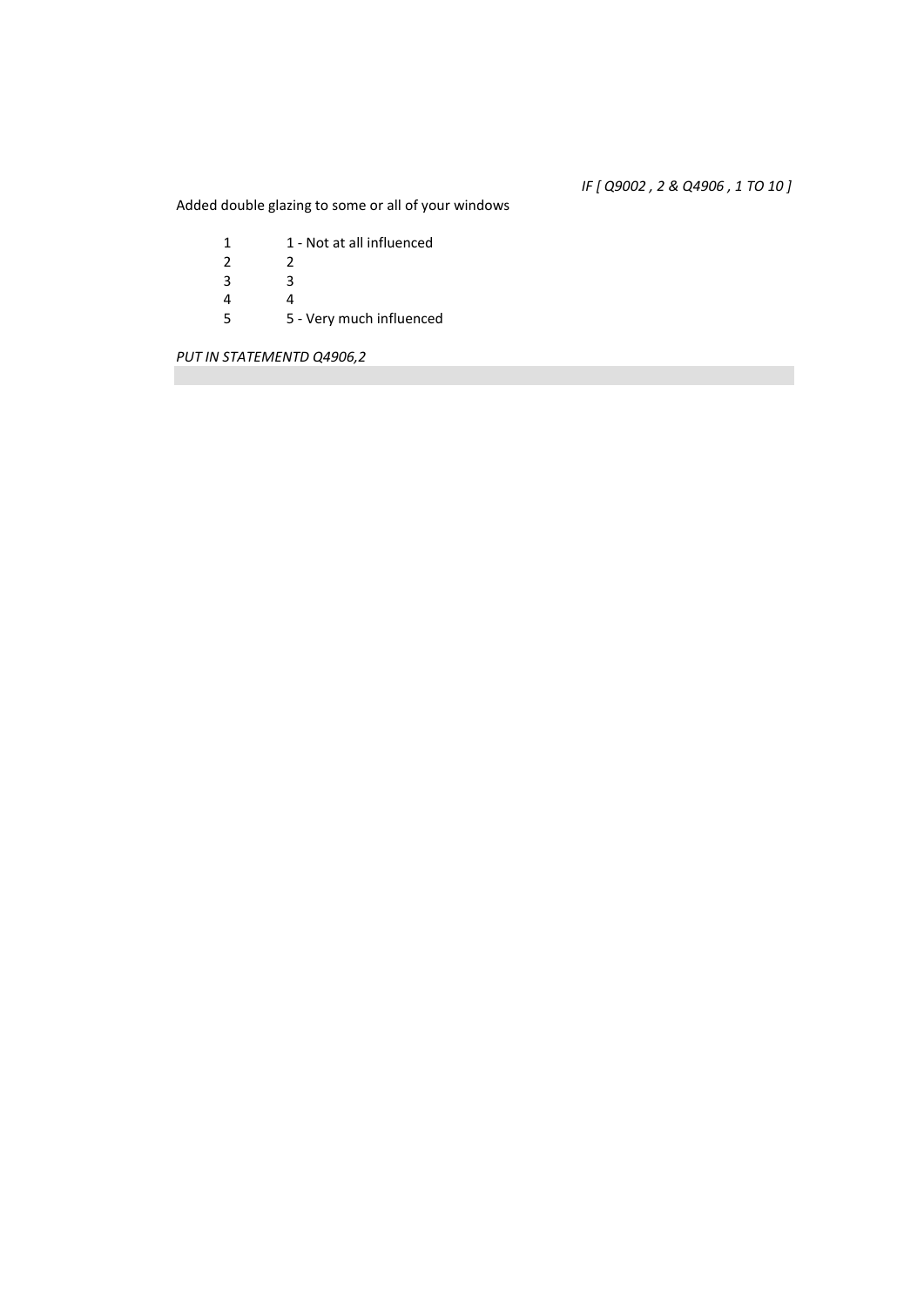*IF [ Q9002 , 2 & Q4906 , 1 TO 10 ]* 

*IF [ Q9002 , 2 & Q4906 , 1 TO 10 ]* 

Installed insulation to your home (attic or walls)

|   | 1 - Not at all influenced |
|---|---------------------------|
| 2 | 2                         |
| 3 | ર                         |
| 4 |                           |
| 5 | 5 - Very much influenced  |

#### *PUT IN STATEMENTD Q4906,3*  **QUESTION 49071**

Replaced appliances with A rated ones

| 1 | 1 - Not at all influenced |
|---|---------------------------|
| 2 | 2                         |
| 3 | ર                         |
| 4 | Δ                         |
| 5 | 5 - Very much influenced  |

#### *PUT IN STATEMENTD Q4906,4*  **QUESTION 49071**

Fitted a new lagging jacket on your hot water tank

| 1 | 1 - Not at all influenced |
|---|---------------------------|
| 2 | 2                         |
| 3 | ર                         |
| 4 |                           |
| 5 | 5 - Very much influenced  |
|   |                           |

#### *PUT IN STATEMENTD Q4906,5*  **QUESTION 49071**

*IF [ Q9002 , 2 & Q4906 , 1 TO 10 ]* 

*IF [ Q9002 , 2 & Q4906 , 1 TO 10 ]* 

*IF [ Q9002 , 2 & Q4906 , 1 TO 10 ]* 

Fitted other energy saving devices - such as usage monitors

| 1 | 1 - Not at all influenced |
|---|---------------------------|
| 2 | 2                         |
| 3 | ર                         |
| 4 |                           |
| 5 | 5 - Very much influenced  |

#### *PUT IN STATEMENTD Q4906,6*  **QUESTION 49071**

#### Added solar panels

| 1 - Not at all influenced |
|---------------------------|
|                           |

- 3 3
- 4 4
- 5 5 Very much influenced

*PUT IN STATEMENTD Q4906,7*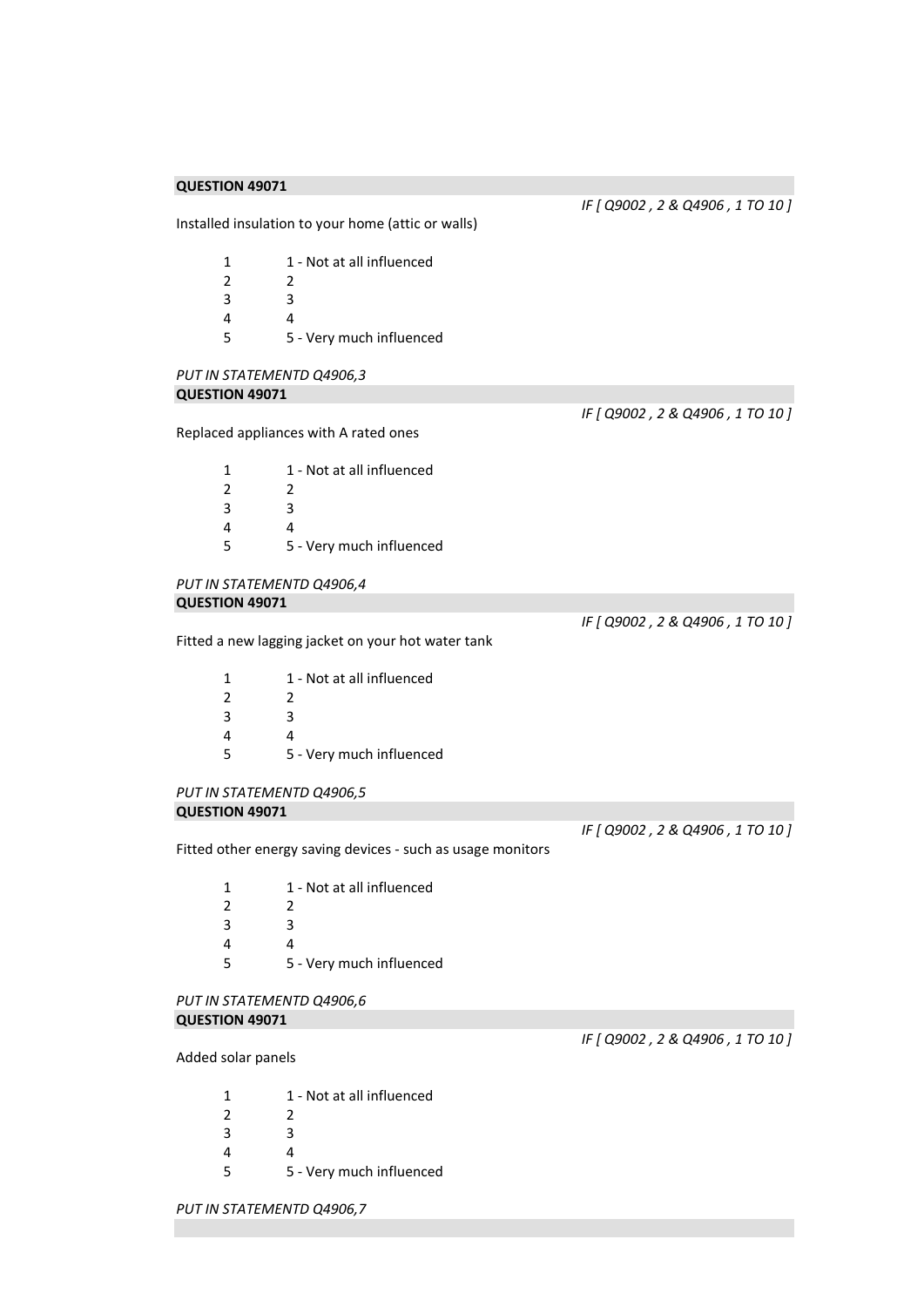*IF [ Q9002 , 2 & Q4906 , 1 TO 10 ]* 

Added draught-proofing to your doors or windows

|   | 1 - Not at all influenced |
|---|---------------------------|
| 2 | 2                         |
| 3 | ર                         |
| Δ |                           |
| 5 | 5 - Very much influenced  |

# *PUT IN STATEMENTD Q4906,8*

# **QUESTION 49071**

Replaced a central heating boiler with a more efficient one

1 1 - Not at all influenced 2 2 3 3 4 4 5 5 - Very much influenced

#### *PUT IN STATEMENTD Q4906,9*  **QUESTION 49071**

*IF [ Q9002 , 2 & Q4906 , 1 TO 10 ]* 

*IF [ Q9002 , 2 & Q4906 , 1 TO 10 ]* 

| 1 | 1 - Not at all influenced |
|---|---------------------------|
| 2 | 2                         |
| 3 | ર                         |
| Δ |                           |
| 5 | 5 - Very much influenced  |

#### *PUT IN STATEMENTD Q4906,10*  **QUESTION 49071**

*IF [ Q9002 , 2 & Q4906 , 1 TO 10 ]* 

Added thermostatic controls to radiators so that their temperature could be turned down when the room is not in use

| 1                        | 1 - Not at all influenced |
|--------------------------|---------------------------|
| $\overline{\phantom{a}}$ | 2                         |
| 3                        | ર                         |
| 4                        |                           |
| 5                        | 5 - Very much influenced  |

*IF [ Q9002 , 1 ] CONTINUE AT QUESTION 30000* 

# **QUESTION 1000**

I would now like to ask a few questions about your participation in the national smart meter trial.

#### **QUESTION 5413**

Please tell me whether you agree or disagree with each of these statements. What do you think the main consequences were of

your participation in the trial? (On a scale of 1 to 5 where 5 is strongly agree and 1 is strongly disagree)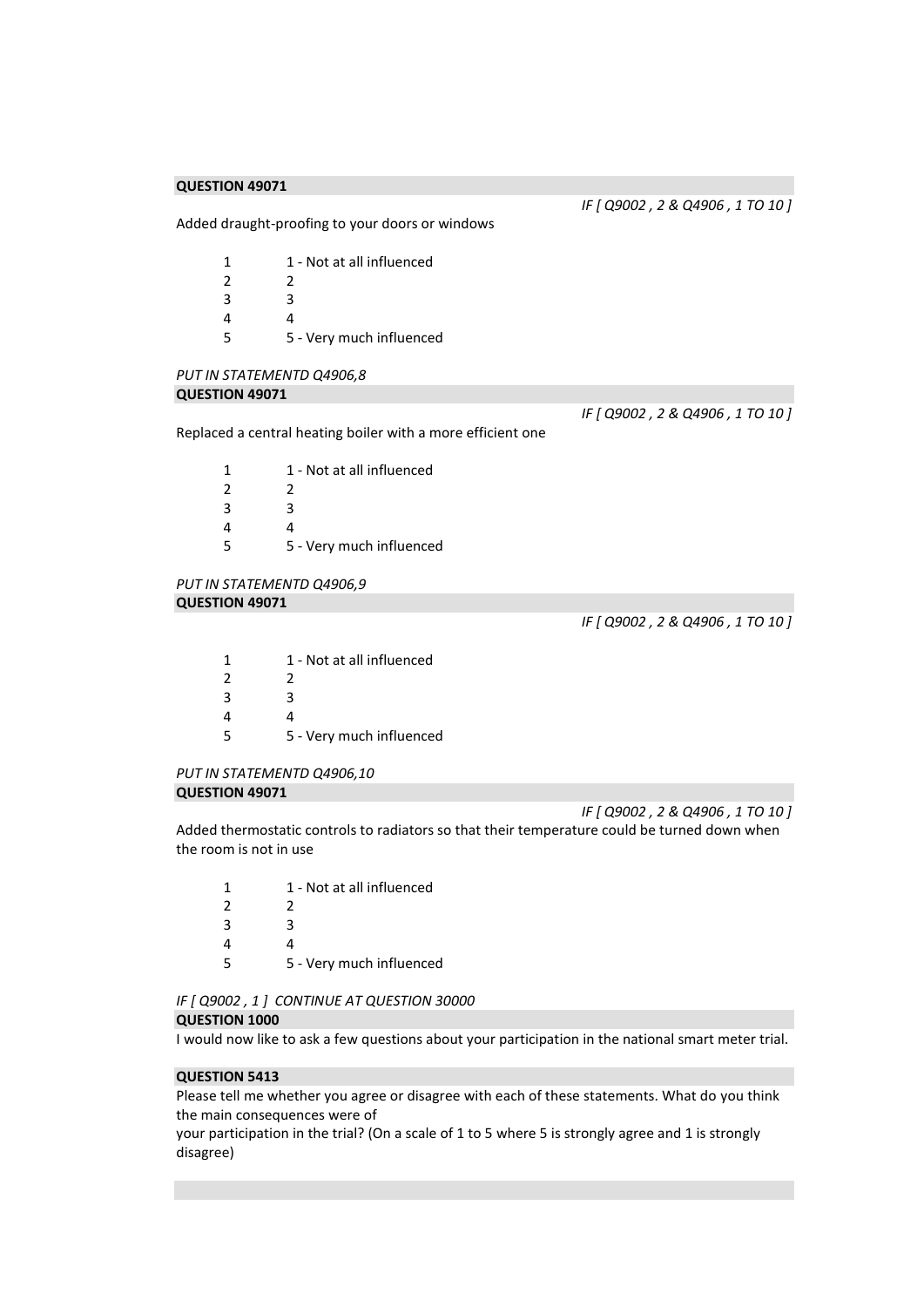#### *DUMMY QUESTION*

- 1 My household made minor changes to the way we use electricity<br>2 My household made make major changes to the way we use elec
- 2 My household made make major changes to the way we use electricity<br>3 My household became more aware of the amount of electricity used by
- My household became more aware of the amount of electricity used by appliances we own or buy.
- 4 My household became more aware of the cost of electricity used by appliances we own or buy.
- 5 There was no impact of my [our] participation

# *PUT IN STATEMENTE Q54131,1*

#### **QUESTION 54132**

My household made minor changes to the way we use electricity

| 1             | 1 - strongly disagree |
|---------------|-----------------------|
| $\mathcal{P}$ | 2                     |
| 3             | ੨                     |
| 4             | 4                     |
| 5             | 5 - strongly agree    |
| 6             | DΚ                    |

#### *PUT IN STATEMENTE Q54131,2*

#### **QUESTION 54132**

My household made make major changes to the way we use electricity

| 1             | 1 - strongly disagree |
|---------------|-----------------------|
| $\mathcal{P}$ | 2                     |
| 3             | ੨                     |
| 4             | Δ                     |
| 5             | 5 - strongly agree    |
| 6             | DК                    |
|               |                       |

# *PUT IN STATEMENTE Q54131,3*

#### **QUESTION 54132**

My household became more aware of the amount of electricity used by appliances we own or buy.

| 1 | 1 - strongly disagree |
|---|-----------------------|
| 2 | 2                     |
| 3 | ર                     |
| 4 | Δ                     |
| 5 | 5 - strongly agree    |
| h | DK                    |

### *PUT IN STATEMENTE Q54131,4*

#### **QUESTION 54132**

My household became more aware of the cost of electricity used by appliances we own or buy.

| 1 | 1 - strongly disagree |
|---|-----------------------|
| 2 | 2                     |
| 3 | ς                     |
| 4 | 4                     |
| 5 | 5 - strongly agree    |
| 6 | DК                    |
|   |                       |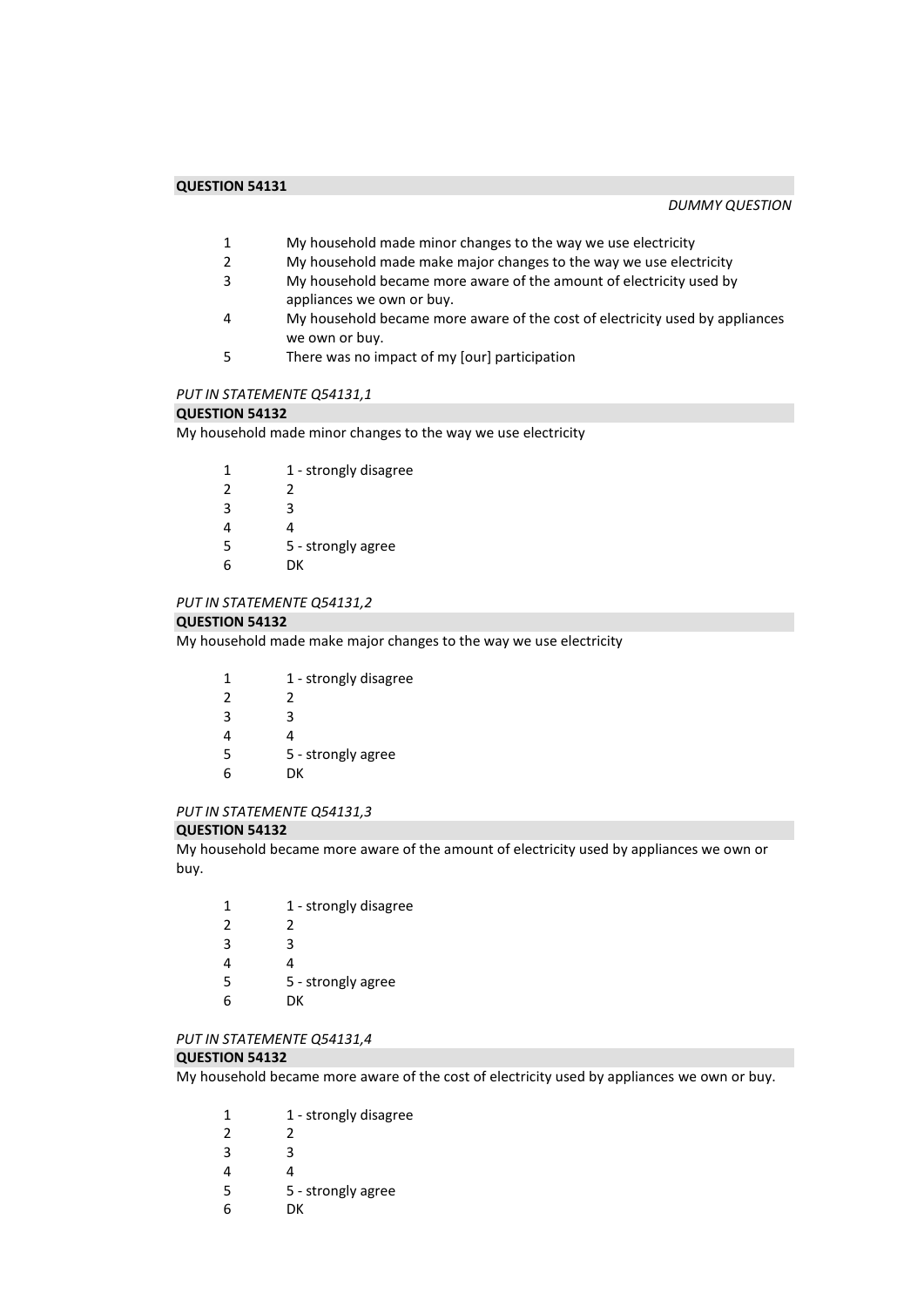*PUT IN STATEMENTE Q54131,5*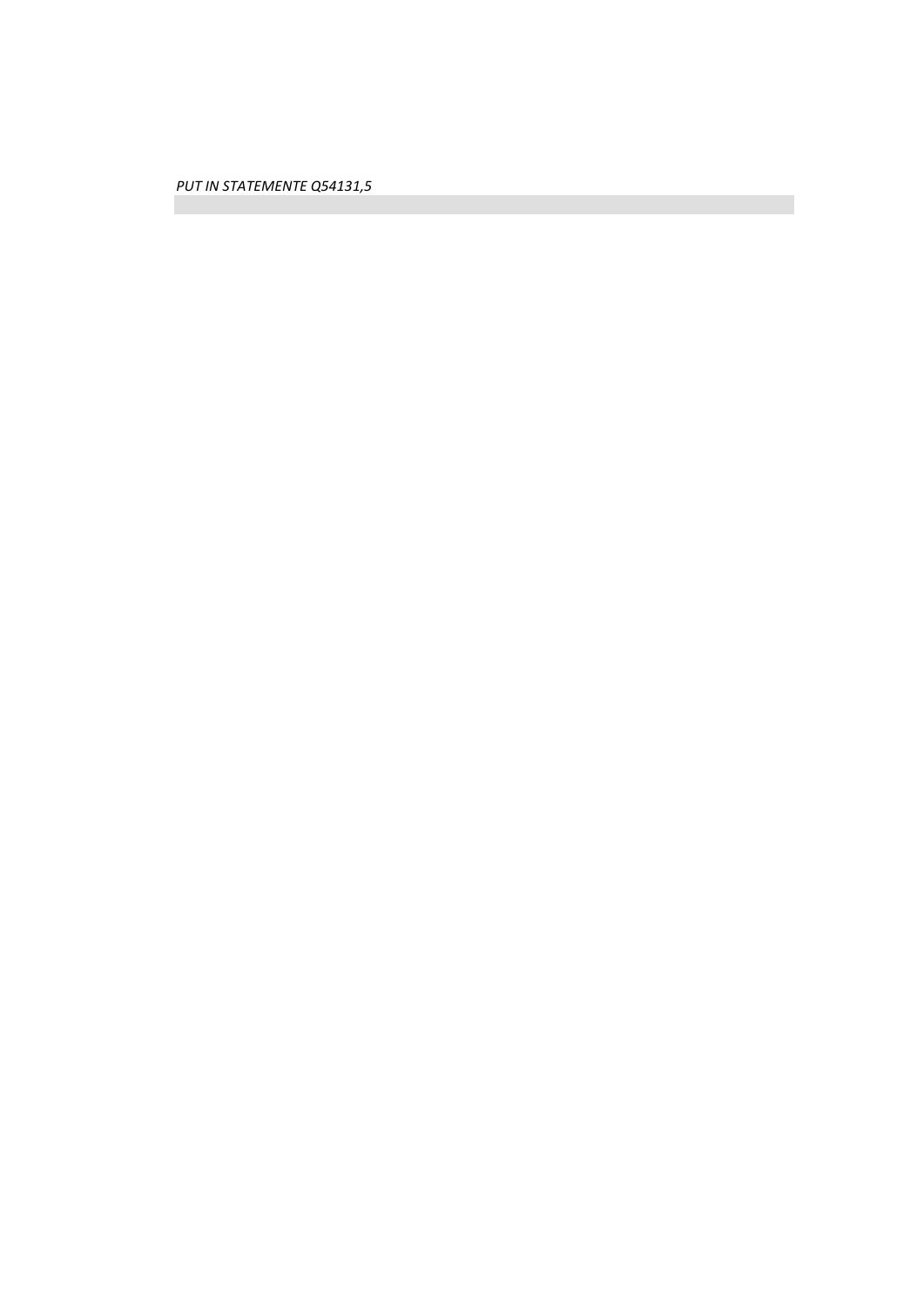There was no impact of my [our] participation

| 1 | 1 - strongly disagree |
|---|-----------------------|
| 2 | 2                     |
| 3 | З                     |
| 4 | 4                     |
| 5 | 5 - strongly agree    |
| h | DК                    |
|   |                       |

# **QUESTION 5414**

By what amount do you think that your electricity bills changed as a result of the trial?

- 1 Decreased a lot<br>2 Decreased some
- 2 Decreased somewhat<br>3 No change
- No change
- 4 Increased somewhat
- 5 Increased a lot

# **QUESTION 54141**

#### By what amount?

- 1 Less than 5%
- 2 Between 5% and 10%<br>3 Between 10% and 209
- 3 Between 10% and 20%
- 4 Between 20% and 30%
- 5 More than 30%
- 6 don't know

#### **QUESTION 5415**

Do you think that your overall electricity usage (units or kWh) changed during the trial?

- 1 Decreased a lot
- 2 Decreased somewhat
- 3 No change
- 4 Increased somewhat
- 5 Increased a lot

#### **QUESTION 5416**

By what amount?

- 1 Less than 5%
- 2 Between 5% and 10%
- 3 Between 10% and 20%
- 4 Between 20% and 30%
- 5 More than 30%
- 6 Don't know

*IF [ # Q5415 , 3 ]* 

*IF [ # Q5414 , 3 ]*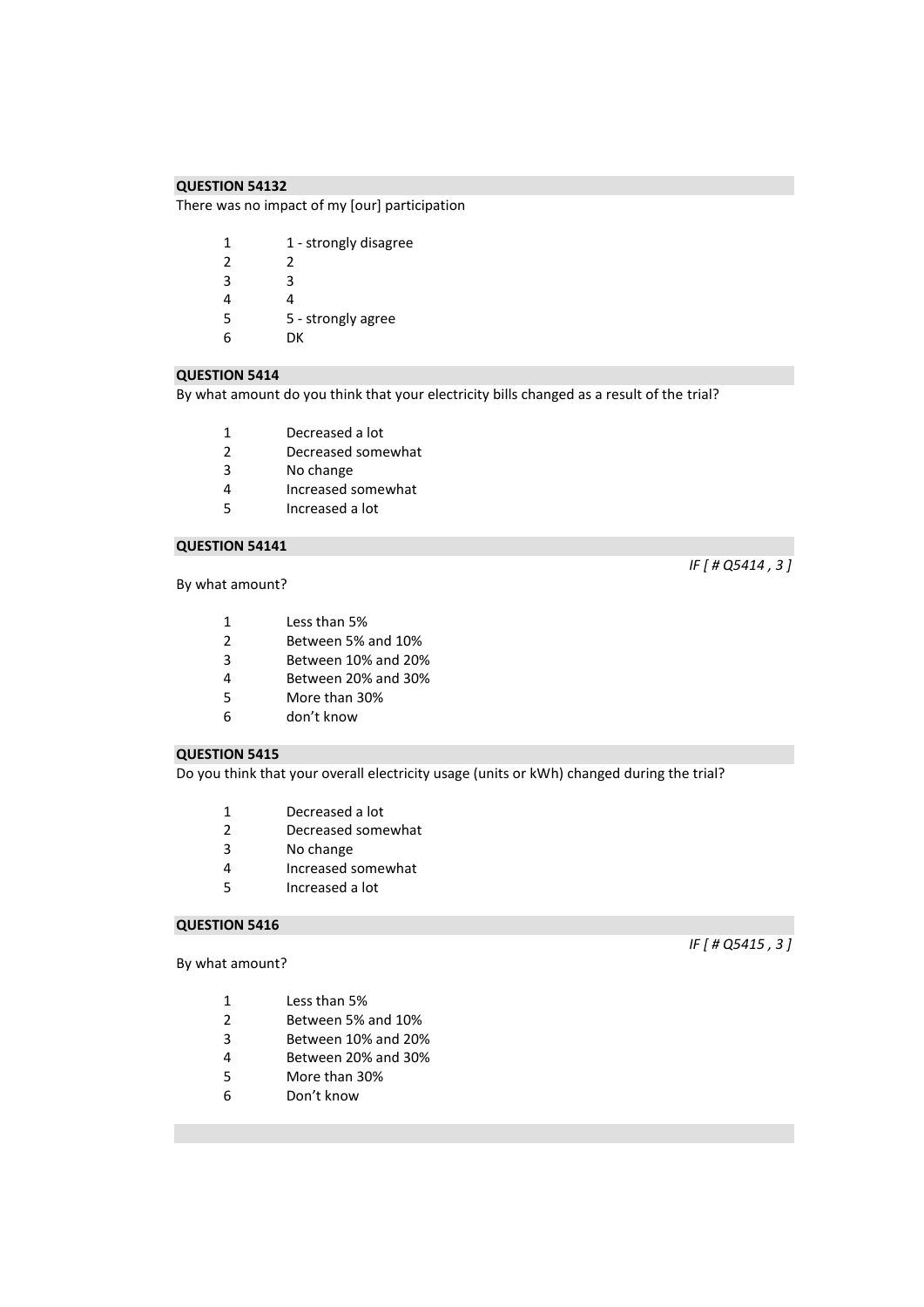Do you think that your electricity usage (units or kWh) changed during the peak hours between 5pm and 7pm as part of the trial?

- 1 Decreased a lot
- 2 Decreased somewhat<br>3 No change
- No change
- 4 Increased somewhat
- 5 Increased a lot

# **QUESTION 5418**

By what amount?

*IF [ # Q5417 , 3 ]* 

- 1 Less than 5% 2 Between 5% and 10%
- 
- 3 Between 10% and 20%
- 4 Between 20% and 30%
- 5 More than 30%
- 6 Don't know

# **QUESTION 5419**

Do you think that your electricity usage (units or kWh) changed during the night-time hours between 11pm and 7am as part of the trial?

- 1 Decreased a lot
- 2 Decreased somewhat
- 3 No change
- 4 Increased somewhat<br>5 Increased a lot
- 5 Increased a lot

# **QUESTION 54191**

#### By what amount?

- 1 Less than 5%
- 2 Between 5% and 10%
- 3 Between 10% and 20%
- 4 Between 20% and 30%
- 5 More than 30%
- 6 Don't know

# **QUESTION 5419222**

As part of the trial, the way you were charged for the electricity you used was changed from a single rate for all

electricity to one that varies by time of day. Were you aware of this?

- 1 Yes
- 2 No

*IF [ # Q5419 , 3 ]*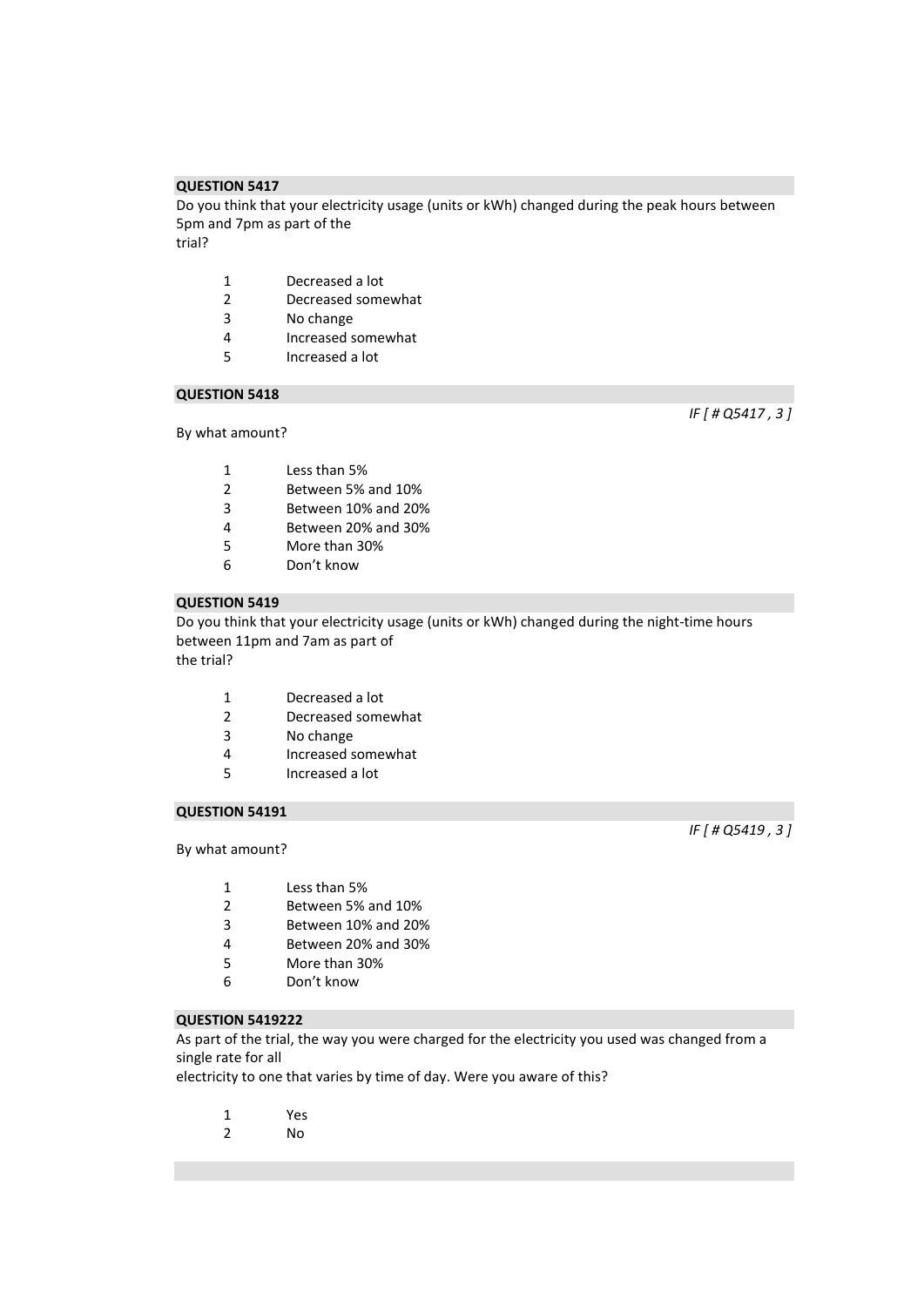Different electricity charges at different times of the day was part of this trial. The pricing of electricity is known as

a tariff.

How much time was spe0nt by your household on understanding the new tariff structure (please think of the time spent at the

start of the year and at the arrival of each bill during the full year)

- 2 Less than 15 minutes
- 3 15-30 minutes
- 4 30 minutes to one hour
- 5 1-3 hours
- 6 3-5 hours
- 7 5-10 hours
- 8 >10 hours

#### **QUESTION 54194**

Please tell me whether you agree or disagree with each of these statements. Please rate on a scale of 1 to 5 where 5 is

strongly agree and 1 is strongly disagree

# **QUESTION 541941**

#### *DUMMY QUESTION*

- 1 I understood the way that the cost of electricity was different at different times of day and night
- 2 The tariff (the different prices charged for using electricity at different times of day and night) helped me to reduce my overall usage of electricity
- 3 The tariff helped me change when I used my electricity
- 4 The tariff made me more aware about switching on and off the immersion

# *PUT IN STATEMENTF Q541941,1*

#### **QUESTION 541942**

I understood the way that the cost of electricity was different at different times of day and night

1 1 - strongly disagree 2 2 3 3 4 4 5 5 - strongly agree 6 DK

#### *PUT IN STATEMENTF Q541941,2*

#### **QUESTION 541942**

The tariff (the different prices charged for using electricity at different times of day and night) helped me to reduce my

overall usage of electricity

| 1             | 1 - strongly disagree |
|---------------|-----------------------|
| $\mathcal{P}$ | 2                     |
| 3             | R                     |
| 4             | 4                     |
| 5             | 5 - strongly agree    |
| 6             | DК                    |
|               |                       |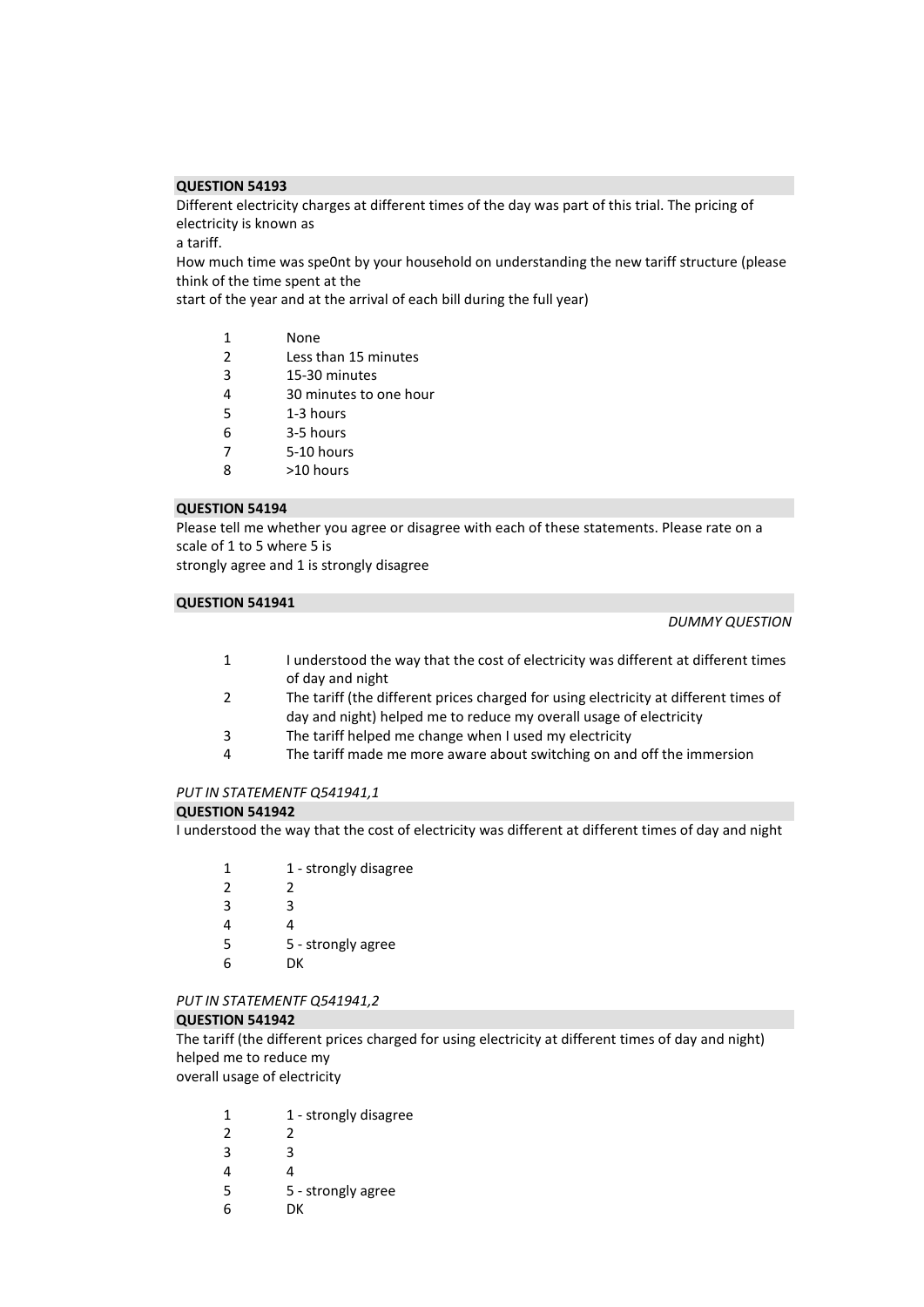*PUT IN STATEMENTF Q541941,3*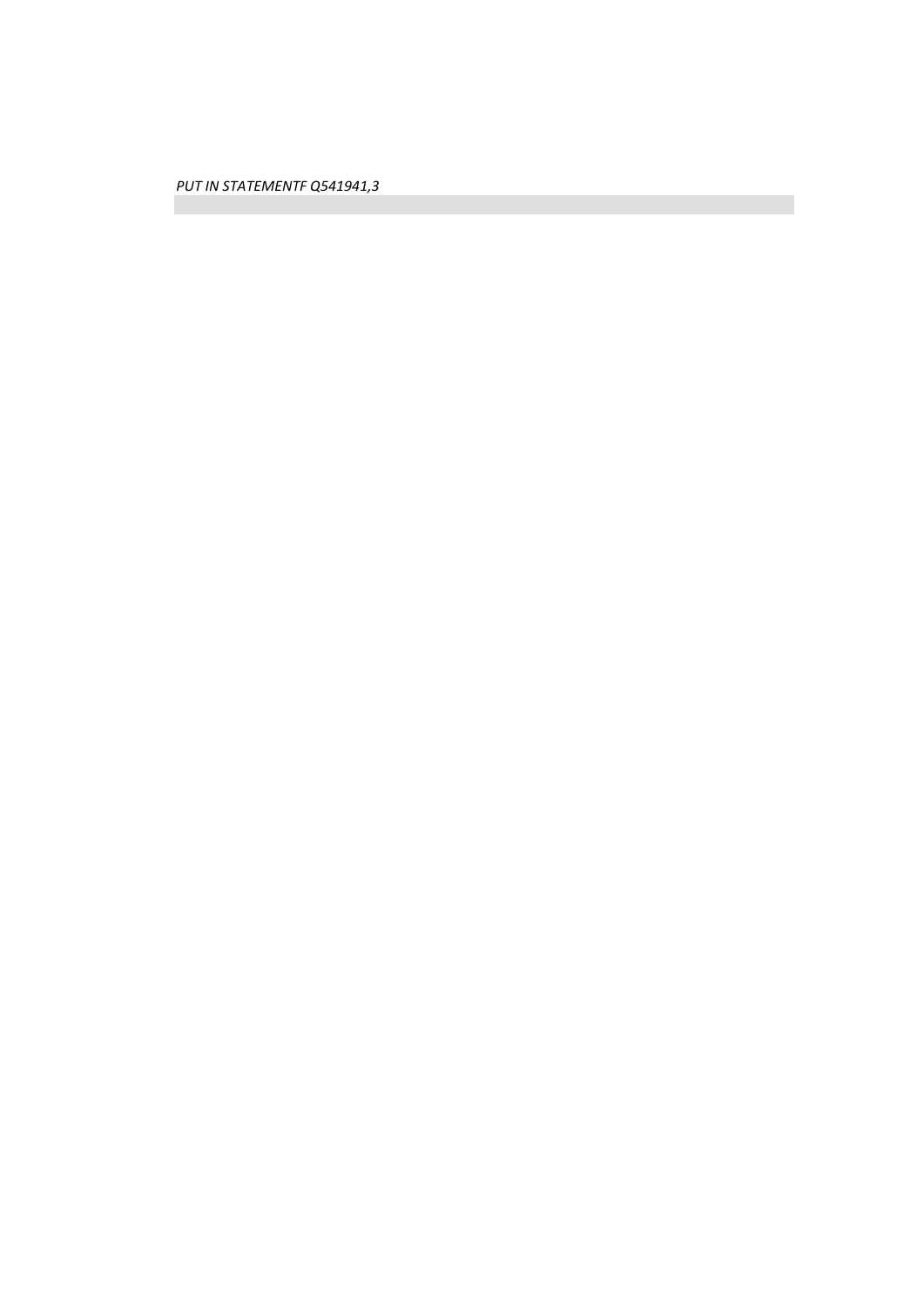The tariff helped me change when I used my electricity

| 1              | 1 - strongly disagree |
|----------------|-----------------------|
| $\mathfrak{p}$ | 2                     |
| 3              | ੨                     |
| 4              | 4                     |
| 5              | 5 - strongly agree    |
| հ              | DK                    |

# *PUT IN STATEMENTF Q541941,4*

#### **QUESTION 541942**

The tariff made me more aware about switching on and off the immersion

| 1             | 1 - strongly disagree |
|---------------|-----------------------|
| $\mathcal{P}$ | 2                     |
| 3             | ર                     |
|               | 4                     |
| 5             | 5 - strongly agree    |
| h             | DК                    |

#### **QUESTION 54195**

Returning to the way that you were charged for the electricity you used, can you recall any details of how you were charged for electricity?

INT - DO NOT PROMPT

- 1 Charged more for peak hours
- 2 Recall of specific hours
- 3 Recall of 5pm to 7pm
- 4 Charged less for night-time
- 5 Recall of 11pm to 8am
- 6 Don't know

#### **QUESTION 54196** NUMBER **NUMBER NUMBER NUMBER**

The tariff included different costs during peak hours between 5pm to 7pm etc. Can you recall the price charged for a unit

of electricity during peak hours between 5pm to 7pm during weekdays? INTERVIEWER RECORD IN CENTS .I.E. IF RESPONDENT SAYS 18 CENTS ENTER 18

#### **QUESTION 541917**

How much effort did you make to reduce the amount of electricity you used during these peak hours of 5pm to 7pm using a

scale of 1 to 5 where 5 is made a great deal of effort to move usage and 1 is you did not attempt to move usage?

- 1 1 No attempt to move usage
- 2 2
- 3 3
- 4 4

5 5 - A great deal of effort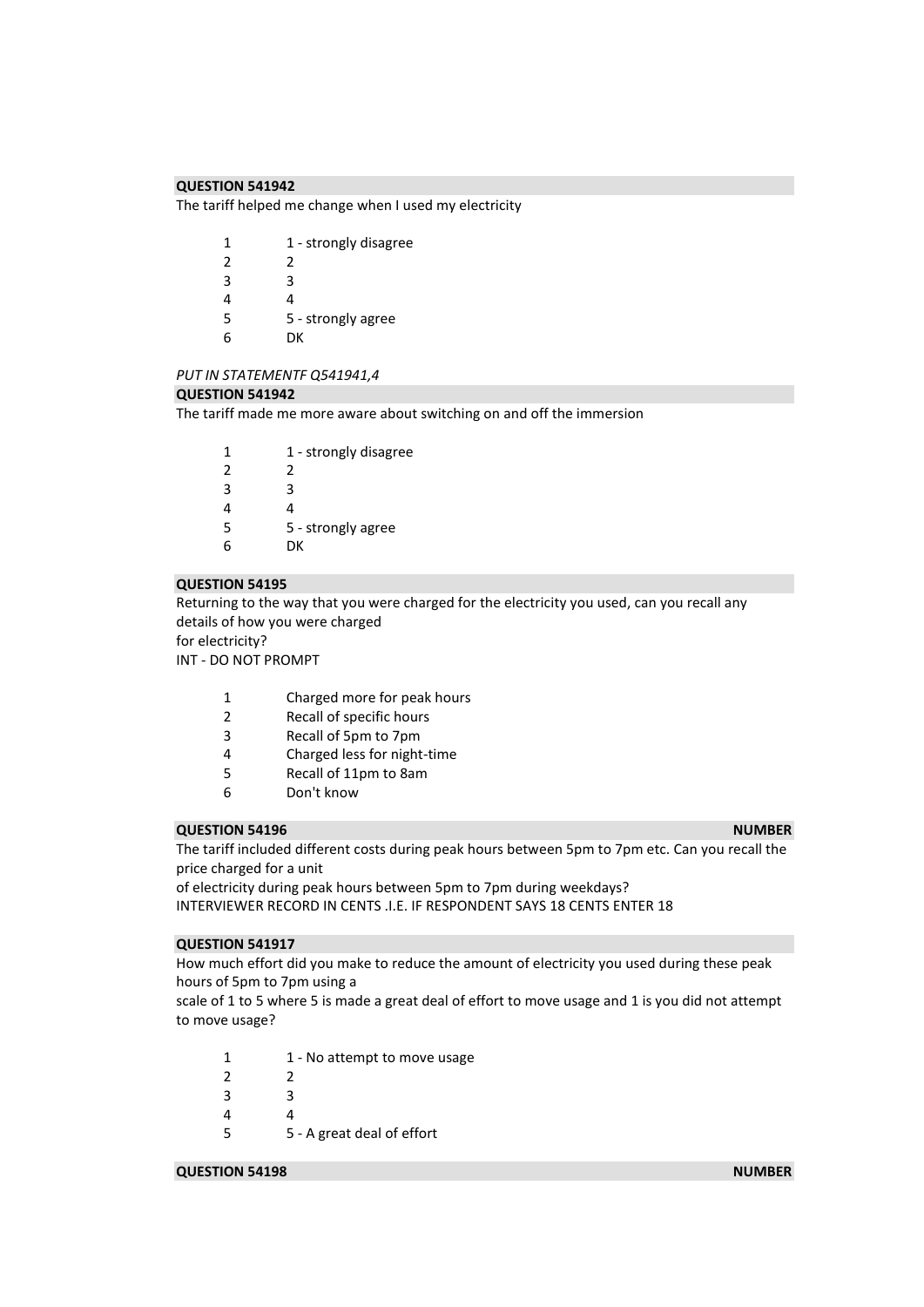Can you recall the price charged for a unit of electricity during night hours between 11pm to 7am?

INTERVIEWER RECORD IN CENTS .I.E. IF RESPONDENT SAYS 18 CENTS ENTER 18

# **QUESTION 54199** NUMBER **NUMBER**

Can you recall the price charged for a unit of electricity the rest of the time and during all of Saturday and Sunday?

INTERVIEWER RECORD IN CENTS .I.E. IF RESPONDENT SAYS 18 CENTS ENTER 18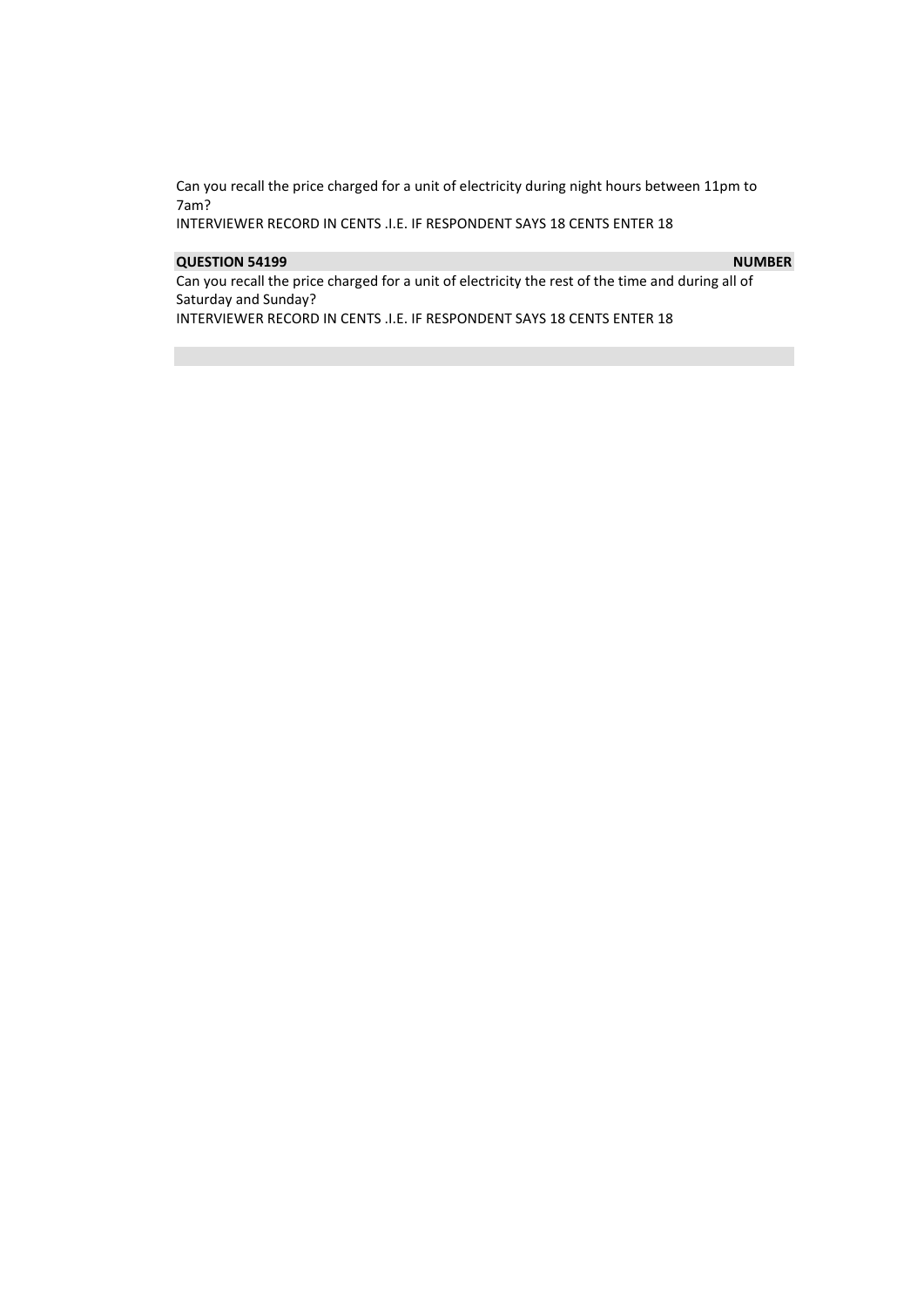How easy or difficult did you find it to reduce your overall usage - would you say

- 1 Very difficult
- 2 Difficult
- 3 Neither difficult nor easy
- 4 Easy or
- 5 Very easy

#### **QUESTION 54202**

Please think about the factors that encouraged your household to reduce the total amount you use. Please use a scale of 1 to 5 where 1 is very important and 5 is not at all important

#### **QUESTION 542021**

#### *DUMMY QUESTION*

*IF [ Q5415 , 1 , 2 ]* 

*IF [ Q5415 , 1 , 2 ]* 

- 1 The different prices charged for electricity at different times of day
- 2 The overall cost of electricity charged as part of the trial
- 3 The additional information that you received in your bill

# *PUT IN STATEMENTG Q542021,1*

#### **QUESTION 542022**

The different prices charged for electricity at different times of day

- 1 Very important
- 2 Fairly important
- 3 Neither important nor unimportant
- 4 Not very important
- 5 Not at all important

#### *PUT IN STATEMENTG Q542021,2*  **QUESTION 542022**

The overall cost of electricity charged as part of the trial

- 1 Very important
- 2 Fairly important
- 3 Neither important nor unimportant
- 4 Not very important
- 5 Not at all important

#### *PUT IN STATEMENTG Q542021,3*  **QUESTION 542022**

The additional information that you received in your bill

- 1 Very important
- 2 Fairly important
- 3 Neither important nor unimportant
- 4 Not very important
- 5 Not at all important

*IF [ Q5415 , 1 , 2 ]* 

*IF [ Q5415 , 1 , 2 ]* 

*IF [ Q5415 , 1 , 2 ]*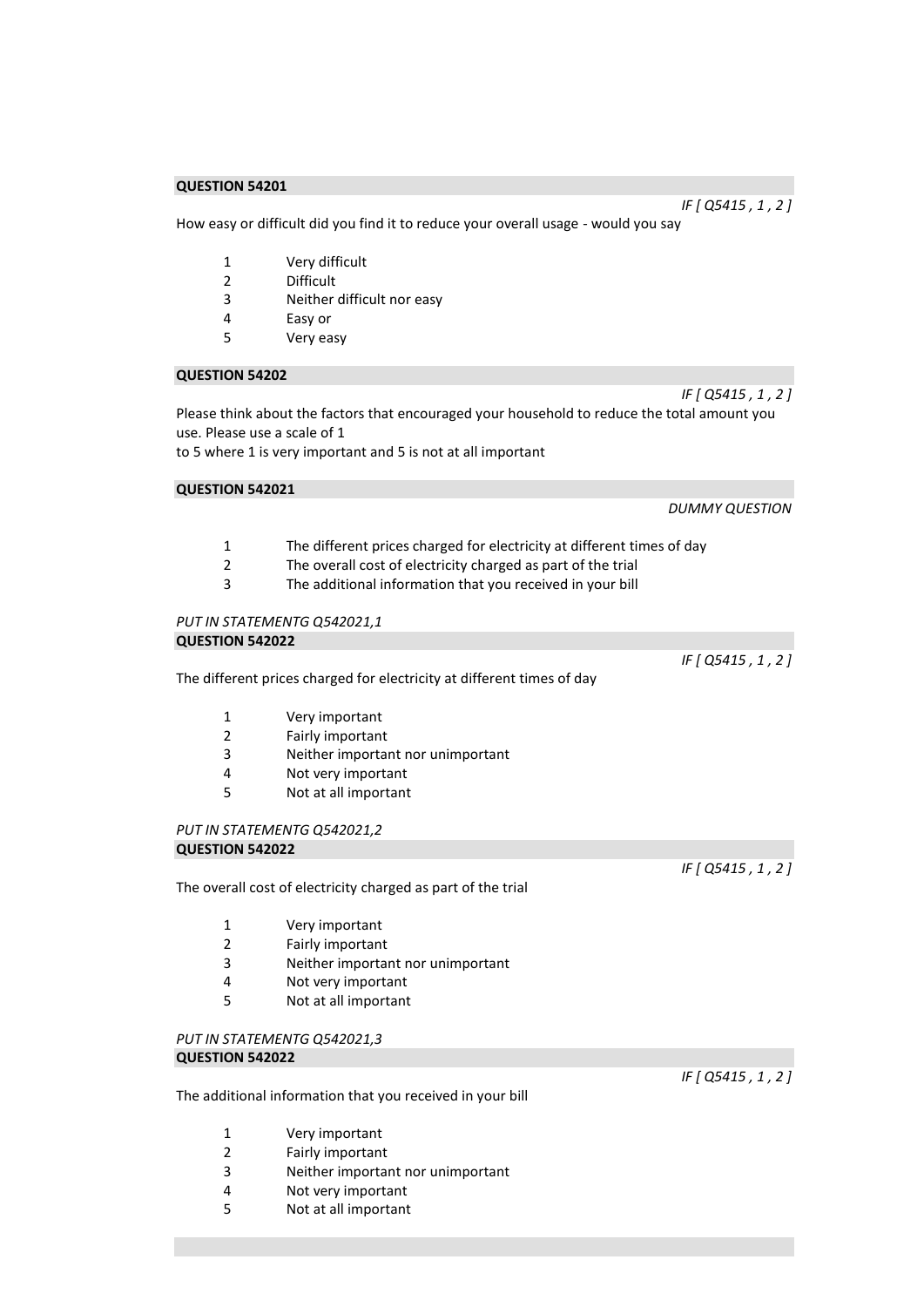The usage target that you were set

- 1 Very important
- 2 Fairly important
- 3 Neither important nor unimportant<br>4 Not very important
- Not very important
- 5 Not at all important

#### **QUESTION 542024**

*IF [ Q5415 , 1 , 2 & Q9003 , 2 ]*  The electricity monitor (the device which displays the amount of electricity you are using) provided as part of the trial

- 1 Very important
- 2 Fairly important
- 3 Neither important nor unimportant
- 4 Not very important
- 5 Not at all important

#### **QUESTION 542025**

*IF [ Q5415 , 1 , 2 & Q9002 , 2 ]* 

Information about electricity usage that you read or heard - which is unrelated to smart meter trial

- 1 Very important
- 2 Fairly important
- 3 Neither important nor unimportant
- 4 Not very important
- 5 Not at all important

#### **QUESTION 542026**

Encouragement of your children to reduce energy usage

1 Very important

- 2 Fairly important
- 3 Neither important nor unimportant
- 4 Not very important
- 5 Not at all important

# **QUESTION 542027**

Your need or wish to reduce bill size due to the economic environment

- 1 Very important
- 2 Fairly important
- 3 Neither important nor unimportant
- 4 Not very important
- 5 Not at all important

*IF [ Q5415 , 1 , 2 & Q9003 , 1 ]* 

*IF [ Q5415 , 1 , 2 & Q9003 , 3 ]* 

# *IF [ Q5415 , 1 , 2 & Q9002 , 2 ]*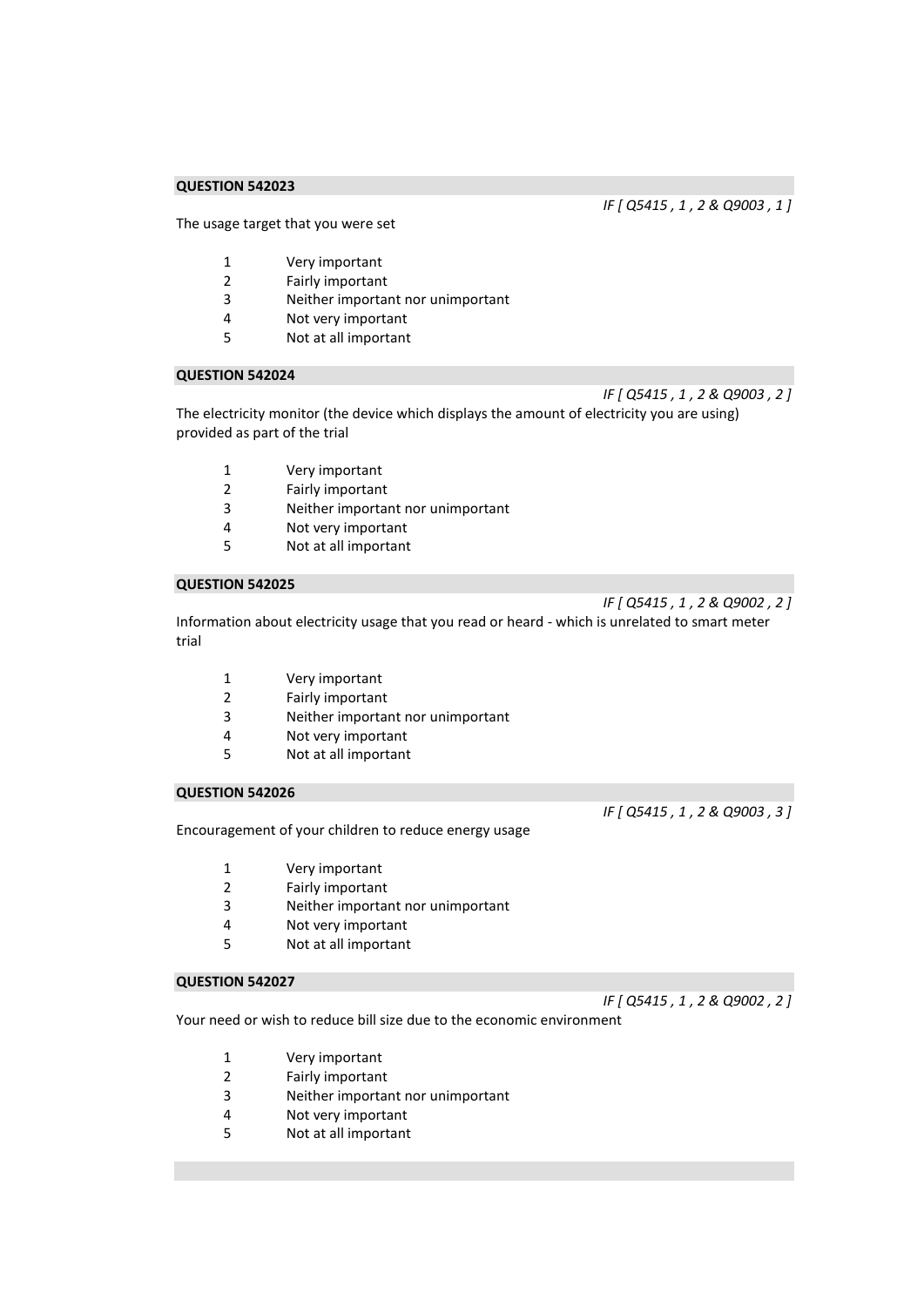How easy or difficult did you find it to reduce your peak usage - would you say

- 1 Very difficult
- 2 Difficult
- 3 Neither difficult nor easy
- 4 Easy or
- 5 Very easy

#### **QUESTION 54204**

Please think about the factors that encouraged your household to reduce the amount you use between 5pm and 7pm. Can you

tell me whether each of the following was very important, fairly important, neither important nor unimportant, not very

important, not at all important?

# **QUESTION 542041**

*DUMMY QUESTION* 

*IF [ Q5417 , 1 , 2 ]* 

- 1 The additional price charged for electricity used between 5pm and 7pm<br>2 The increase in your bill caused by the cost of electricity between 5pm a
- The increase in your bill caused by the cost of electricity between 5pm and 7pm
- 3 The additional information that you received in your bill showing the amount of electricity you use at that time

# *PUT IN STATEMENTH Q542041,1*

**QUESTION 542042** 

The additional price charged for electricity used between 5pm and 7pm

- 1 Very important
- 2 Fairly important
- 3 Neither important nor unimportant
- 4 Not very important
- 5 Not at all important

#### *PUT IN STATEMENTH Q542041,2*  **QUESTION 542042**

*IF [ Q5417 , 1 , 2 ]* 

The increase in your bill caused by the cost of electricity between 5pm and 7pm

- 1 Very important
- 2 Fairly important
- 3 Neither important nor unimportant
- 4 Not very important
- 5 Not at all important

*PUT IN STATEMENTH Q542041,3*  **QUESTION 542042** 

*IF [ Q5417 , 1 , 2 ]* 

*IF [ Q5417 , 1 , 2 ]*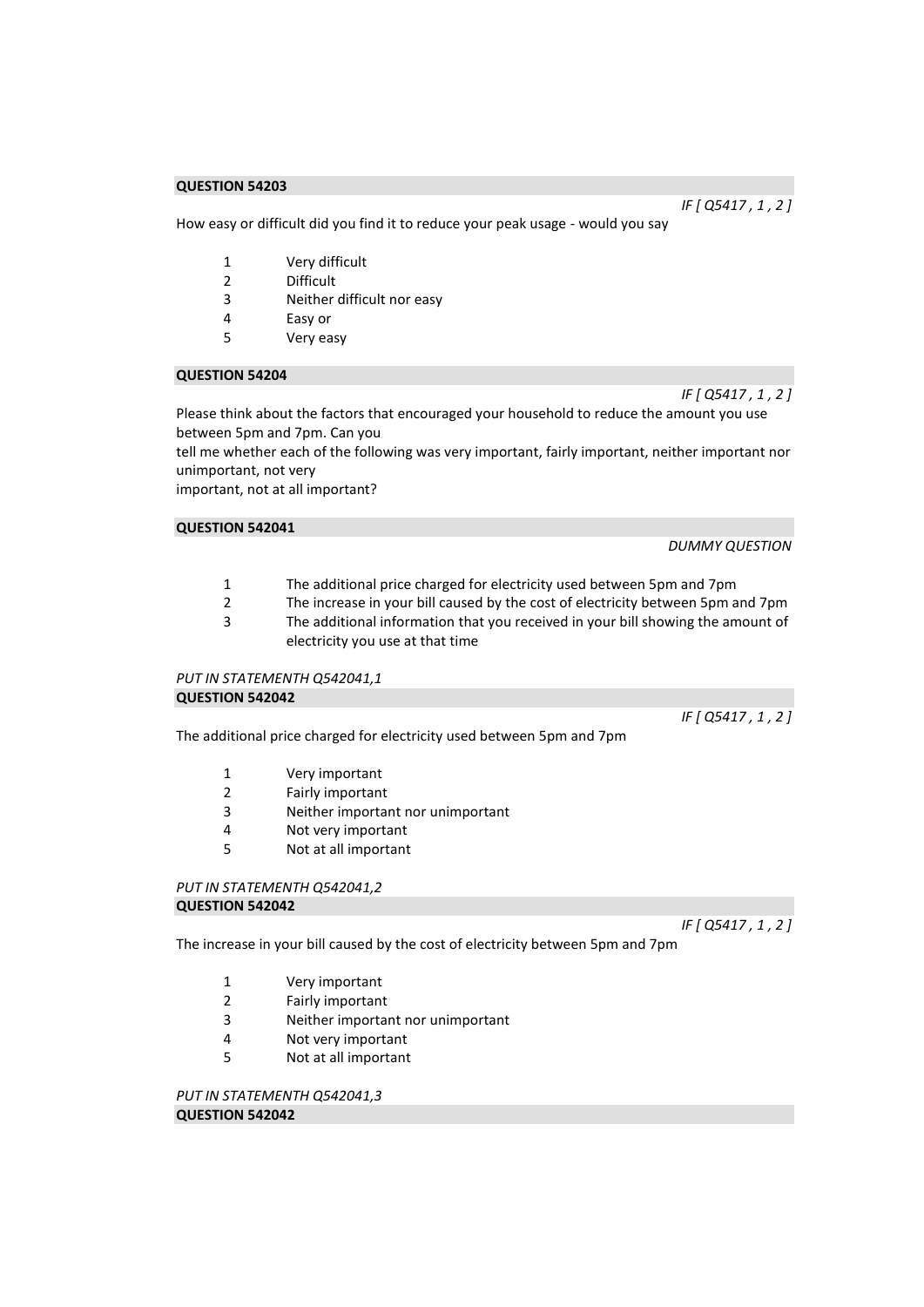# *IF [ Q5417 , 1 , 2 ]*

The additional information that you received in your bill showing the amount of electricity you use at that time

- 1 Very important<br>2 Fairly important
- 2 Fairly important<br>3 Neither importal
- 3 Neither important nor unimportant<br>4 Not verv important
- 4 Not very important<br>5 Not at all important
- Not at all important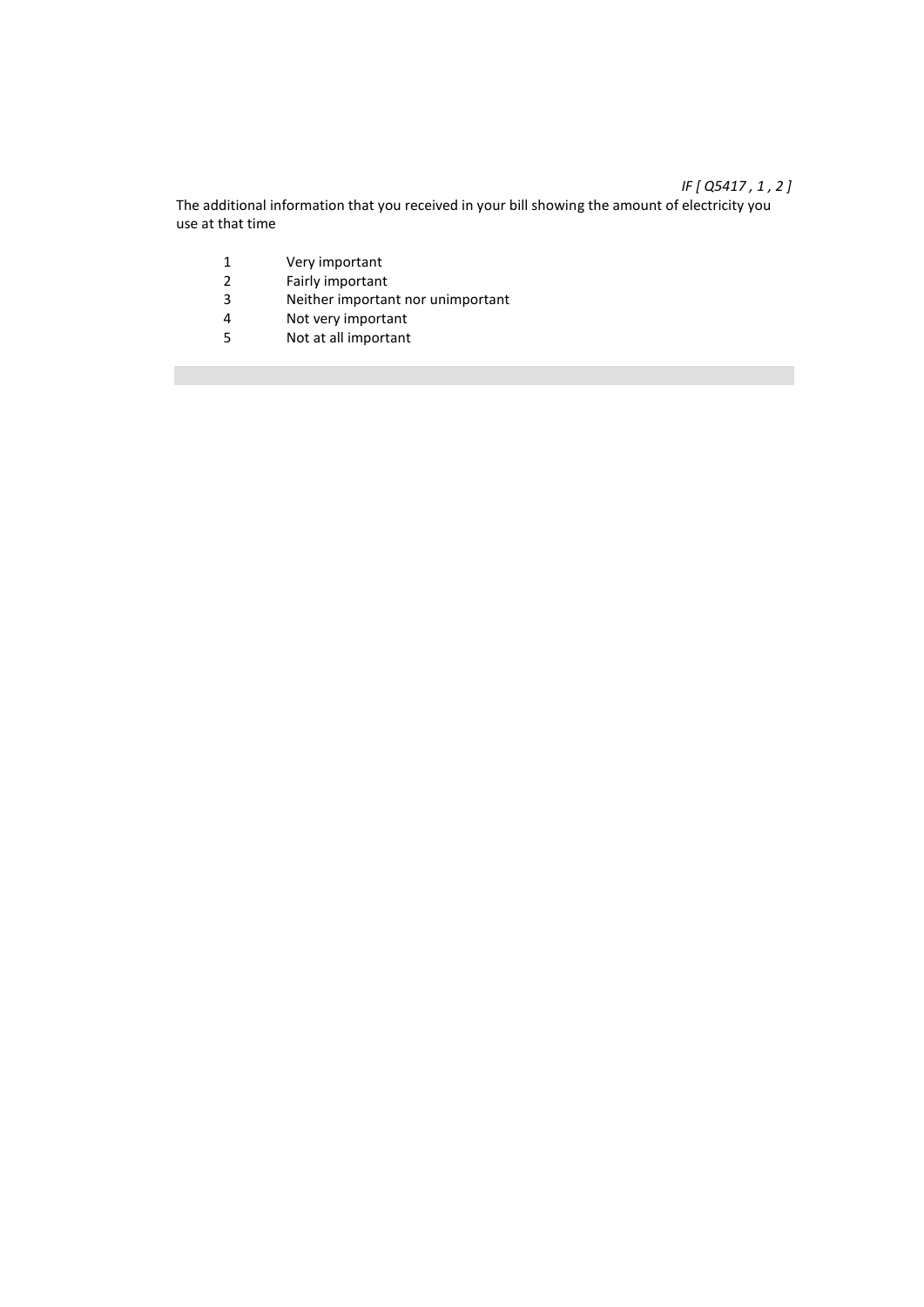The electricity monitor showing how much electricity was costing at different times of day and night

- 1 Very important
- 2 Fairly important<br>3 Neither importal
- Neither important nor unimportant
- 4 Not very important
- 5 Not at all important

#### **QUESTION 542044 OPEN OPEN**

*IF [ Q5417 , 1 , 2 ]* 

*IF [ Q5417 , 1 , 2 & Q9003 , 2 ]* 

What changes did your household make to reduce usage during peak hours? INT - PROBE FULLY AND RECORD VERBATIM

#### **QUESTION 542045**

*IF [ Q5417 , 1 , 2 ]*  Please tell me whether you agree with the following statments using a scale of 1 to 5 where 5 is strongly agree and 1 is strongly disagree

# **QUESTION 5420451**

*DUMMY QUESTION* 

- 1 The price of electricity between 5pm and 7pm made us reluctant to use electricity during these hours
- 2 We felt that we had to make those changes because of the price of electricity during the peak hours
- 3 The changes we made had a negative impact on our lives

#### *PUT IN STATEMENTI Q5420451,1*

#### **QUESTION 5420452**

The price of electricity between 5pm and 7pm made us reluctant to use electricity during these hours

| 1              | 1 - strongly disagree |
|----------------|-----------------------|
| $\mathfrak{p}$ | 2                     |
| κ              | ₹                     |
| Δ              |                       |
| 5              | 5 - strongly agree    |
| հ              | DК                    |

#### *PUT IN STATEMENTI Q5420451,2*

#### **QUESTION 5420452**

We felt that we had to make those changes because of the price of electricity during the peak hours

| 1 | 1 - strongly disagree |
|---|-----------------------|
| 2 | 2                     |
| κ | ς                     |
| 4 | Δ                     |
| 5 | 5 - strongly agree    |
| h | nк                    |

*PUT IN STATEMENTI Q5420451,3*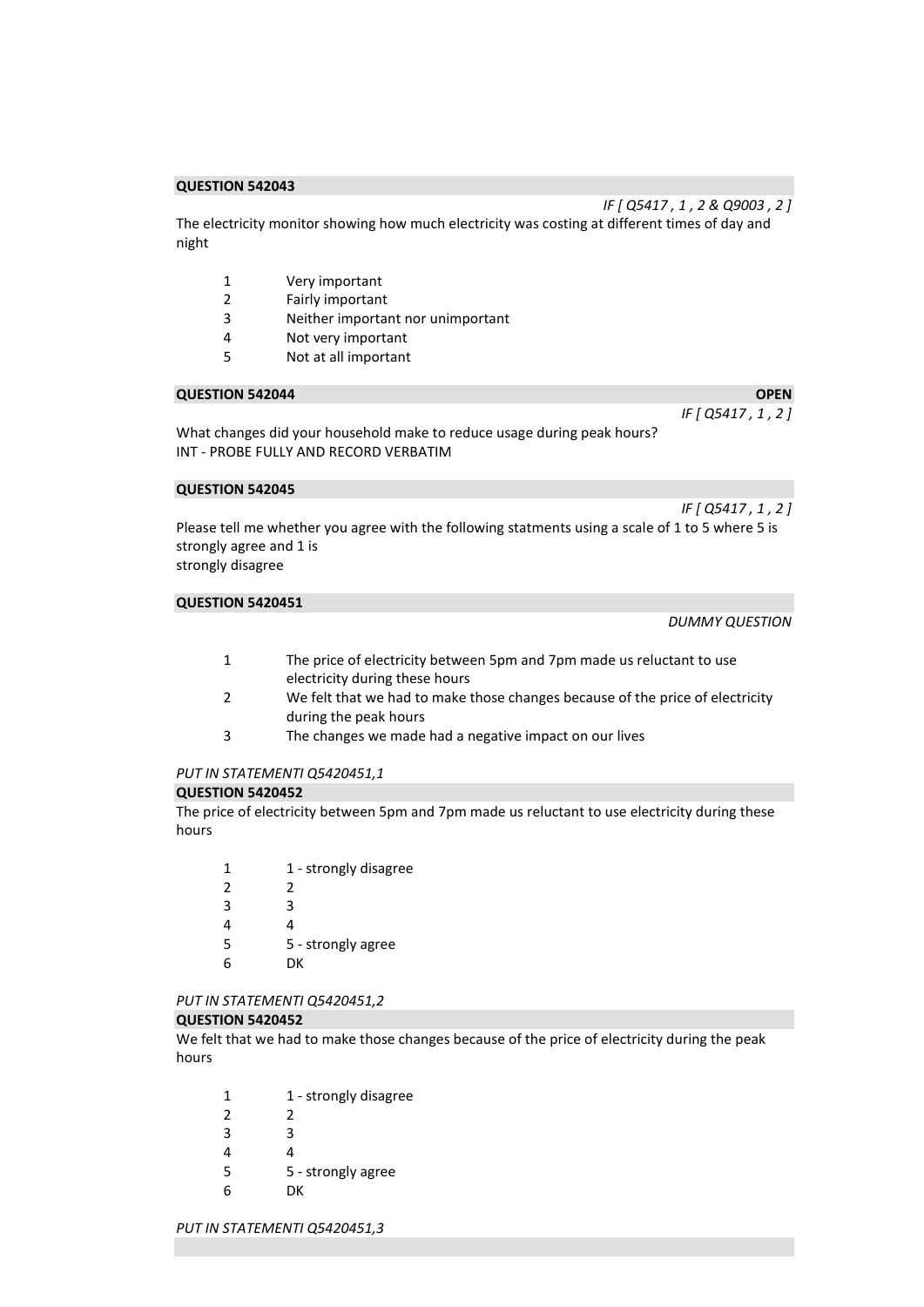The changes we made had a negative impact on our lives

| 1              | 1 - strongly disagree |
|----------------|-----------------------|
| $\mathfrak{p}$ | 2                     |
| 3              | ੨                     |
| 4              | 4                     |
| 5              | 5 - strongly agree    |
| հ              | DК                    |
|                |                       |

#### **QUESTION 54205**

How easy or difficult did you find it to shift your usage to night-time - would you say

- 1 Very difficult<br>2 Difficult
- **Difficult**
- 3 Neither difficult nor easy
- 4 Easy
- 5 Very easy

#### **QUESTION 54206**

Please think about the factors that encouraged your household to reduce the amount you use between 11pm and 7am. Can you

tell me whether each of the following was very important, fairly important, neither important nor unimportant, not very

important, not at all important?

#### **QUESTION 542061**

The reduced price charged for electricity used between 11pm and 7am

- 1 Very important
- 2 Fairly important
- 3 Neither important nor unimportant
- 4 Not very important
- 5 Not at all important

### **QUESTION 542062**

*IF [ Q5419 , 4 , 5 ]* 

The additional information that you received in your bill showing the amount of electricity you use at that time

- 1 Very important
- 2 Fairly important
- 3 Neither important nor unimportant
- 4 Not very important
- 5 Not at all important

#### **QUESTION 542063**

*IF [ Q5419 , 4 , 5 ]* 

*IF [ Q5419 , 4 , 5 ]* 

*IF [ Q5419 , 4 , 5 ]*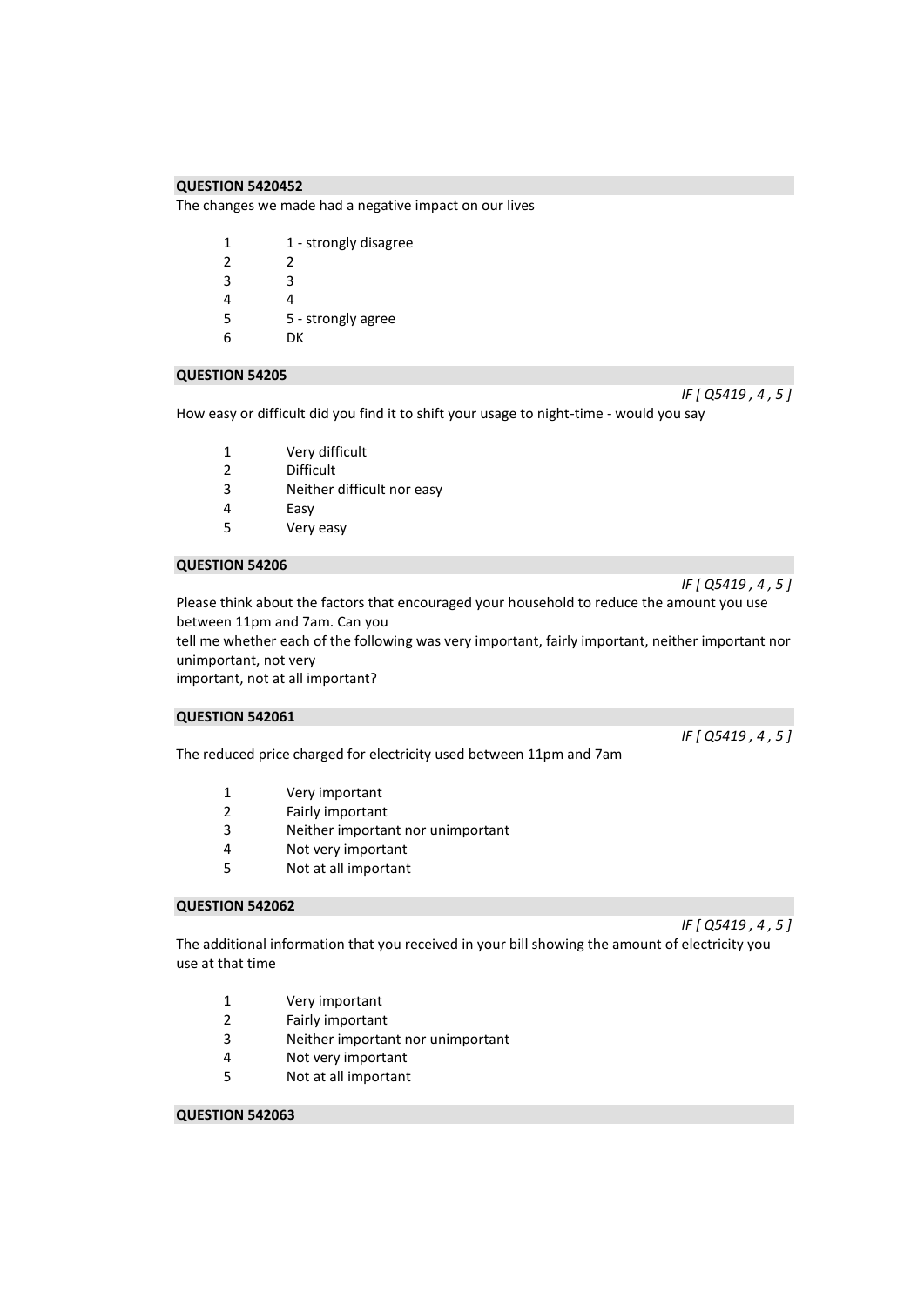# *IF [ Q5419 , 4 , 5 & Q9003 , 2 ]*

The electricity monitor showing you the amount of electricity you use at different times of day and night

- 1 Very important<br>2 Fairly important
- 2 Fairly important<br>3 Neither importal
- 3 Neither important nor unimportant<br>4 Not verv important
- 4 Not very important<br>5 Not at all important
- Not at all important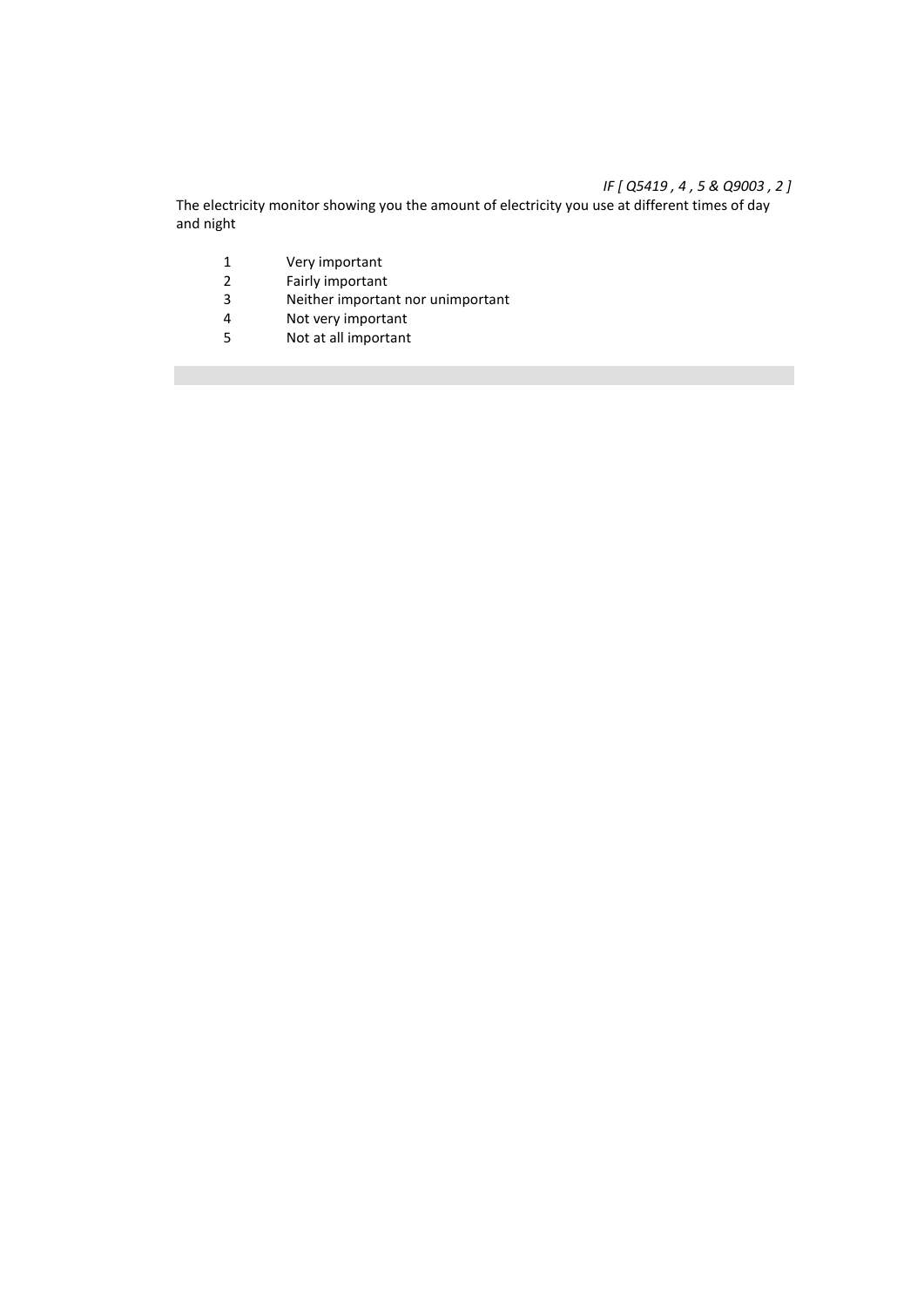*IF [ Q5419 , 4 , 5 \ Q5417 , 1 , 2 ]* 

*IF [ # Q5417 , 1 , 2 ]* 

And did your bill reduce to the degree that you expected?

| 1 | Yes |
|---|-----|
| 2 | No  |

#### **QUESTION 54208**

Please think about why you were not able to reduce usage during the peak hours. Can you tell me whether each of the

following was very important, fairly important, neither important nor unimportant, not very important, not at all important

- 1 Although I wanted to reduce my usage, the people I lived with were not able to reduce their usage
- 2 It was too inconvenient to move usage to other times
- 3 My household was not really motivated by the size of the savings we could make on our bill
- 4 We did not know enough about how and when we use electricity to reduce our usage during peak hours
- 5 The difference between the peak price and the other prices was not enough to get me [us] to move my [our] usage
- 6 I did not try to reduce because I did not think it would be possible as the peak price was too high
- 7 We tried to reduce but the bill seemed to be the same so we gave up

# *PUT IN STATEMENTJ Q54208,1*  **QUESTION 542081**

*IF [ # Q5417 , 1 , 2 ]* 

Although I wanted to reduce my usage, the people I lived with were not able to reduce their usage

- 1 Very important
- 2 Fairly important
- 3 Neither important nor unimportant
- 4 Not very important
- 5 Not at all important

#### *PUT IN STATEMENTJ Q54208,2*  **QUESTION 542081**

It was too inconvenient to move usage to other times

- 1 Very important
- 2 Fairly important
- 3 Neither important nor unimportant
- 4 Not very important
- 5 Not at all important

*PUT IN STATEMENTJ Q54208,3*  **QUESTION 542081** 

*IF [ # Q5417 , 1 , 2 ]*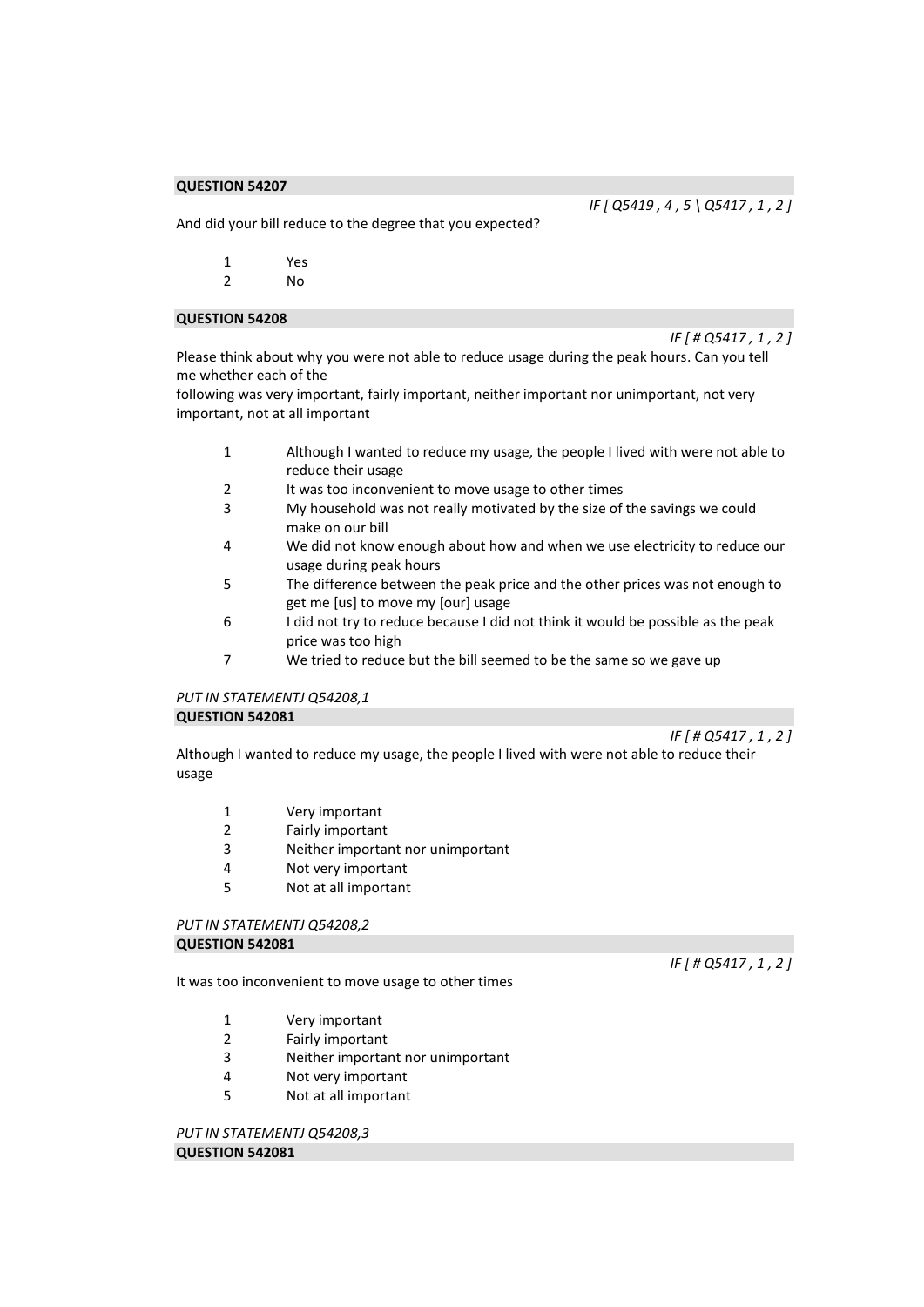# *IF [ # Q5417 , 1 , 2 ]*

My household was not really motivated by the size of the savings we could make on our bill

- 1 Very important<br>2 Fairly important
- 2 Fairly important<br>3 Neither importar
- 3 Neither important nor unimportant<br>4 Not very important
- 4 Not very important<br>5 Not at all important
- Not at all important

*PUT IN STATEMENTJ Q54208,4*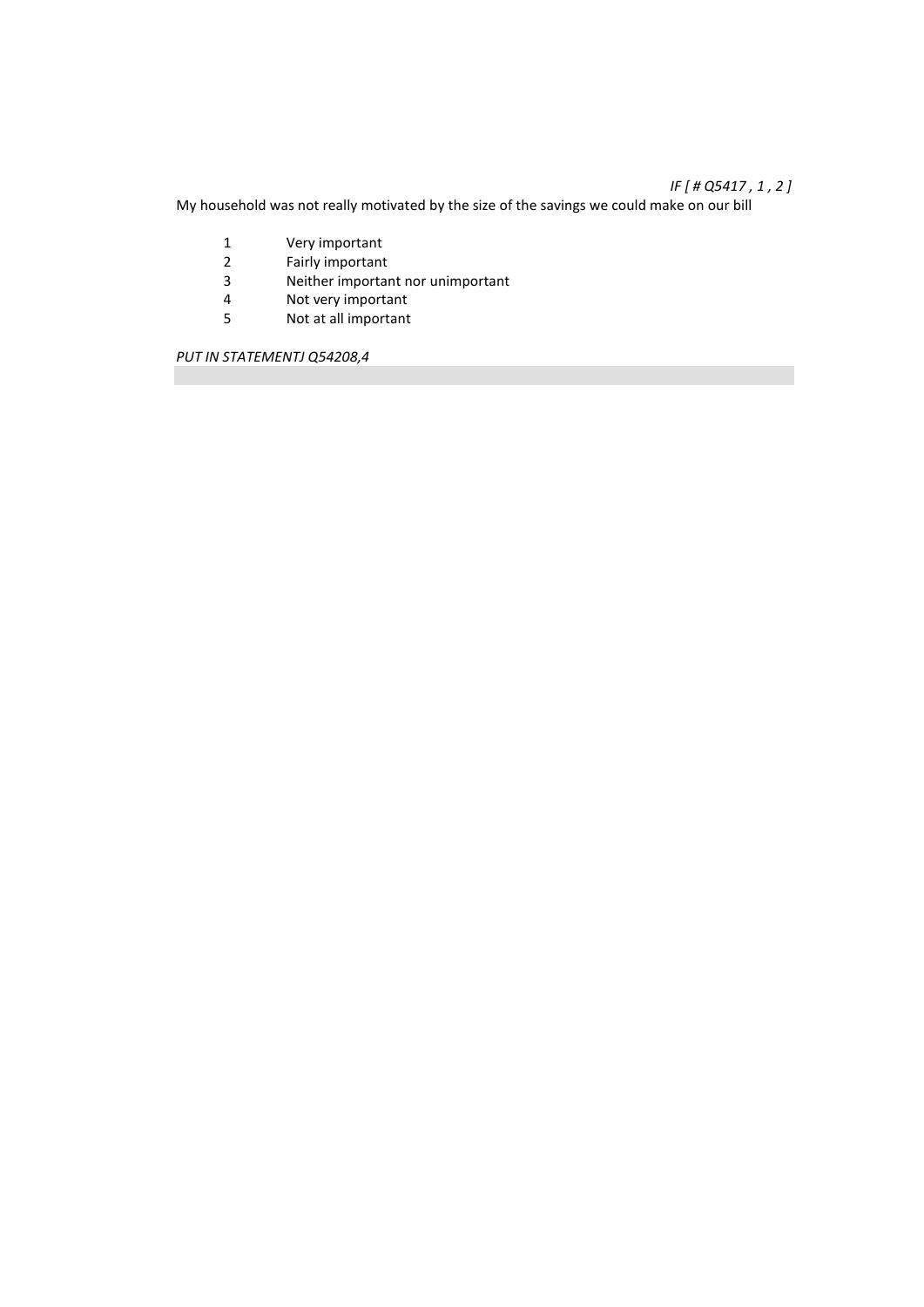We did not know enough about how and when we use electricity to reduce our usage during peak hours

- 1 Very important
- 2 Fairly important<br>3 Neither importal
- Neither important nor unimportant
- 4 Not very important
- 5 Not at all important

# *PUT IN STATEMENTJ Q54208,5*

# **QUESTION 542081**

*IF [ # Q5417 , 1 , 2 ]* 

*IF [ # Q5417 , 1 , 2 ]* 

The difference between the peak price and the other prices was not enough to get me [us] to move my [our] usage

- 1 Very important
- 2 Fairly important
- 3 Neither important nor unimportant
- 4 Not very important
- 5 Not at all important

# *PUT IN STATEMENTJ Q54208,6*

# **QUESTION 542081**

*IF [ # Q5417 , 1 , 2 ]* 

I did not try to reduce because I did not think it would be possible as the peak price was too high

- 1 Very important
- 2 Fairly important
- 3 Neither important nor unimportant
- 4 Not very important
- 5 Not at all important

# *PUT IN STATEMENTJ Q54208,7*

#### **QUESTION 542081**

We tried to reduce but the bill seemed to be the same so we gave up

- 1 Very important
- 2 Fairly important
- 3 Neither important nor unimportant
- 4 Not very important
- 5 Not at all important

### **QUESTION 54209**

Please think about why you were not able to move usage to the night time hours. Can you tell me whether each of the

following was very important, fairly important, neither important nor unimportant, not very important, not at all important

# *IF [ # Q5419 , 4 , 5 ]*

*IF [ # Q5417 , 1 , 2 ]*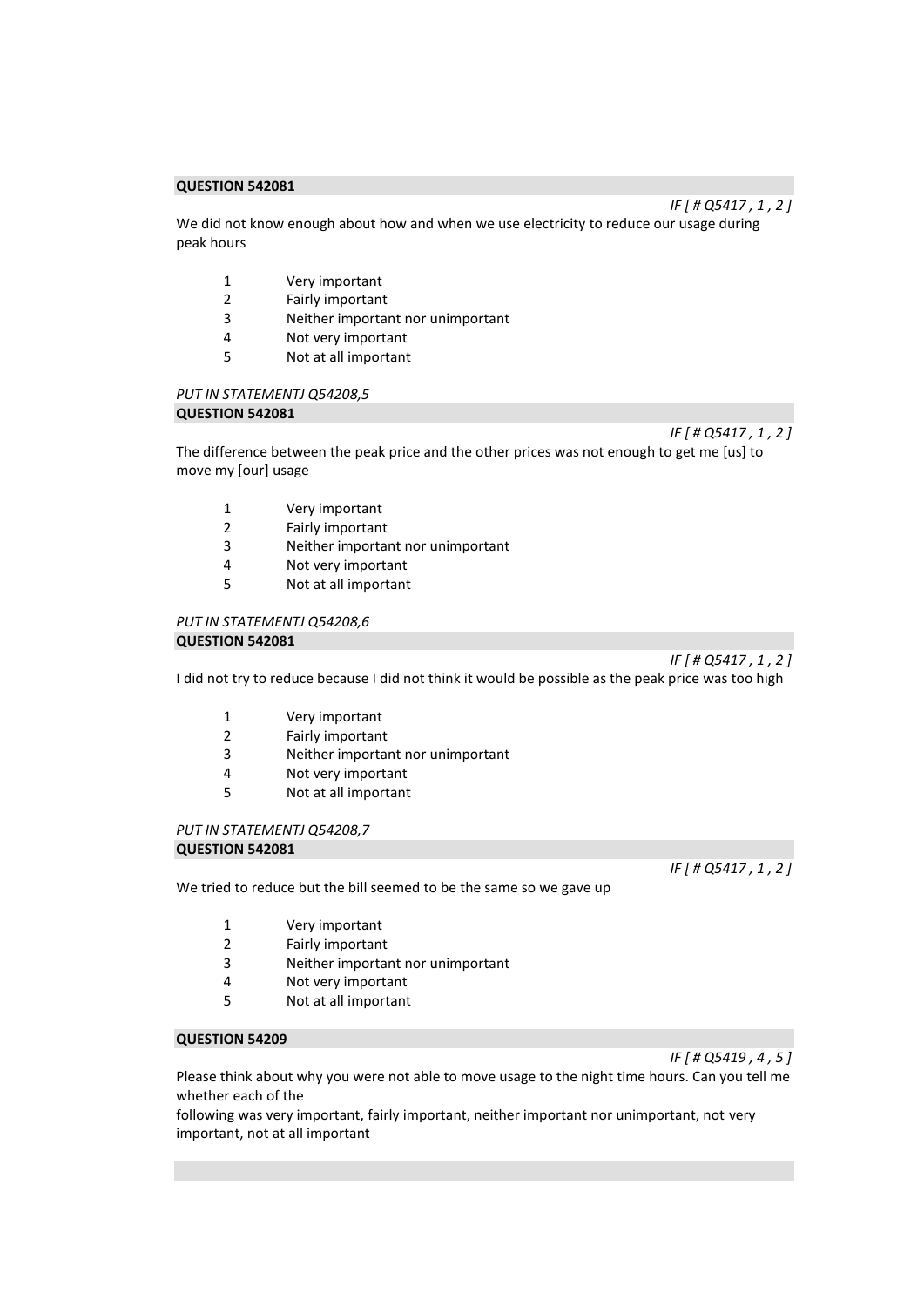- 1 Although I wanted to move my usage, the people I lived with were not able to move their usage
- 2 It was too inconvenient to move usage to night time
- 3 My household was not really motivated by the size of the savings we could make on our bill
- 4 We did not know enough about how and when we use electricity to move our our usage to night-time
- 5 I was concerned about the safety implications of using appliances at night-time
- 6 I was concerned about the noise associated with using appliances at night-time
- 7 The difference between the night time price and the other prices was not enough to get me [us] to move my [our] usage
- 8 We tried to reduce but the bill seemed to be the same so we gave up

#### *PUT IN STATEMENTK Q542091,1*  **QUESTION 542092**

*IF [ # Q5419 , 4 , 5 ]* 

*IF [ # Q5419 , 4 , 5 ]* 

Although I wanted to move my usage, the people I lived with were not able to move their usage

- 1 Very important<br>2 Fairly important
- Fairly important
- 3 Neither important nor unimportant
- 4 Not very important<br>5 Not at all important
- 5 Not at all important

# *PUT IN STATEMENTK Q542091,2*  **QUESTION 542092**

It was too inconvenient to move usage to night time

- 1 Very important
- 2 Fairly important
- 3 Neither important nor unimportant
- 4 Not very important
- 5 Not at all important

#### *PUT IN STATEMENTK Q542091,3*  **QUESTION 542092**

*IF [ # Q5419 , 4 , 5 ]* 

My household was not really motivated by the size of the savings we could make on our bill

- 1 Very important
- 2 Fairly important
- 3 Neither important nor unimportant
- 4 Not very important
- 5 Not at all important

*PUT IN STATEMENTK Q542091,4*  **QUESTION 542092**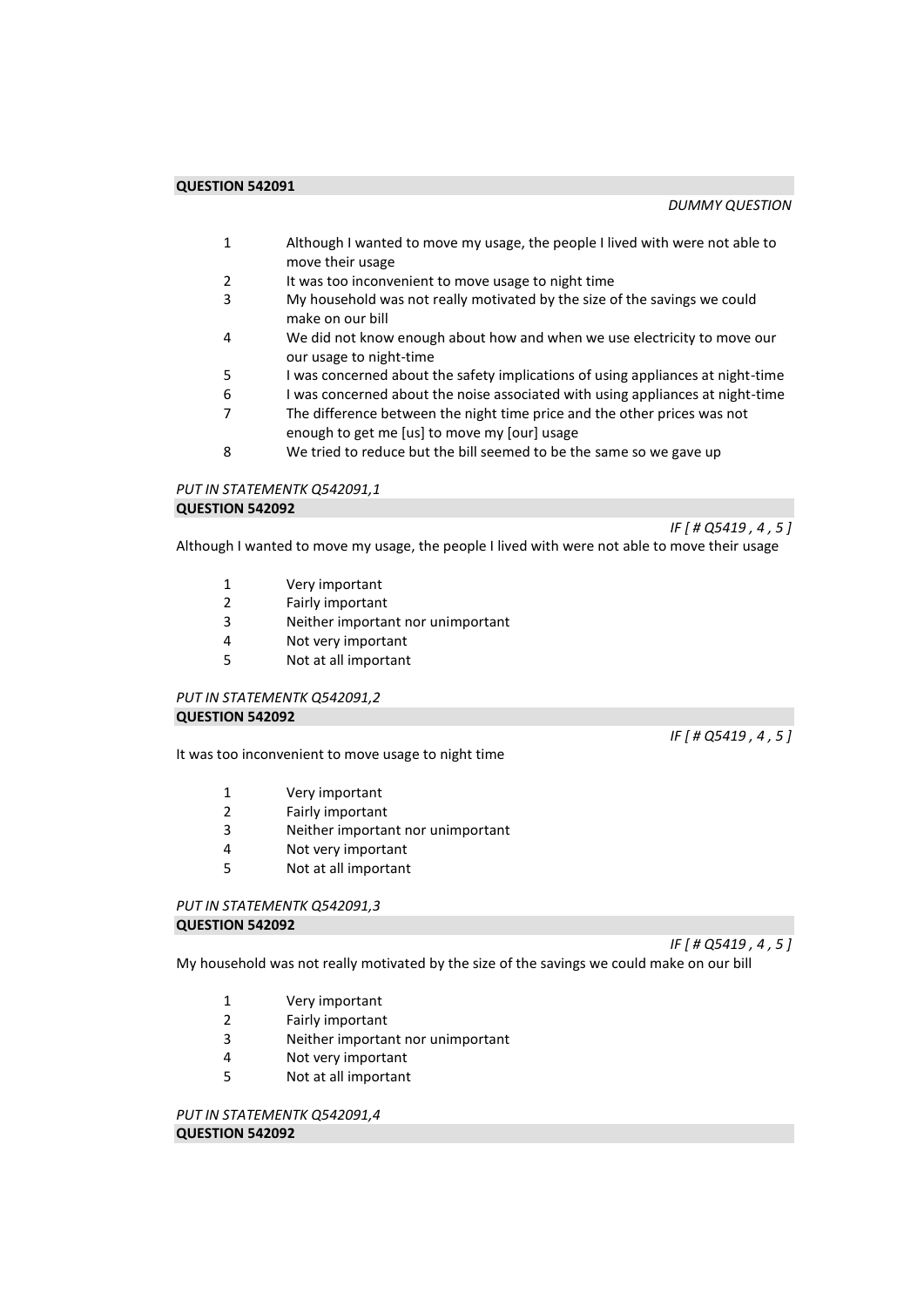# *IF [ # Q5419 , 4 , 5 ]*

We did not know enough about how and when we use electricity to move our our usage to nighttime

- 1 Very important<br>2 Fairly important
- 2 Fairly important<br>3 Neither importal
- 3 Neither important nor unimportant<br>4 Not verv important
- 4 Not very important<br>5 Not at all important
- Not at all important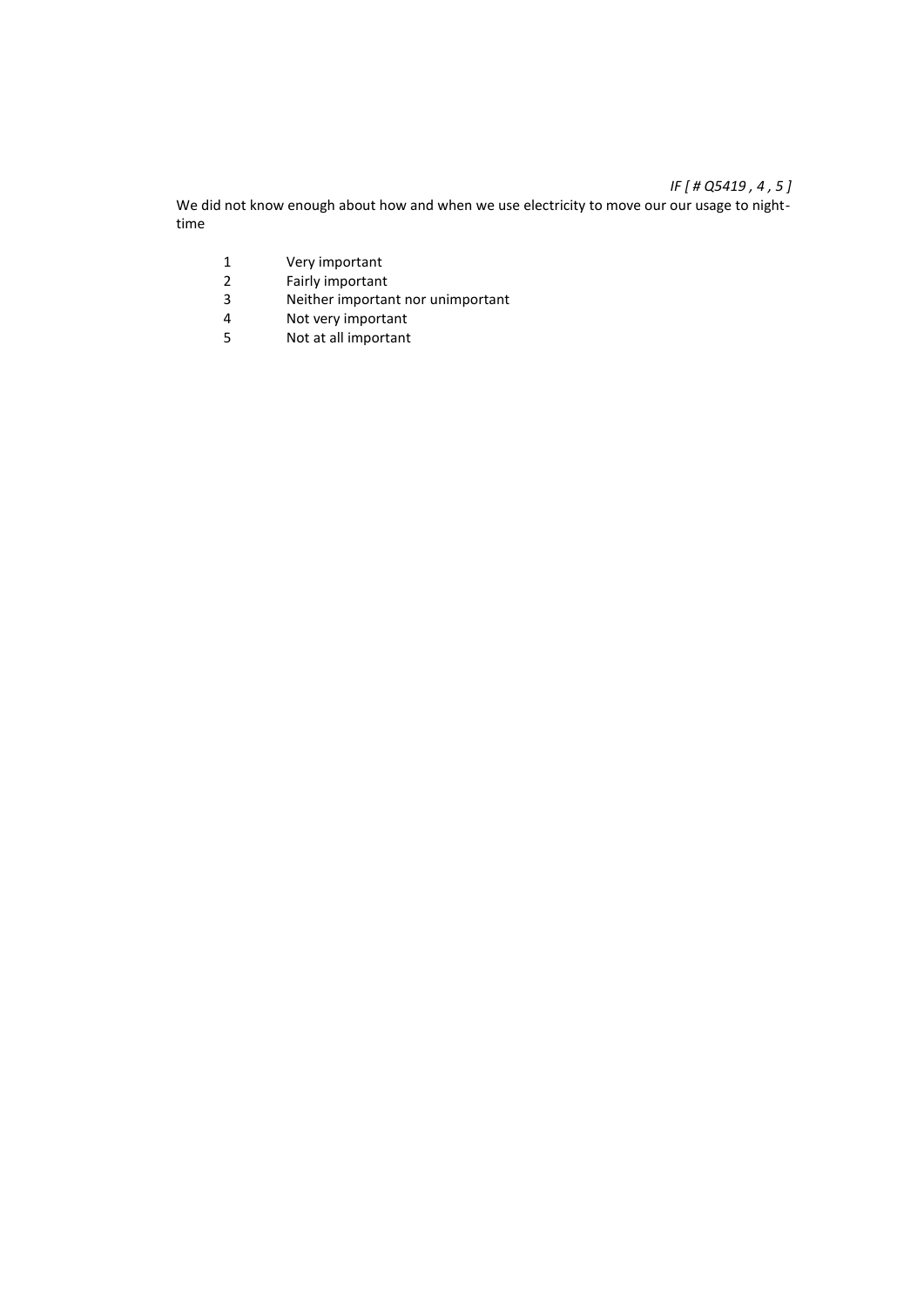# *PUT IN STATEMENTK Q542091,5*

# **QUESTION 542092**

I was concerned about the safety implications of using appliances at night-time

- 1 Very important
- 2 Fairly important<br>3 Neither importal
- Neither important nor unimportant
- 4 Not very important
- 5 Not at all important

# *PUT IN STATEMENTK Q542091,6*

# **QUESTION 542092**

*IF [ # Q5419 , 4 , 5 ]* 

I was concerned about the noise associated with using appliances at night-time

- 1 Very important
- 2 Fairly important
- 3 Neither important nor unimportant
- 4 Not very important
- 5 Not at all important

#### *PUT IN STATEMENTK Q542091,7*  **QUESTION 542092**

The difference between the night time price and the other prices was not enough to get me [us] to move my [our] usage

- 1 Very important
- 2 Fairly important
- 3 Neither important nor unimportant
- 4 Not very important
- 5 Not at all important

#### *PUT IN STATEMENTK Q542091,8*  **QUESTION 542092**

We tried to reduce but the bill seemed to be the same so we gave up

- 1 Very important
- 2 Fairly important
- 3 Neither important nor unimportant
- 4 Not very important
- 5 Not at all important

### **QUESTION 5999**

Near the beginning of the trial, you received a fridge magnet and stickers which showed information about the different

prices that you would be charged for electricity at different times. Do you recall receiving these?

- 1 Yes recall receiving both fridge magnet and stickers
- 2 Yes recall receiving fridge magnet but not stickers
- 3 Yes recall receiving stickers but not fridge magnet
- 4 No I don't recall receiving either

*IF [ Q9002 , 2 ]* 

*IF [ # Q5419 , 4 , 5 ]* 

*IF [ # Q5419 , 4 , 5 ]* 

*IF [ # Q5419 , 4 , 5 ]*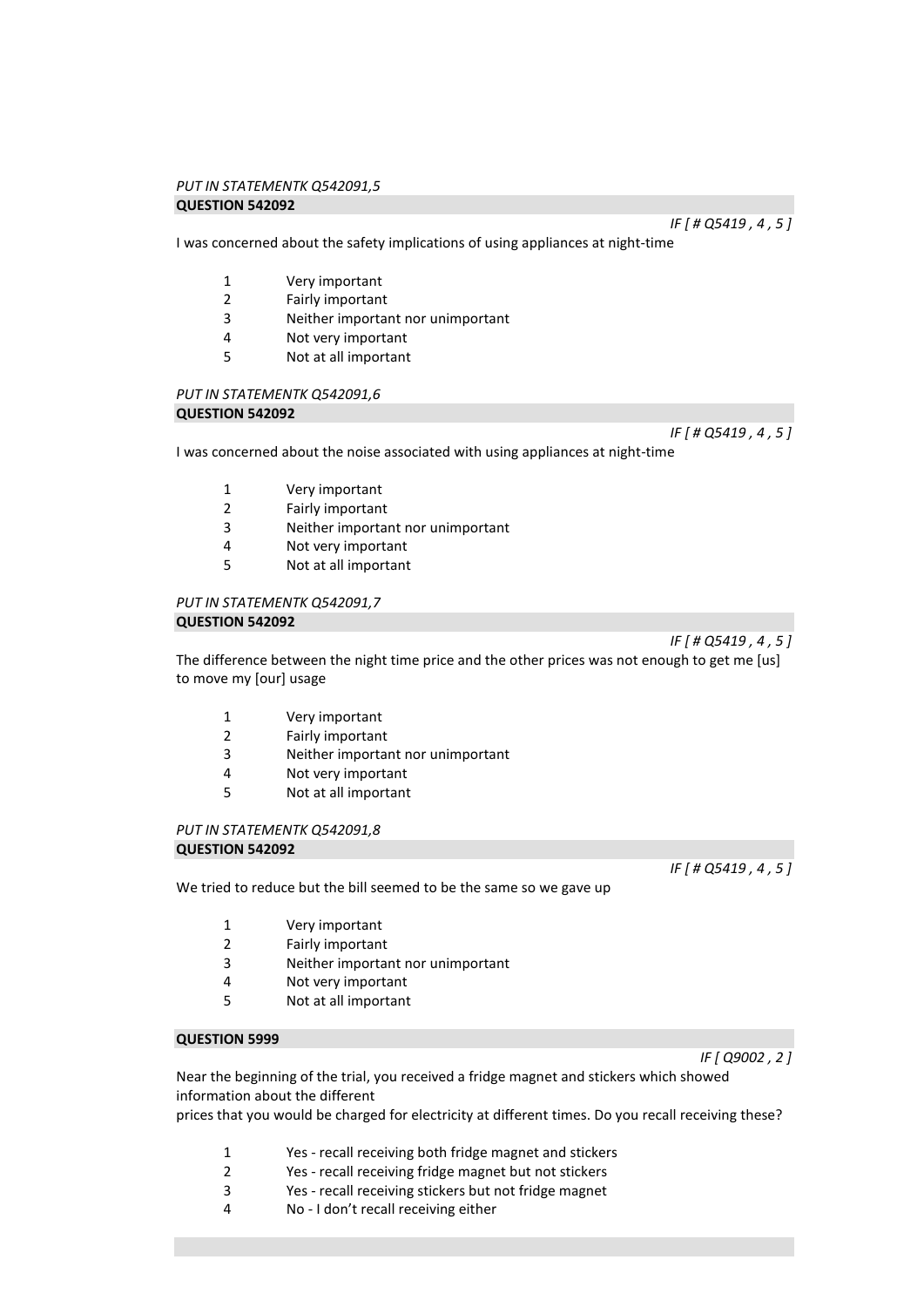How useful did you find the fridge magnet in helping you reduce your electricity usage (on a scale of 1 to 5 where 5 is very useful and 1 is not at all useful)?

- 1 Not useful at all<br>2 Little use Little use
- 3 Some use
- 4 Useful
- 5 Very useful

#### **QUESTION 59992**

*IF [ Q5999 , 1 , 3 ]* 

How useful did you find the stickers in helping you reduce your electricity usage (on a scale of 1 to 5 where 5 is very useful and 1 is not at all useful)?

- 1 Not useful at all
- 2 Little use
- 3 Some use
- 4 Useful<br>5 Verv us
- Very useful

#### **QUESTION 6000**

*IF [ Q9003 , 2 ]* 

Please think about when you first received the electricity monitor overall how effective did you find it in helping you

reduce your electricity usage - would you say

- 1 Not at all effective.
- 2 Not very effective
- 3 Neutral
- 4 Effective
- 5 Very effective

#### **QUESTION 6001**

*IF [ Q9003 , 2 ]* 

How easy did you find the electricity monitor to use? (On a scale of 1 to 5 where 5 is very easy to use and 1 is very difficult to use)

- 1 Very difficult.
- 2 Difficult
- 3 Neither easy nor difficult
- 4 Easy
- 5 Very easy

*IF [ Q5999 , 1 , 2 ]*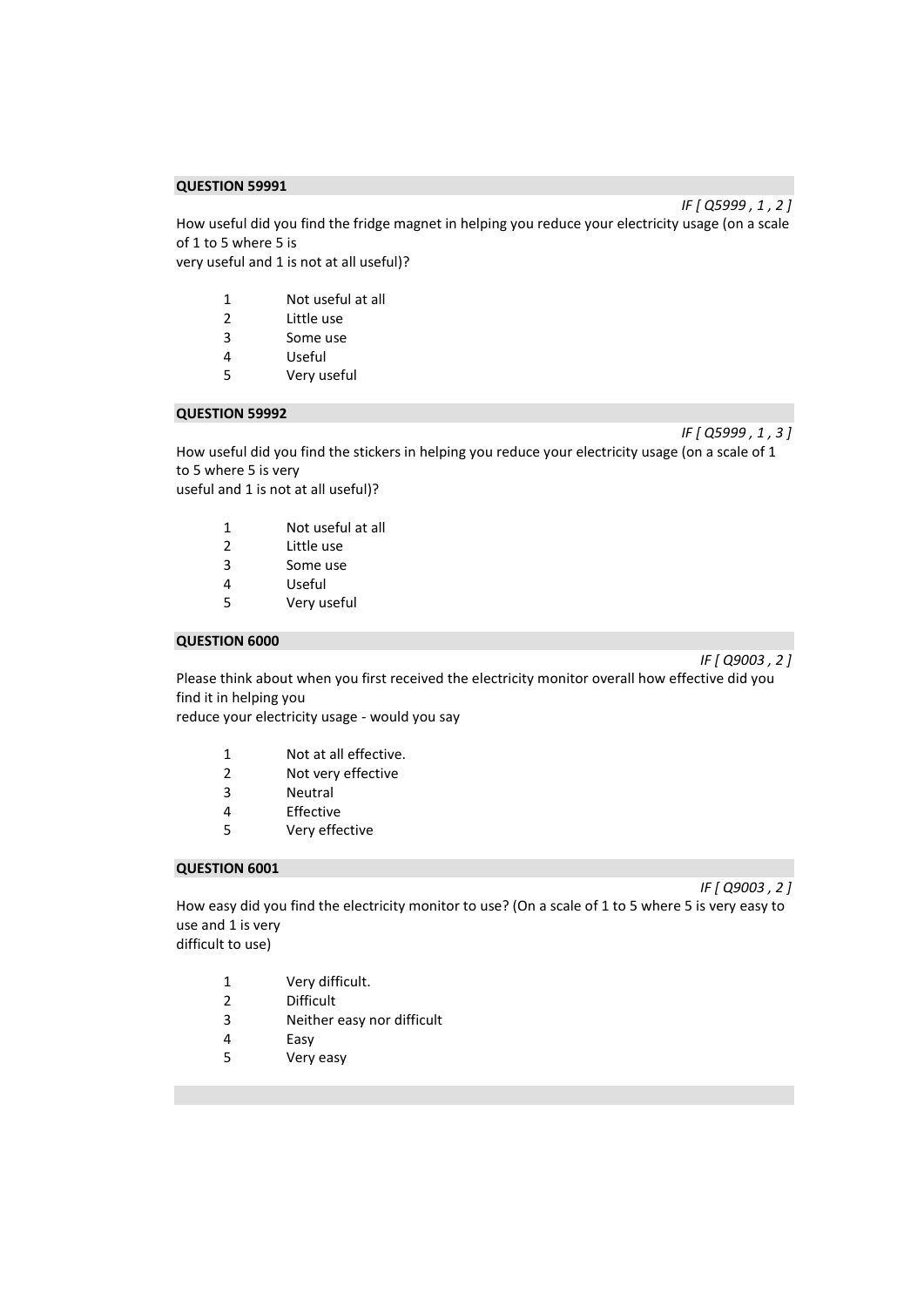Which of the following captures the amount of time spent by your household on understanding the new Electricity Monitor

(think of the time spent across the entire trial)

- 1 None<br>2 Less t
- 2 Less than 15 minutes
- 3 15-30 minutes
- 4 30 minutes to one hour
- 5 1-3 hours
- 6 3-5 hours
- 7 5-10 hours
- 8 More than 10 hours

# **QUESTION 6010**

*IF [ Q9003 , 2 ]* 

*IF [ Q9003 , 2 ]* 

And over the entire trial, overall how effective did you find the electricity monitor in helping you reduce your

electricity usage - would you say very effective, fairly effective, not very effective or not at all effective.

- 1 Not at all effective.
- 2 Not very effective
- 3 Neutral
- 4 Effective
- 5 Very effective

#### **QUESTION 6020**

*IF [ Q9003 , 2 ]* 

Please tell me whether you agree or disagree with each of these statements. For each of the following statements, please

state on a scale of 1 to 5 where 5 is strongly agree and 1 is strongly disagree

#### **QUESTION 6021**

#### *DUMMY QUESTION*

- 1 The electricity monitor was simple to use
- 2 The electricity monitor made me [us] more aware of the electricity I was [we were] using
- 3 The electricity monitor helped me [us] to reduce the amount of electricity we used overall
- 4 The electricity monitor helped me [us] to change the times we used electricity to use less during expensive times and more during cheaper times
- 5 Over time, the electricity monitor had less effect on my [our] usage

*PUT IN STATEMENTL Q6021,1*  **QUESTION 6022**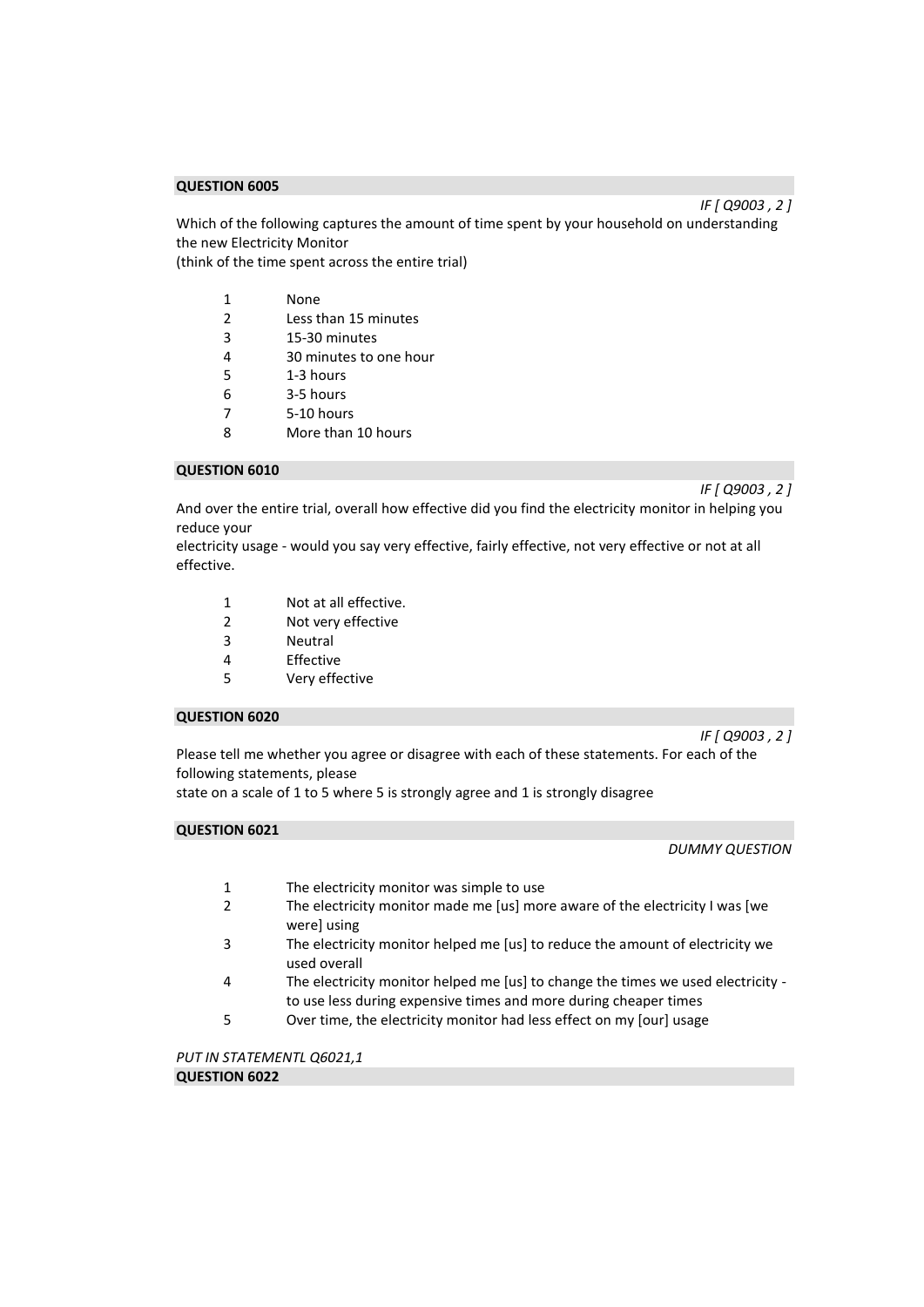*IF [ Q9003 , 2 ]* 

The electricity monitor was simple to use

| 1 | 1 - strongly disagree |
|---|-----------------------|
| 2 | 2                     |
| 3 | ੨                     |
| 4 | 4                     |
| 5 | 5 - strongly agree    |
| 6 | DК                    |
|   |                       |

*PUT IN STATEMENTL Q6021,2*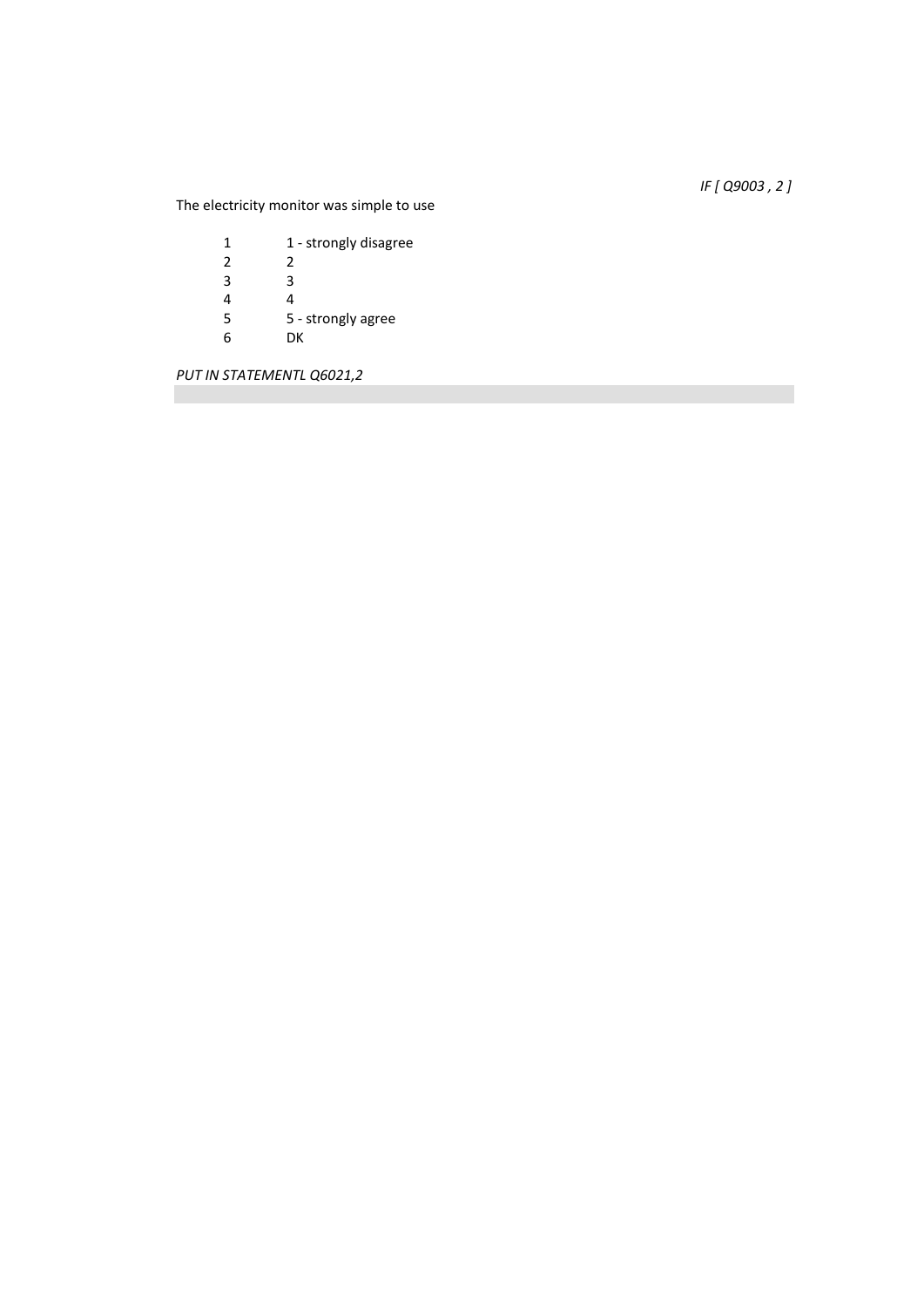*IF [ Q9003 , 2 ]* 

The electricity monitor made me [us] more aware of the electricity I was [we were] using

| 1 - strongly disagree |
|-----------------------|
| 2                     |
| ੨                     |
| 4                     |
| 5 - strongly agree    |
| DК                    |
|                       |

# *PUT IN STATEMENTL Q6021,3*  **QUESTION 6022**

*IF [ Q9003 , 2 ]* 

The electricity monitor helped me [us] to reduce the amount of electricity we used overall

| 1             | 1 - strongly disagree |
|---------------|-----------------------|
| $\mathcal{P}$ | 2                     |
| 3             | ੨                     |
| 4             | 4                     |
| 5             | 5 - strongly agree    |
| հ             | DК                    |

*PUT IN STATEMENTL Q6021,4*  **QUESTION 6022** 

*IF [ Q9003 , 2 ]* 

The electricity monitor helped me [us] to change the times we used electricity - to use less during expensive times and

more during cheaper times

| 1 | 1 - strongly disagree |
|---|-----------------------|
| 2 | 2                     |
| 3 | 3                     |
| 4 | 4                     |
| 5 | 5 - strongly agree    |
| 6 | DК                    |
|   |                       |

```
PUT IN STATEMENTL Q6021,5 
QUESTION 6022
```
*IF [ Q9003 , 2 ]* 

Over time, the electricity monitor had less effect on my [our] usage

| 1             | 1 - strongly disagree |
|---------------|-----------------------|
| $\mathcal{P}$ | 2                     |
| 3             | R                     |
| 4             | 4                     |
| 5             | 5 - strongly agree    |
| 6             | DК                    |
|               |                       |

# **QUESTION 60203**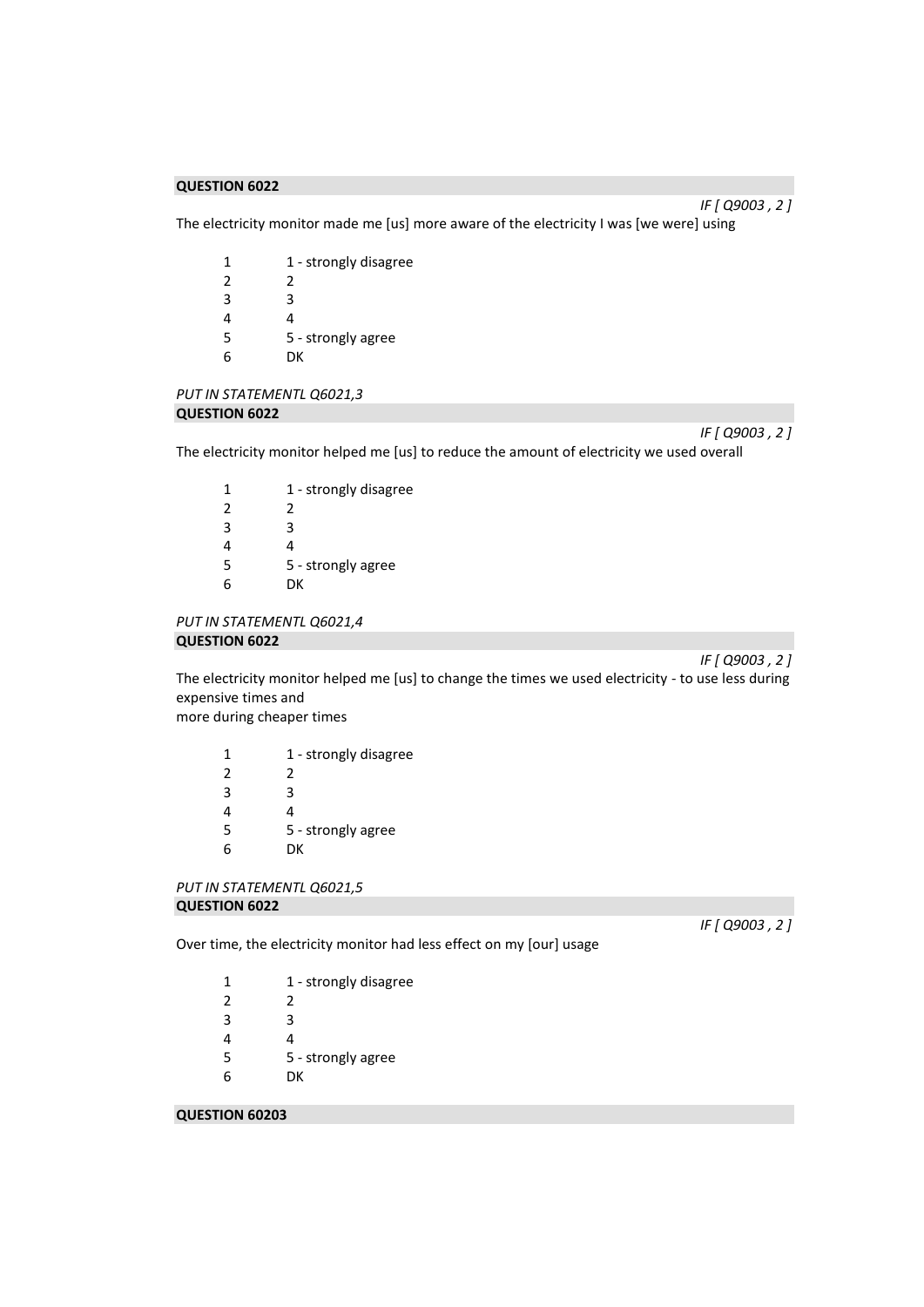Did you change any of the settings on the electricity monitor? (such as displaying usage in kWh instead of euros)?

1 Yes<br>2 No 2 No

# *IF [ Q9003 , 2 ]*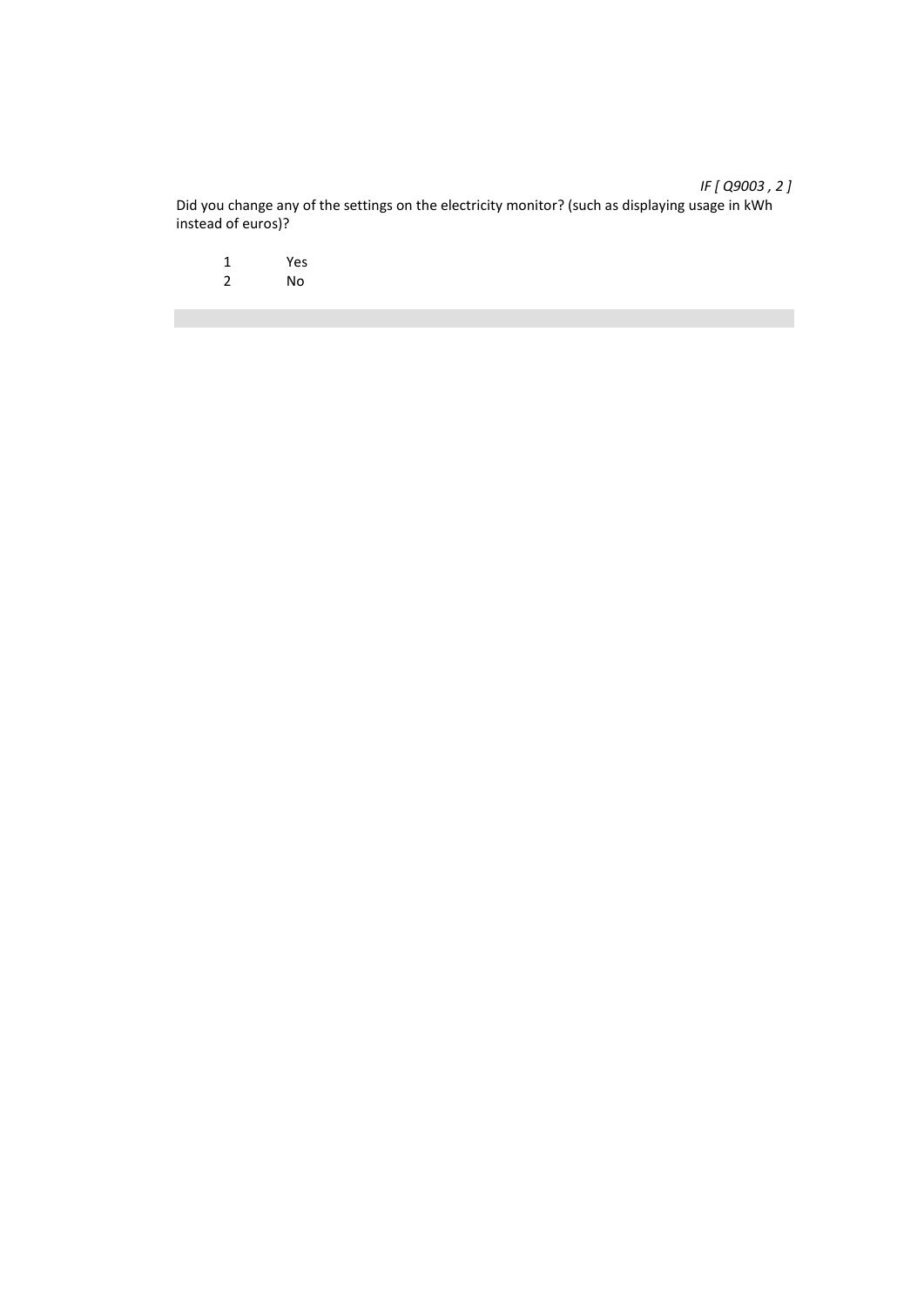Do you still use the electricity monitor?

- 1 Yes often
- 2 Yes occasionally
- 3 No

# **QUESTION 6040**

*IF [ Q6030 , 3 ]*  Which of the following statements match the reason or reasons why you no longer use the device (yes/no response to each)

#### **QUESTION 6041**

*DUMMY QUESTION* 

- 1 It has stopped working
- 2 It has been lost
- 3 I [We] no longer need to use the electricity monitor as we had already learnt as much as we could from it
- 4 I [We] didn't find the information it provided useful
- 5 I [We] did not understand the information it provided
- The monitor did not provide sufficient information for it to be useful

#### *PUT IN STATEMENTM Q6041,1*  **QUESTION 6042**

It has stopped working

| 1 | Yes |
|---|-----|
| 2 | No  |

*PUT IN STATEMENTM Q6041,2*  **QUESTION 6042** 

It has been lost

1 Yes 2 No

*PUT IN STATEMENTM Q6041,3*  **QUESTION 6042** 

I [We] no longer need to use the electricity monitor as we had already learnt as much as we could from it

1 Yes 2 No

*PUT IN STATEMENTM Q6041,4*  **QUESTION 6042** 

*IF [ Q6030 , 3 ]* 

*IF [ Q6030 , 3 ]* 

*IF [ Q6030 , 3 ]* 

*IF [ Q9003 , 2 ]*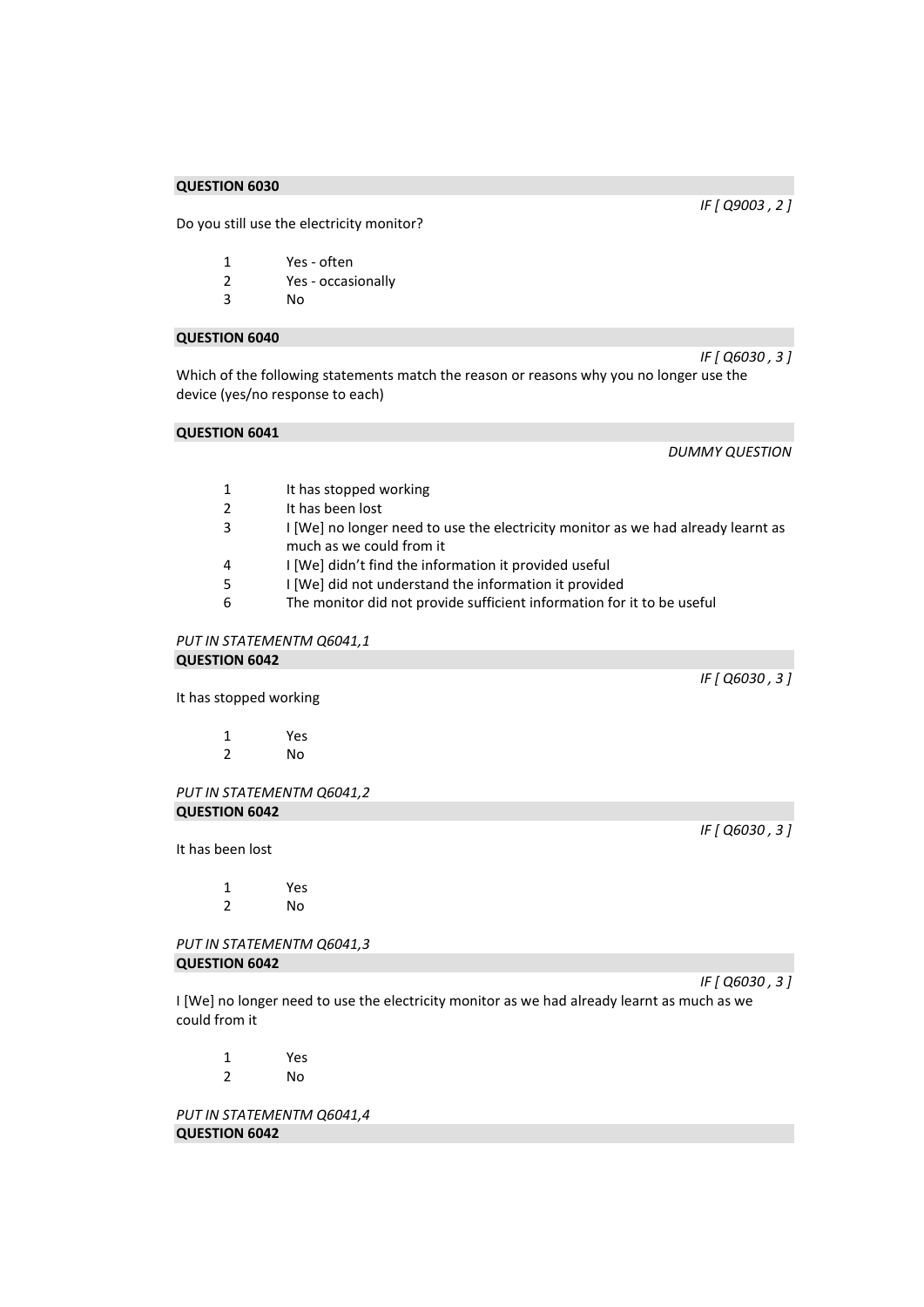*IF [ Q6030 , 3 ]* 

I [We] didn't find the information it provided useful

1 Yes<br>2 No 2 No

*PUT IN STATEMENTM Q6041,5*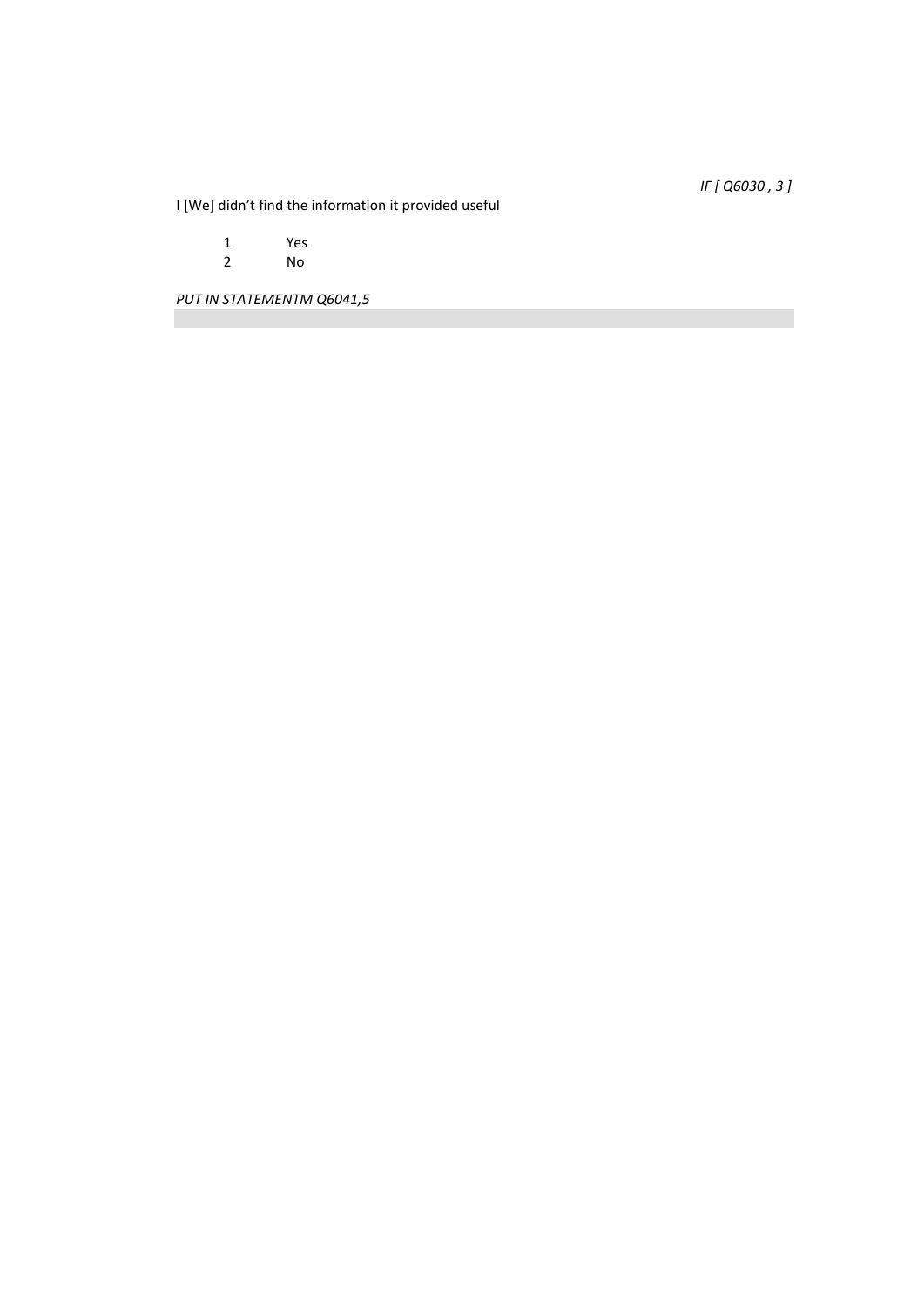| <b>QUESTION 6042</b>      |                                                                                    |                 |
|---------------------------|------------------------------------------------------------------------------------|-----------------|
|                           |                                                                                    | IF [ Q6030, 3 ] |
|                           | I [We] did not understand the information it provided                              |                 |
|                           |                                                                                    |                 |
| $\mathbf{1}$              | Yes                                                                                |                 |
| $\overline{2}$            | N <sub>0</sub>                                                                     |                 |
| PUT IN STATEMENTM Q6041,6 |                                                                                    |                 |
| <b>QUESTION 6042</b>      |                                                                                    |                 |
|                           |                                                                                    | IF [ Q6030, 3 ] |
|                           | The monitor did not provide sufficient information for it to be useful             |                 |
|                           |                                                                                    |                 |
| $\mathbf{1}$              | Yes                                                                                |                 |
| $\overline{2}$            | <b>No</b>                                                                          |                 |
| <b>QUESTION 6050</b>      |                                                                                    | <b>MULTIPLE</b> |
|                           |                                                                                    | IF [ Q9003, 2 ] |
|                           | Do you recall the following information being present on the electricity monitor?  |                 |
| $\mathbf{1}$              | The cost of the electricity you are currently using                                |                 |
| $\overline{2}$            | The amount of electricity you are using                                            |                 |
| 3                         | Your daily budget                                                                  |                 |
| 4                         | The cost of the electricity you have used so far this month                        |                 |
| 5                         | The price of the electricity at different times                                    |                 |
| 6                         | The other screen showing more detailed information on the number of units or       |                 |
|                           | the cost of the electricity that you used during the different times of day on the |                 |
|                           | previous day and the day before that                                               |                 |
| 7                         | Your current meter reading                                                         |                 |
| 8                         | None of these                                                                      |                 |

#### **QUESTION 6051 OPEN**

*IF [ Q9003 , 2 ]*  Is there any other feature that you would have liked to have on the electricity monitor which it didn't have?

INT - PROBE FULLY AND RECORD VERBATIM

| <b>QUESTION 6052</b> | <b>MULTIPLE</b>                                    |
|----------------------|----------------------------------------------------|
|                      | DON'T DISPLAY ANSWER CATEGORIES MENTIONED IN Q6050 |
|                      | IF [ Q9003 , 2 ]                                   |

The electricity monitor also included the following features. Do you recall seeing these?

- 1 The cost of the electricity you are currently using
- 2 The amount of electricity you are using
- 3 Your daily budget
- 4 The cost of the electricity you have used so far this month
- 5 The price of the electricity at different times
- 6 The other screen showing more detailed information on the number of units or the cost of the electricity that you used during the different times of day on the previous day and the day before that
- 7 Your current meter reading
- 8 None of these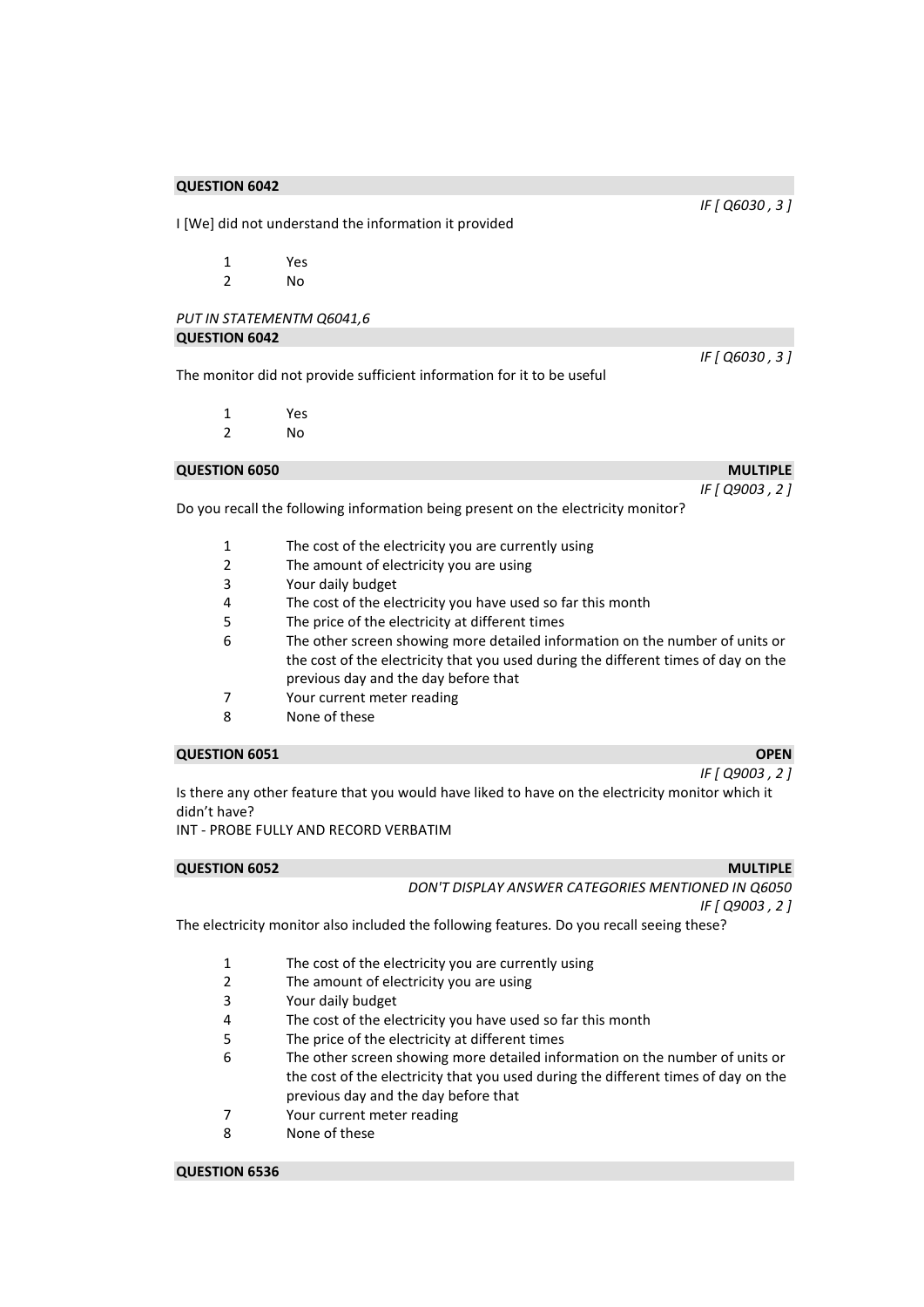*IF [ Q6050 , 1 TO 7 ]*  Please rate each of these features on the electricity monitor on a scale of 1 to 5 where 5 was very useful in helping you reduce your usage and 1 is not at all useful or 6 if unaware the feature existed.

*PUT IN STATEMENTN Q6050,1*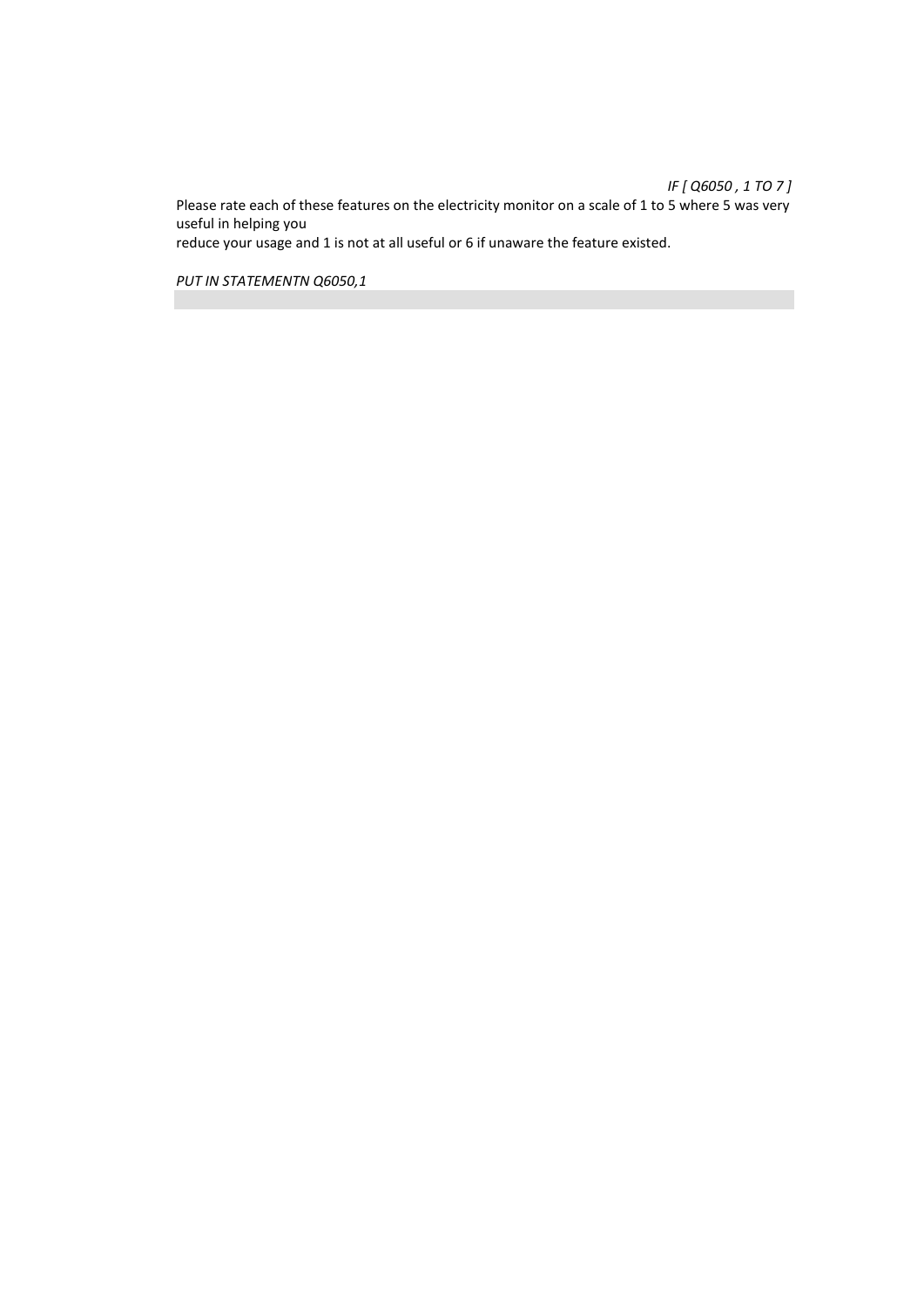*IF [ Q6050 , 1 TO 7 ]* 

*IF [ Q6050 , 1 TO 7 ]* 

The cost of the electricity you are currently using

| 1  | 1 - not at all useful                            |
|----|--------------------------------------------------|
| 2  |                                                  |
| 3  | R.                                               |
| 4  |                                                  |
| .5 | 5 - very useful in helping you reduce your usage |
| 6  | 6 - unaware the feature existed                  |
|    |                                                  |

# *PUT IN STATEMENTN Q6050,2*  **QUESTION 65362**

The amount of electricity you are using

| 1  | 1 - not at all useful                            |
|----|--------------------------------------------------|
| 2  |                                                  |
| 3  | ર                                                |
| 4  |                                                  |
| .5 | 5 - very useful in helping you reduce your usage |
| 6  | 6 - unaware the feature existed                  |

# *PUT IN STATEMENTN Q6050,3*

# **QUESTION 65362**

*IF [ Q6050 , 1 TO 7 ]* 

Your daily budget

| 1 | 1 - not at all useful                            |
|---|--------------------------------------------------|
| 2 |                                                  |
| 3 |                                                  |
| 4 |                                                  |
| 5 | 5 - very useful in helping you reduce your usage |
| 6 | 6 - unaware the feature existed                  |
|   |                                                  |

# *PUT IN STATEMENTN Q6050,4*

# **QUESTION 65362**

The cost of the electricity you have used so far this month

*IF [ Q6050 , 1 TO 7 ]* 

|   | 1 - not at all useful                            |
|---|--------------------------------------------------|
|   |                                                  |
| ર |                                                  |
|   |                                                  |
|   | 5 - very useful in helping you reduce your usage |
|   | 6 - unaware the feature existed                  |

*PUT IN STATEMENTN Q6050,5*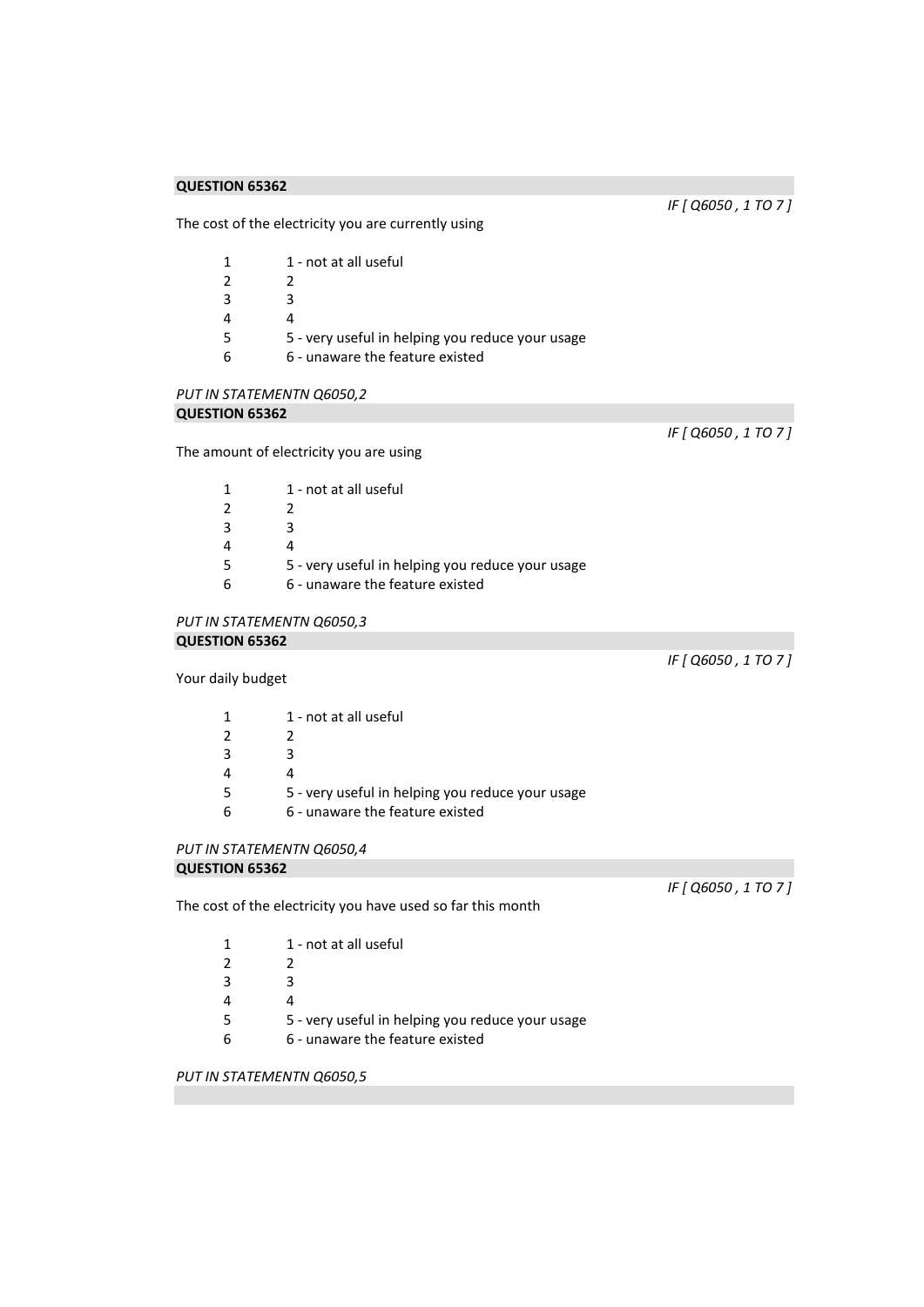*IF [ Q6050 , 1 TO 7 ]* 

The price of the electricity at different times

| 1 - not at all useful                            |
|--------------------------------------------------|
|                                                  |
| R                                                |
|                                                  |
| 5 - very useful in helping you reduce your usage |
| 6 - unaware the feature existed                  |
|                                                  |

#### *PUT IN STATEMENTN Q6050,6*  **QUESTION 65362**

*IF [ Q6050 , 1 TO 7 ]* 

The other screen showing more detailed information on the number of units or the cost of the electricity that you used

during the different times of day on the previous day and the day before that

| 1 - not at all useful                            |
|--------------------------------------------------|
|                                                  |
| ₹                                                |
|                                                  |
| 5 - very useful in helping you reduce your usage |
| 6 - unaware the feature existed                  |
|                                                  |

*PUT IN STATEMENTN Q6050,7*  **QUESTION 65362** 

*IF [ Q6050 , 1 TO 7 ]* 

Your current meter reading

| 1 - not at all useful                            |
|--------------------------------------------------|
|                                                  |
| ₹                                                |
|                                                  |
| 5 - very useful in helping you reduce your usage |
| 6 - unaware the feature existed                  |

#### **QUESTION 6537**

*IF [ Q9003 , 2 ]* 

The electricity monitor allows you to change settings and displays. Please state whether or not you used each of the

following features or if you were aware that it existed

#### **QUESTION 65371**

#### *DUMMY QUESTION*

- 1 Changed the display from showing usage in euro to showing electricity units (or the other way around)
- 2 Set your daily budget which is shown on the main display

*PUT IN STATEMENTO Q65371,1*  **QUESTION 65372**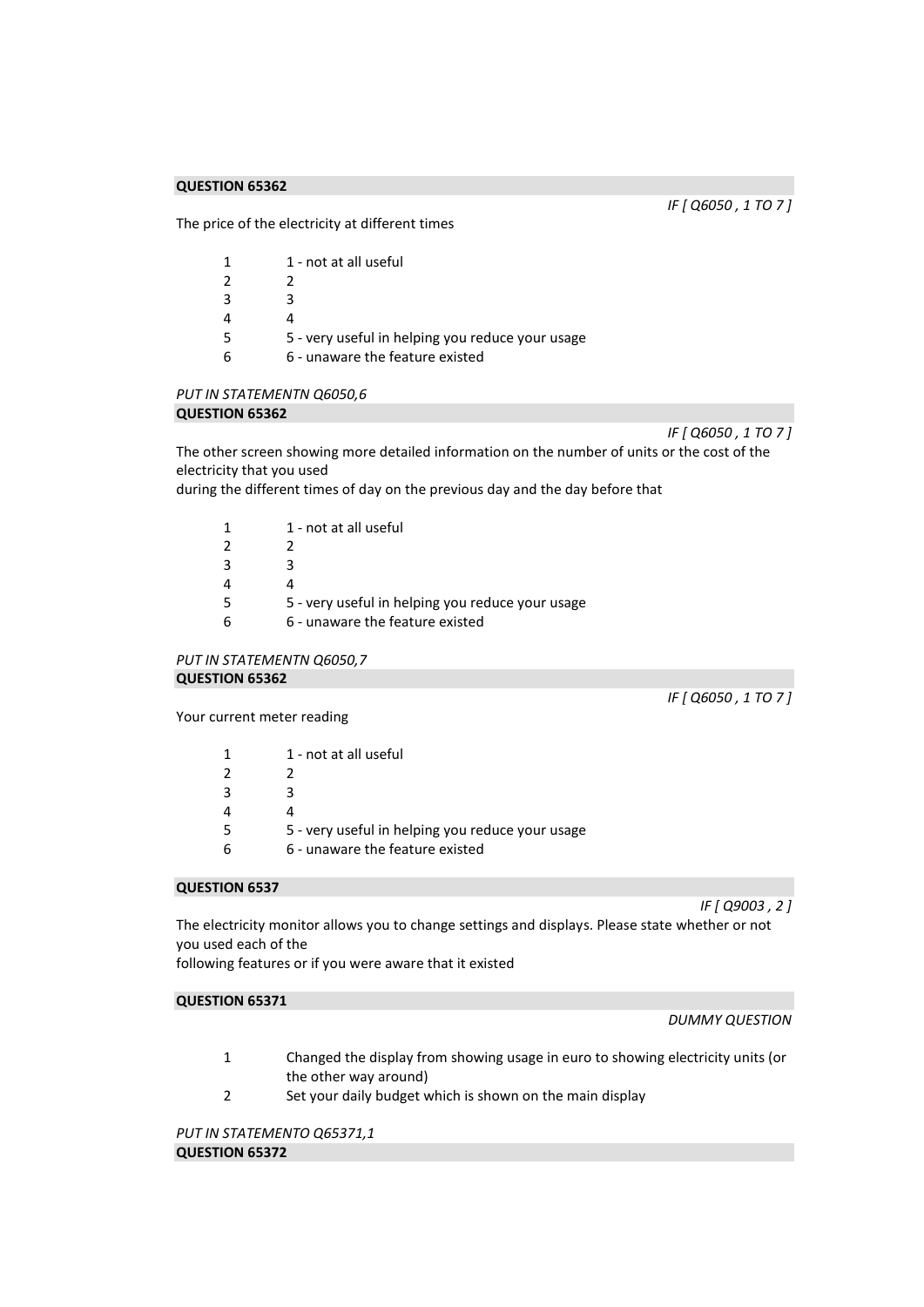# *IF [ Q9003 , 2 ]*

Changed the display from showing usage in euro to showing electricity units (or the other way around)

- 1 Used the feature<br>2 Did not use the fe
- 2 Did not use the feature<br>3 Not aware the feature e
- Not aware the feature existed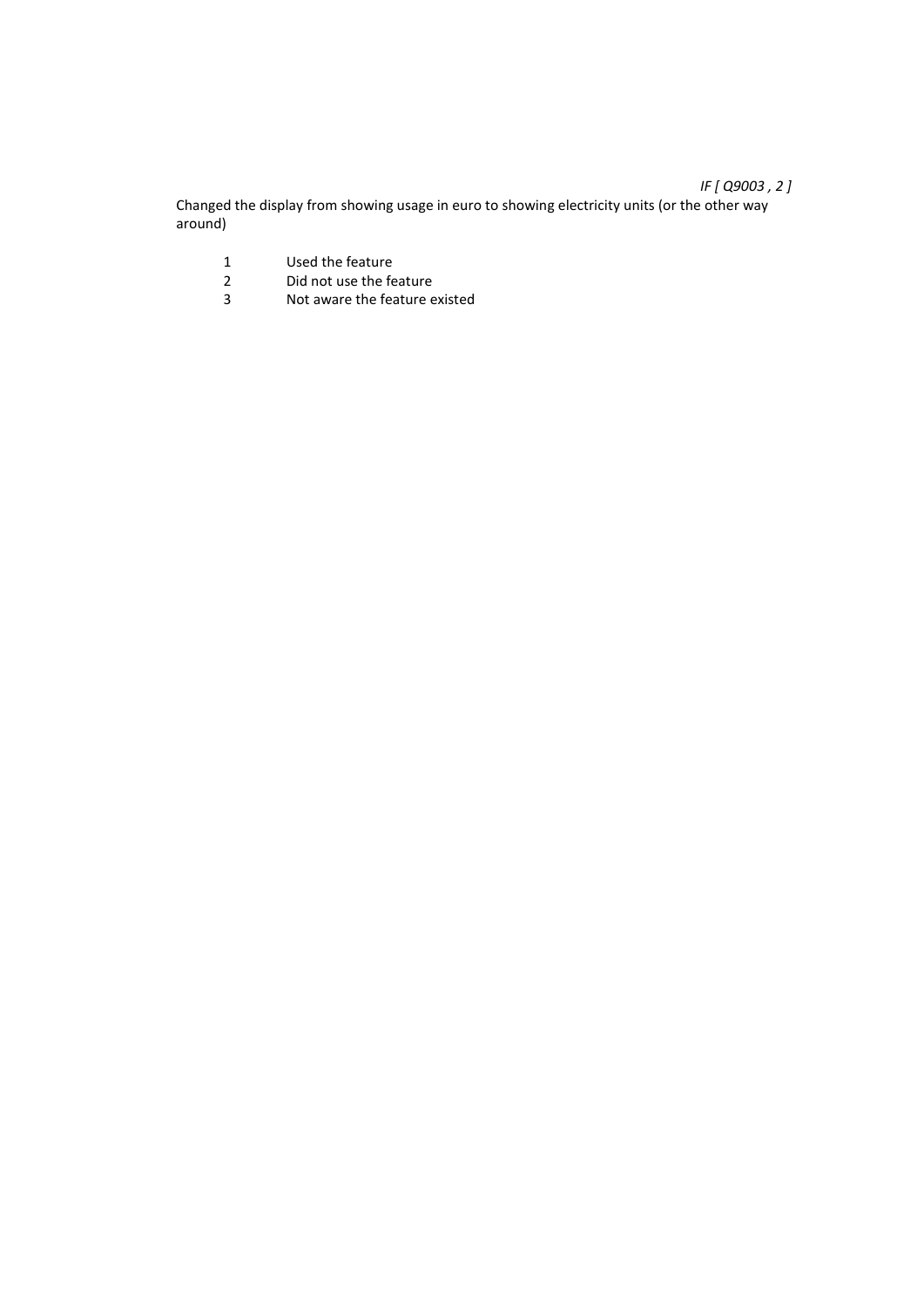#### *PUT IN STATEMENTO Q65371,2*  **QUESTION 65372**

Set your daily budget which is shown on the main display

- 1 Used the feature
- 2 Did not use the feature<br>3 Not aware the feature e
- Not aware the feature existed

#### **QUESTION 6500**

As part of the trial, you received a separate statement which showed information about your usage - the energy usage

statement with each bill in the same envelope, do you recall receiving this statement?

- 1 Yes
- 2 No

# **QUESTION 6502**

*IF [ Q9003 , 4 & Q6500 , 1 ]* 

You received the statement MONTHLY, please state which of the following statements most closely match your view?

- 1 Receiving a statement EVERY MONTH was about right
- 3 It would have been better to receive the statement more often<br>4 It would have been sufficient to receive the statement less ofter
- It would have been sufficient to receive the statement less often

# **QUESTION 65021**

*IF [ Q9003 , 5 & Q6500 , 1 ]* 

You received the statement EVERY OTHER MONTH, please state which of the following statements most closely match your view?

- 2 Receiving a statement EVERY OTHER MONTH was about right
- 3 It would have been better to receive the statement more often
- 4 It would have been sufficient to receive the statement less often

#### **QUESTION 6510**

*IF [ Q9003 , 4 , 5 & Q6500 , 1 ]* 

When you first received this energy usage statement how effective did you find it in helping you reduce your electricity

usage, using a scale of 1 to 5 where 5 is very effective and 1 is not at all effective?

- 1 1 not at all effective
- 2 2
- 3 3
- 4 4
- 5 5 very effective

*IF [ Q9003 , 2 ]* 

*IF [ Q9003 , 4 , 5 ]*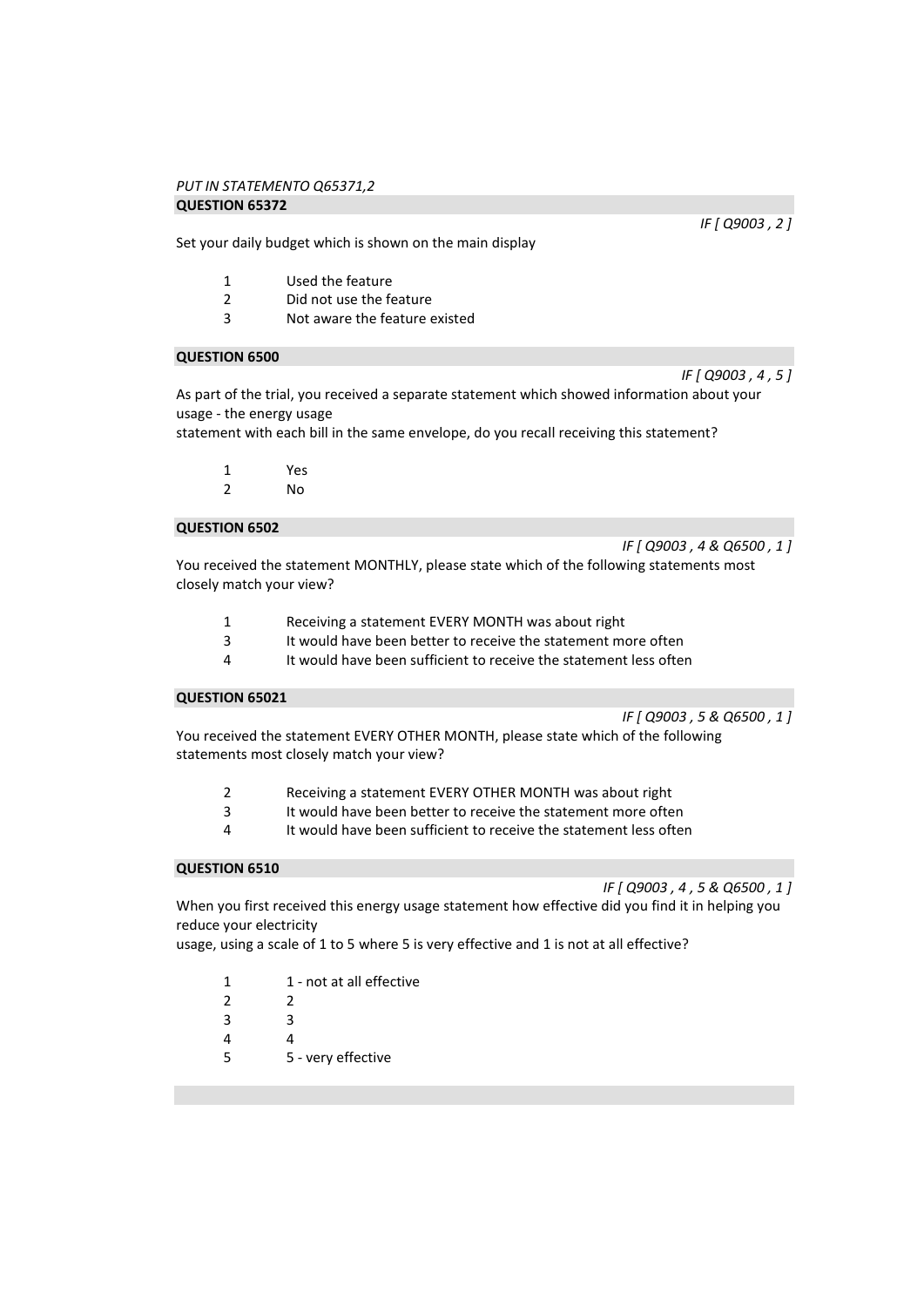*IF [ Q9003 , 4 , 5 & Q6500 , 1 ]* 

Which of the following captures the amount of time spent by your household on understanding the Energy Usage Statement

(please think about the time you spent at the start and over the entire trial)

- 1 None<br>2 Less t
- 2 Less than 15 minutes
- 3 15-30 minutes
- 4 30 minutes to one hour
- 5 1-3 hours
- 6 3-5 hours
- 7 5-10 hours
- 8 More than 10 hours

# **QUESTION 6520**

*IF [ Q9003 , 4 , 5 & Q6500 , 1 ]* 

And over the entire trial how effective did you find the energy usage statement in helping you reduce your electricity

usage using a scale of 1 to 5 where 5 is very effective and 1 is not at all effective?

| 1             | 1 - not at all effective |
|---------------|--------------------------|
| $\mathcal{P}$ | 2                        |
| κ             | ર                        |
| Δ             | Δ                        |
| 5             | 5 - very effective       |

# **QUESTION 65201**

*IF [ Q9003 , 4 , 5 & Q6500 , 1 ]* 

Please tell me whether you agree or disagree with each of these statements. For each of the following statements, please

state on a scale of 1 to 5 where 5 is strongly agree and 1 is strongly disagree

#### **QUESTION 652011**

*DUMMY QUESTION* 

- 1 The energy usage statement was straightforward to understand
- 2 The statement included information that made me [us] more aware of the electricity we were using
- 3 The energy statement helped me [us] to reduce the amount of electricity overall
- 4 The energy statement helped me [us] to change when we use electricity to use less during expensive times and more during cheaper times
- 5 Over time, the statement had less effect on my [our] usage

*PUT IN STATEMENTP Q652011,1*  **QUESTION 652012**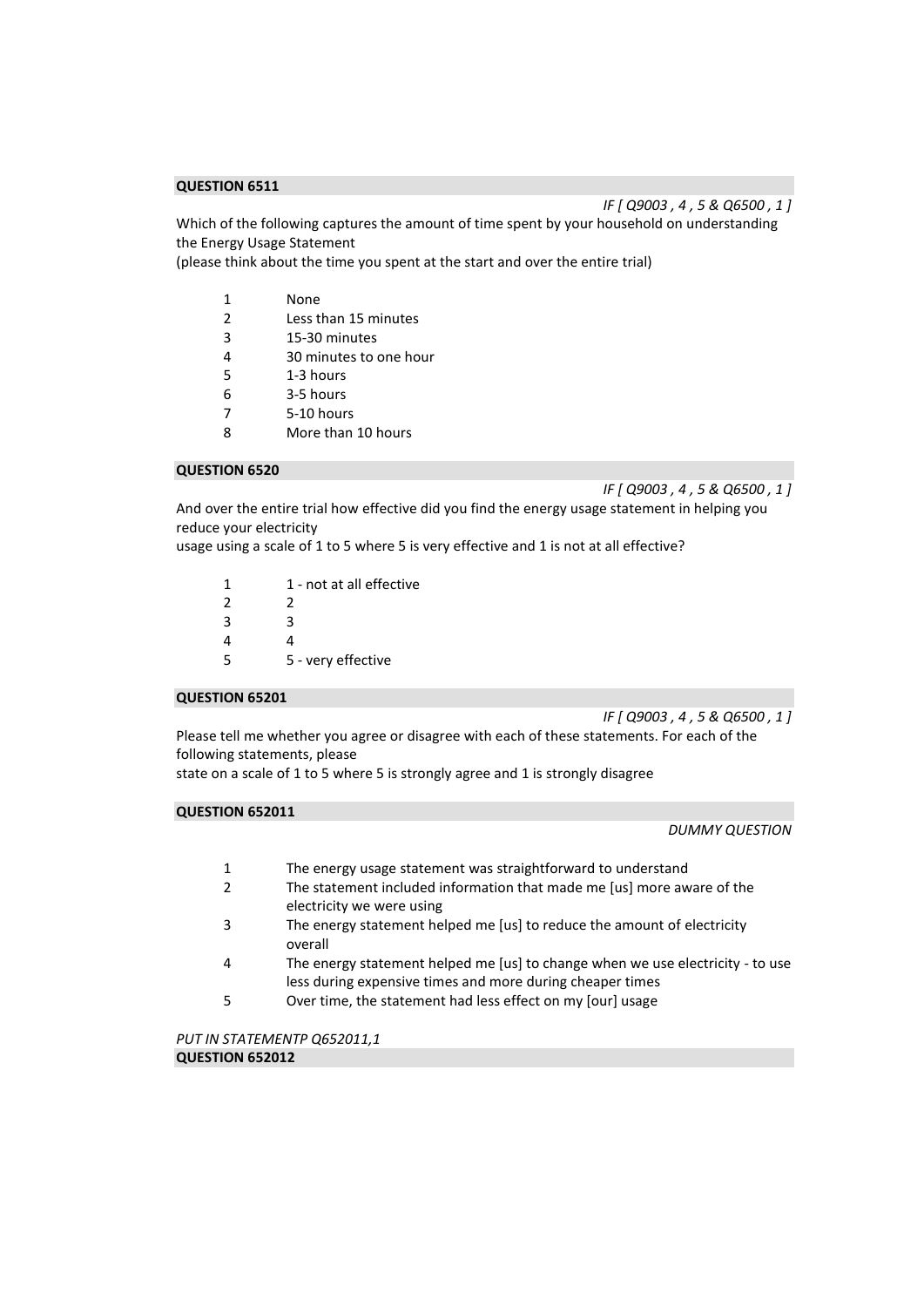# *IF [ Q9003 , 4 , 5 & Q6500 , 1 ]*

The energy usage statement was straightforward to understand

| 1 | 1 - strongly disagree |
|---|-----------------------|
| 2 | 2                     |
| 3 | ੨                     |
| 4 | 4                     |
| 5 | 5 - strongly agree    |
| 6 | DК                    |
|   |                       |

*PUT IN STATEMENTP Q652011,2*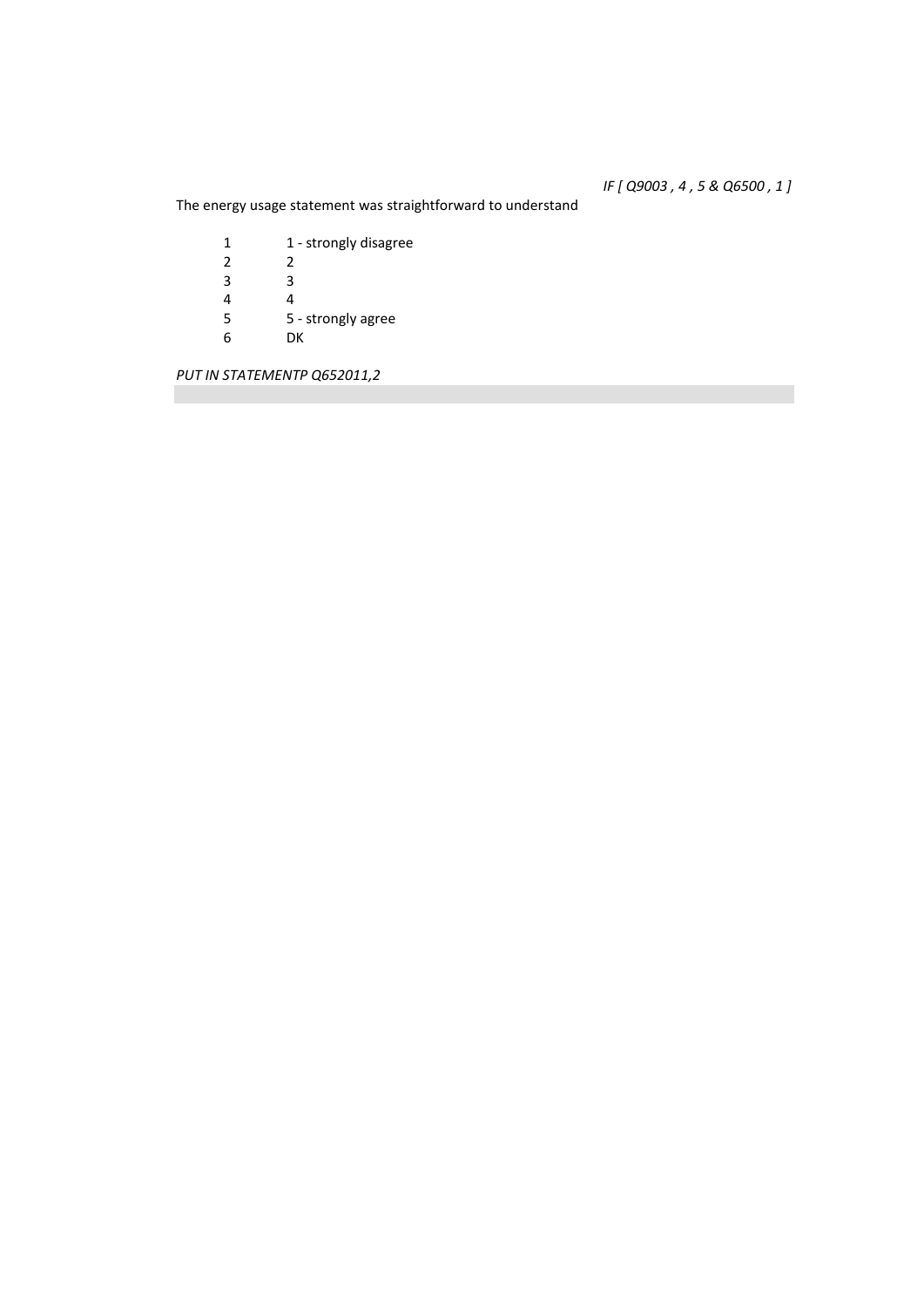*IF [ Q9003 , 4 , 5 & Q6500 , 1 ]*  The statement included information that made me [us] more aware of the electricity we were using

| 1             | 1 - strongly disagree |
|---------------|-----------------------|
| $\mathcal{P}$ | 2                     |
| 3             | ર                     |
| 4             | 4                     |
| 5             | 5 - strongly agree    |
| 6             | DК                    |

#### *PUT IN STATEMENTP Q652011,3*  **QUESTION 652012**

*IF [ Q9003 , 4 , 5 & Q6500 , 1 ]*  The energy statement helped me [us] to reduce the amount of electricity overall

| 1 | 1 - strongly disagree |
|---|-----------------------|
| 2 | 2                     |
| 3 | ς                     |
| 4 | 4                     |
| 5 | 5 - strongly agree    |
| 6 | DК                    |

```
PUT IN STATEMENTP Q652011,4 
QUESTION 652012
```
*IF [ Q9003 , 4 , 5 & Q6500 , 1 ]* 

The energy statement helped me [us] to change when we use electricity - to use less during expensive times and more during cheaper times

| 1 | 1 - strongly disagree |
|---|-----------------------|
| 2 | 2                     |
| 3 | ੨                     |
| 4 | 4                     |
| 5 | 5 - strongly agree    |
| 6 | DК                    |

```
PUT IN STATEMENTP Q652011,5 
QUESTION 652012
```
*IF [ Q9003 , 4 , 5 & Q6500 , 1 ]* 

Over time, the statement had less effect on my [our] usage

| 1 | 1 - strongly disagree |
|---|-----------------------|
| 2 | 2                     |
| 3 | ੨                     |
| 4 |                       |
| 5 | 5 - strongly agree    |
|   |                       |

6 DK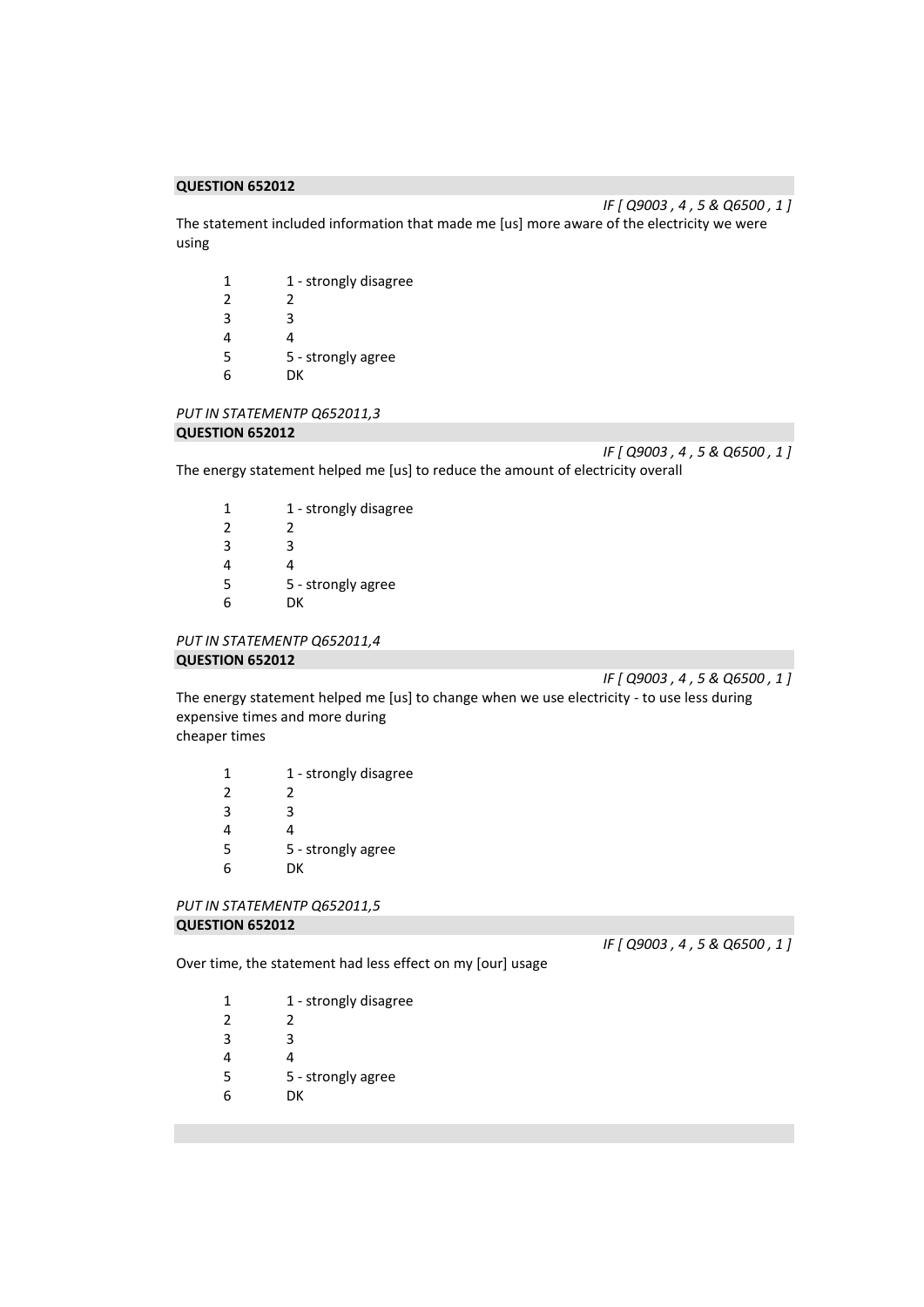*IF [ Q9003 , 4 , 5 & Q6500 , 1 ]* 

What information do you recall from the energy usage statement?

- 1 The picture of the clock near the top with colours showing the times when peak, day and night prices apply
- 2 The table near the top with the typical costs for different appliances if used at different times of day (for instance the cost of a washing machine used
- 3 The hints and tips about how to reduce your usage which is near the middle of the statement
- 4 The information about your overall usage and peak usage in the previous period and how much other customers have managed to reduce
- 5 The coloured graph at the bottom of the statement showing the average daily cost of the electricity you used each day and the breakdown into the different periods
- 6 The web site address which has energy saving tips and information on how to combat climate change
- 7 None of these

#### **QUESTION 6535 MULTIPLE**

| DON'T DISPLAY ANSWER CATEGORIES MENTIONED IN Q6530 |
|----------------------------------------------------|
| IF [ Q9003 , 4 , 5 & Q6500 , 1 ]                   |

The usage statement also included the following elements. Do you recall seeing these?

- 1 The picture of the clock near the top with colours showing the times when peak, day and night prices apply
- 2 The table near the top with the typical costs for different appliances if used at different times of day (for instance the cost of a washing machine used
- 3 The hints and tips about how to reduce your usage which is near the middle of the statement
- 4 The information about your overall usage and peak usage in the previous period and how much other customers have managed to reduce
- 5 The coloured graph at the bottom of the statement showing the average daily cost of the electricity you used each day and the breakdown into the different periods
- 6 The web site address which has energy saving tips and information on how to combat climate change
- 7 None of these

# **QUESTION 653611**

*IF [ Q6530 , 1 TO 6 ]* 

Please rate each of these elements on a scale of 1 to 5 where 5 was very useful in helping you reduce your usage and 1 is not at all useful.

*PUT IN STATEMENTQ Q6530,1* 

**QUESTION 653622**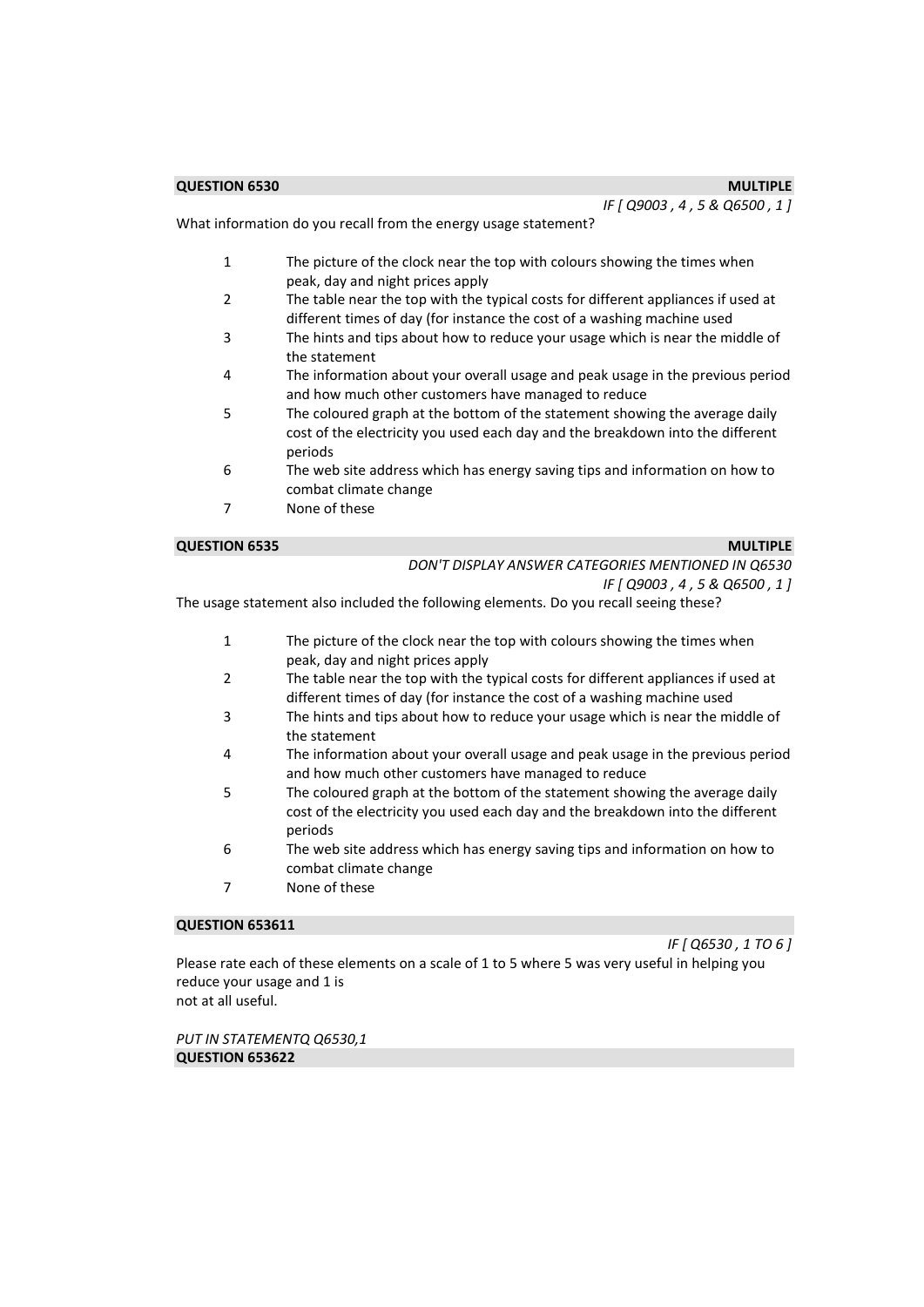# *IF [ Q6530 , 1 TO 6 ]*

The picture of the clock near the top with colours showing the times when peak, day and night prices apply

| 1 | 1 - not at all useful                            |
|---|--------------------------------------------------|
| 2 |                                                  |
| 3 | 2                                                |
| 4 |                                                  |
| 5 | 5 - very useful in helping you reduce your usage |
| 6 | DК                                               |
|   |                                                  |

# *PUT IN STATEMENTQ Q6530,2*  **QUESTION 653622**

*IF [ Q6530 , 1 TO 6 ]* 

The table near the top with the typical costs for different appliances if used at different times of day (for instance the

cost of a washing machine used

| 1 | 1 - not at all useful |
|---|-----------------------|
|   |                       |

- $\begin{array}{ccc} 2 & 2 \\ 3 & 3 \end{array}$
- 3 3
- 4 4<br>5 5
- 5 5 very useful in helping you reduce your usage
- 6 DK

*PUT IN STATEMENTQ Q6530,3*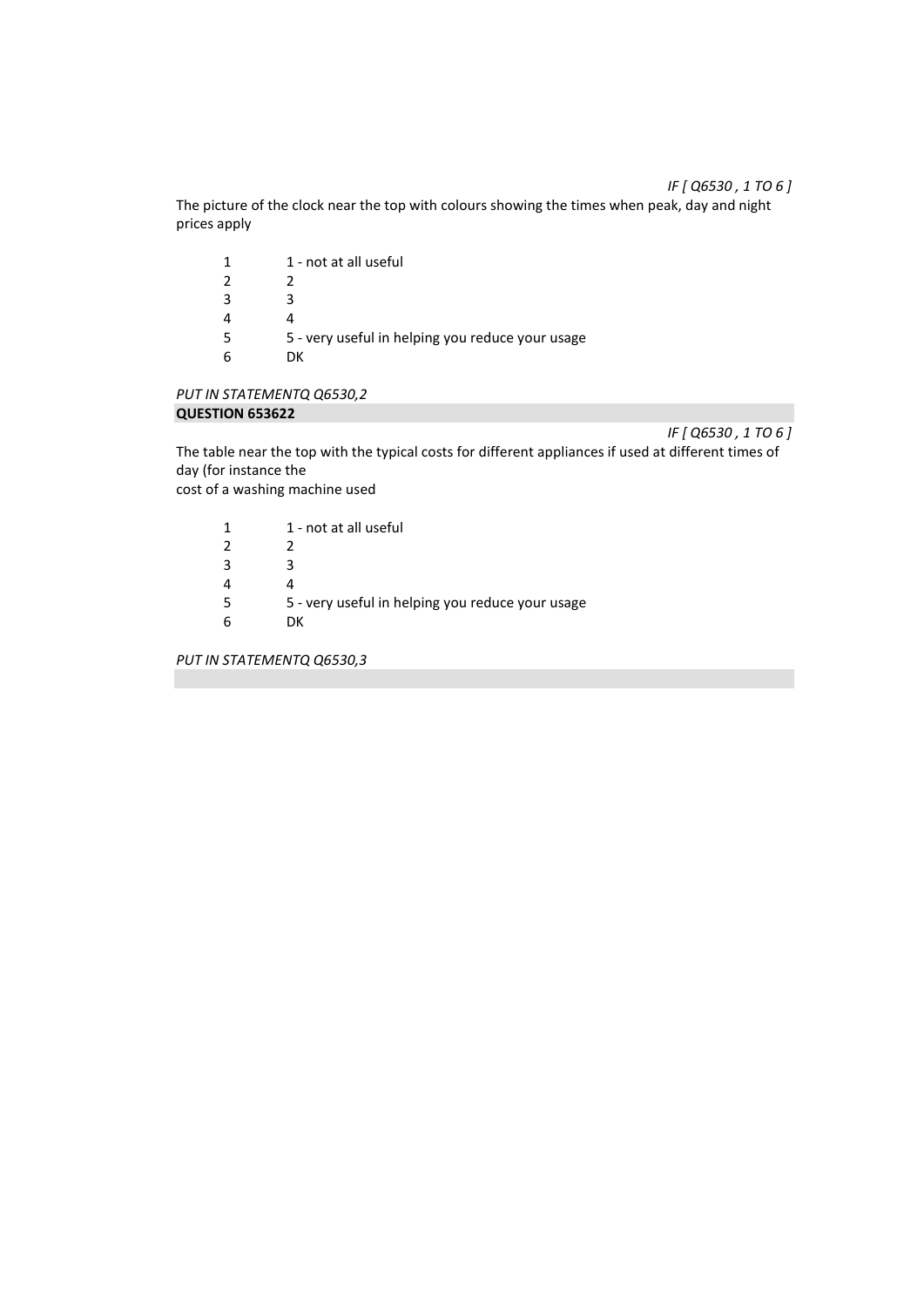*IF [ Q6530 , 1 TO 6 ]* 

The hints and tips about how to reduce your usage which is near the middle of the statement

| 1 | 1 - not at all useful                            |
|---|--------------------------------------------------|
| 2 |                                                  |
| 3 |                                                  |
| 4 |                                                  |
| 5 | 5 - very useful in helping you reduce your usage |
| 6 | nк                                               |
|   |                                                  |

#### *PUT IN STATEMENTQ Q6530,4*  **QUESTION 653622**

*IF [ Q6530 , 1 TO 6 ]* 

The information about your overall usage and peak usage in the previous period and how much other customers have managed to reduce

| 1  | 1 - not at all useful                            |
|----|--------------------------------------------------|
| 2  |                                                  |
| 3  | R                                                |
| 4  |                                                  |
| .5 | 5 - very useful in helping you reduce your usage |
| 6  | DΚ                                               |
|    |                                                  |

#### *PUT IN STATEMENTQ Q6530,5*  **QUESTION 653622**

*IF [ Q6530 , 1 TO 6 ]*  The coloured graph at the bottom of the statement showing the average daily cost of the electricity you used each day and the breakdown into the different periods

| 1 | 1 - not at all useful                            |
|---|--------------------------------------------------|
| 2 |                                                  |
| 3 |                                                  |
|   |                                                  |
| 5 | 5 - very useful in helping you reduce your usage |
|   | DΚ                                               |
|   |                                                  |

# *PUT IN STATEMENTQ Q6530,6*  **QUESTION 653622**

The web site address which has energy saving tips and information on how to combat climate change

| 1 | 1 - not at all useful                            |
|---|--------------------------------------------------|
| 2 |                                                  |
| 3 |                                                  |
| 4 |                                                  |
| 5 | 5 - very useful in helping you reduce your usage |
| 6 | DK.                                              |
|   |                                                  |

**QUESTION 6600** 

*IF [ Q6530 , 1 TO 6 ]*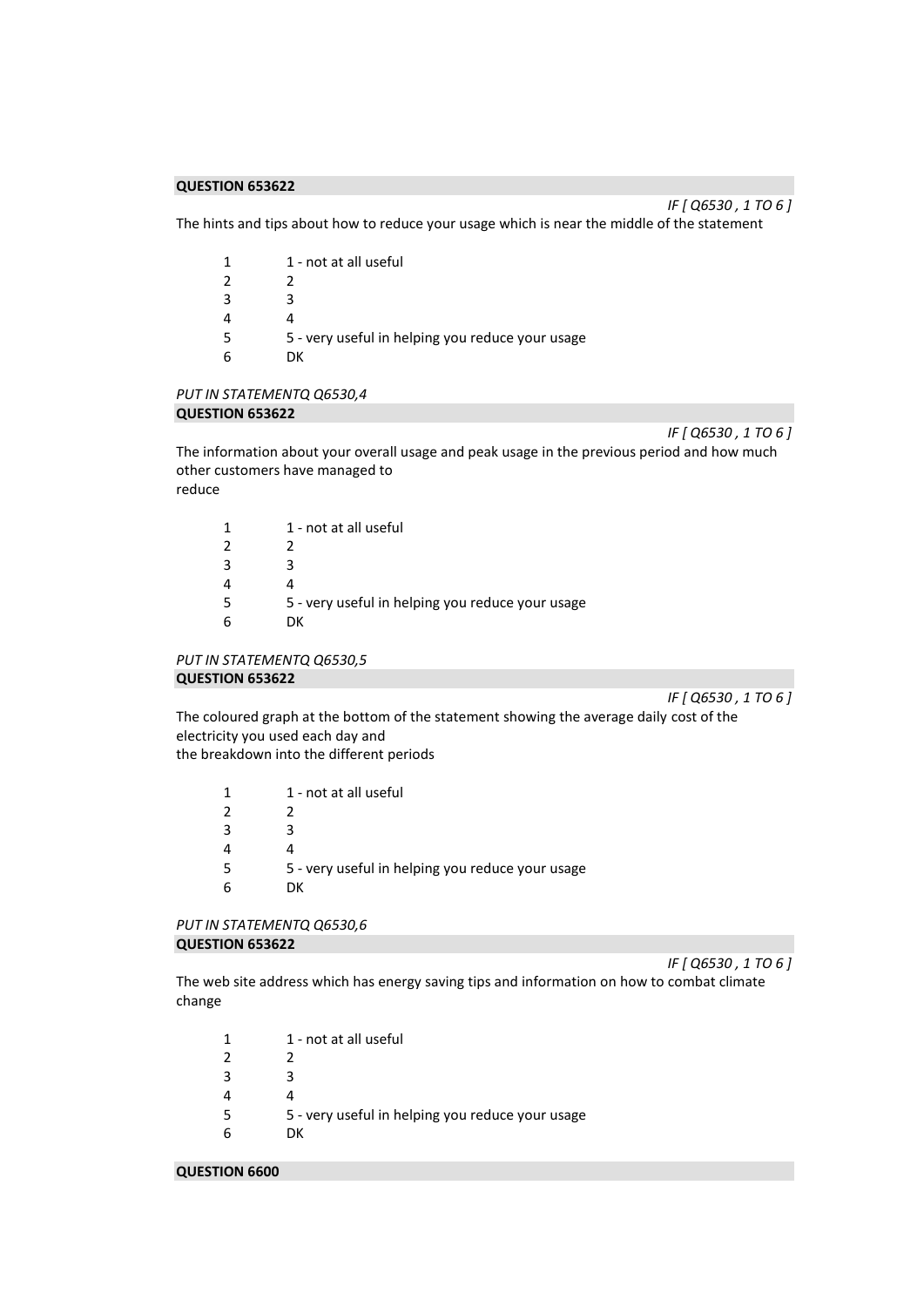As part of the trial, you were sent an end of year target for energy reduction. For achieving this target you would receive 20 Euro. Do you recall receiving this target?

1 Yes<br>2 No

2 No

*IF [ Q9003 , 1 ]*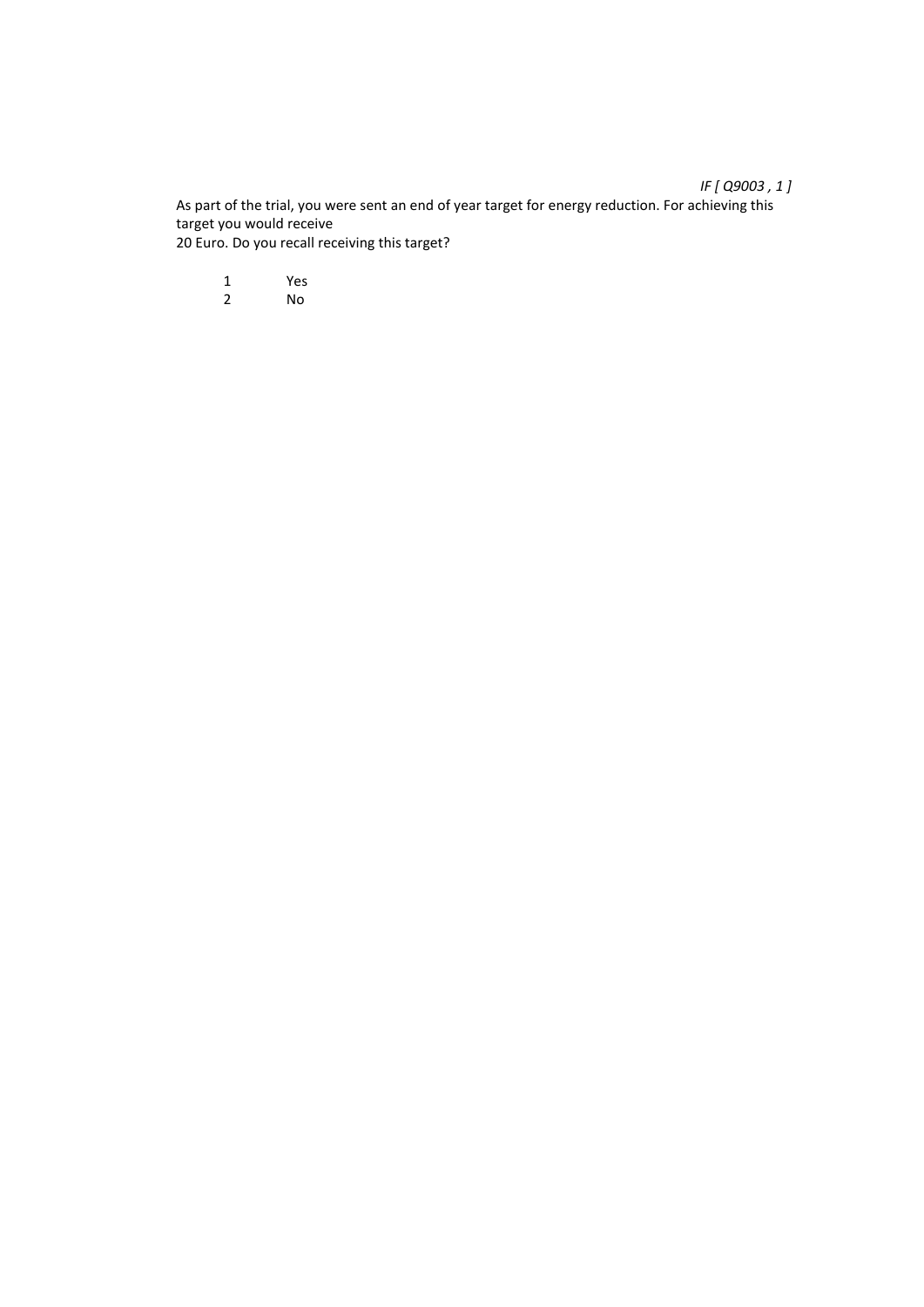*IF [ Q9003 , 1 & Q6600 , 1 ]* 

Which of the following captures the amount of time spent by your household on understanding the Overall Load Reduction

tariff and how it has impacted you you (please think about the time you spent at the start and over the entire trial)

- 2 Less than 15 minutes
- 3 15-30 minutes
- 4 30 minutes to one hour
- 5 1-3 hours
- 6 3-5 hours
- 7 5-10 hours
- 8 More than 10 hours

#### **QUESTION 6610**

*IF [ Q9003 , 1 & Q6600 , 1 ]* 

Did you manage to meet this target (i.e. reduce your electricity usage to or below the target)?

- 1 Yes<br>2 No
- N<sub>o</sub>
- 3 Don't recall

#### **QUESTION 6620**

*IF [ Q9003 , 1 & Q6600 , 1 ]* 

Please tell me whether you agree or disagree with each of these statements. For each of the following statements, please

state on a scale of 1 to 5 where 5 is strongly agree and 1 is strongly disagree

# **QUESTION 66201** MULTIPLE

*DUMMY QUESTION* 

- 1 The target was clearly communicated to me
- 2 The target set was reasonable
- 3 The target encouraged me [us] to reduce the amount of electricity overall
- 4 I understood what I needed to do to achieve the target
- 5 I [we] tried to meet the target
- 6 The 20 Euro incentive for meeting the target was reasonable given the effort required
- 7 It would have been easier to meet the target if I had additional information

*PUT IN STATEMENTR Q66201,1*  **QUESTION 66202**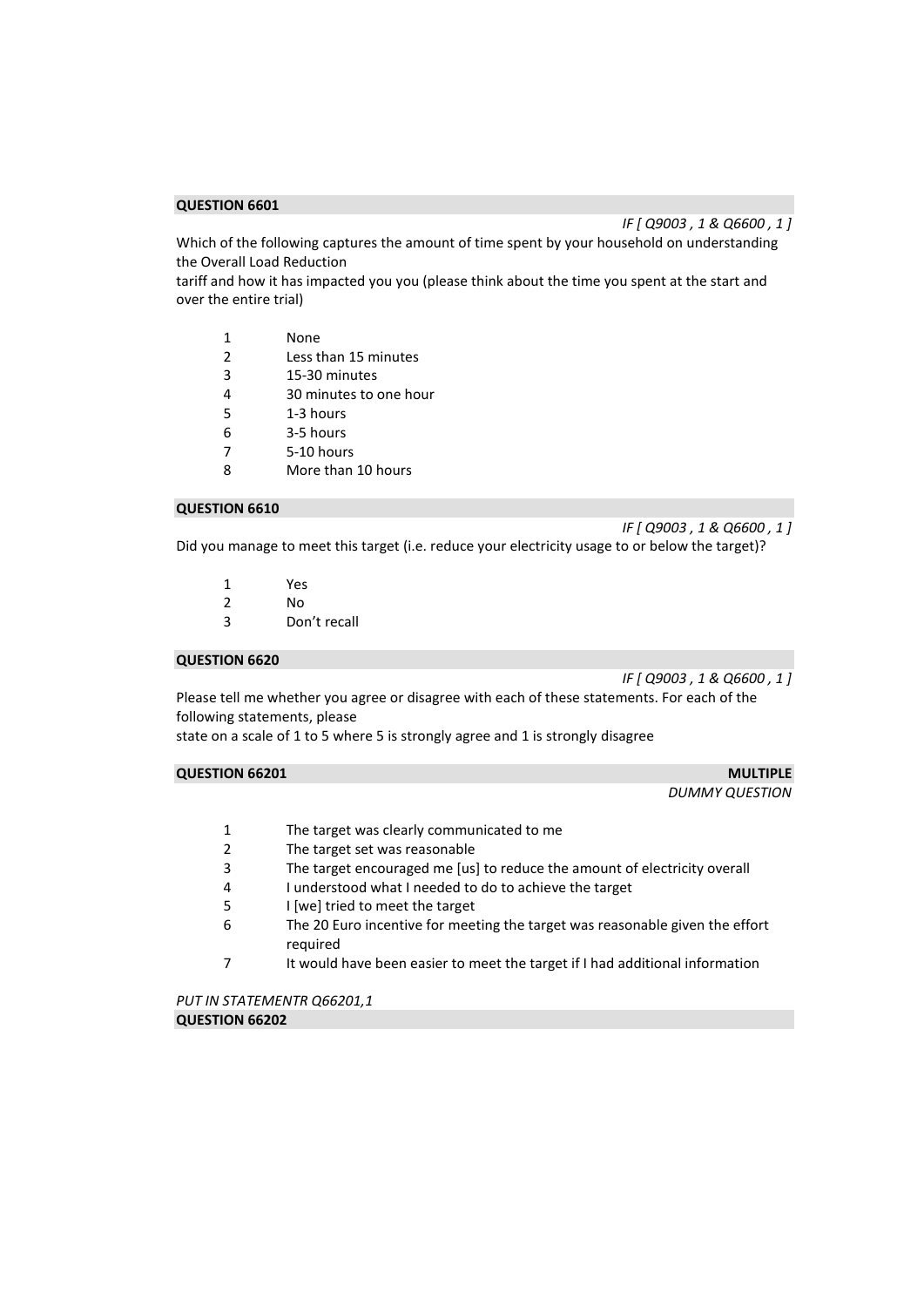*IF [ Q9003 , 1 & Q6600 , 1 ]* 

The target was clearly communicated to me

| 1 |    | 1 - strongly disagree |
|---|----|-----------------------|
| 2 |    | 2                     |
| 3 |    | 3                     |
| 4 |    | Δ                     |
|   | 13 | ADD TO Q66201 [1]     |
| 5 |    | 5 - strongly agree    |
|   | R  | ADD TO Q66201 [1]     |
|   |    | DΚ                    |

*PUT IN STATEMENTR Q66201,2*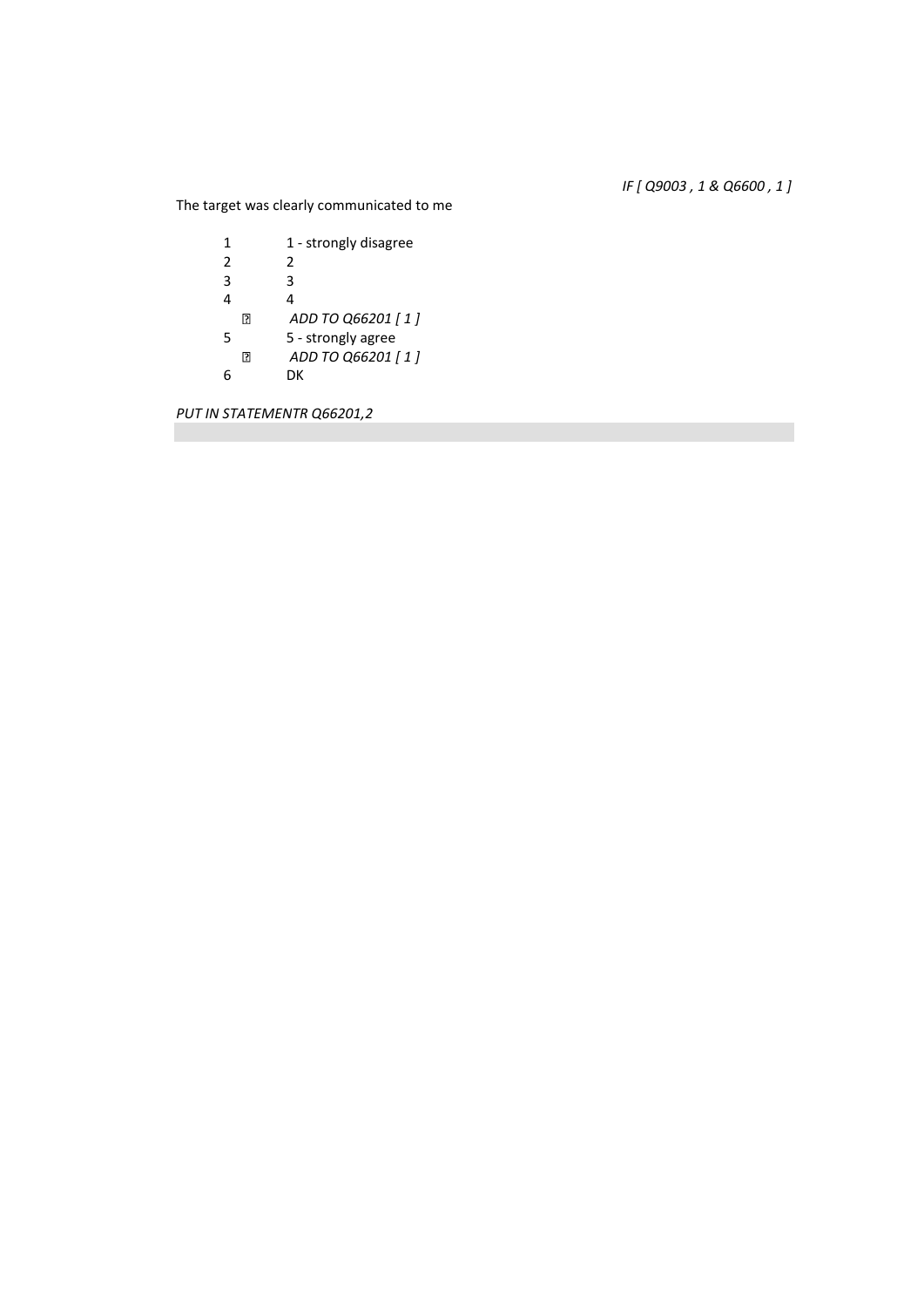*IF [ Q9003 , 1 & Q6600 , 1 ]* 

The target set was reasonable

1 1 - strongly disagree 2 2 3 3 4 4  $\hbox{\bf \large{[}}\hbox{\bf \large{[}}\hbox{\bf \large{[}}\hbox{\bf \large{[}}\hbox{\bf \large{[}}\hbox{\bf \large{[}}\hbox{\bf \large{[}}\hbox{\bf \large{[}}\hbox{\bf \large{[}}\hbox{\bf \large{[}}\hbox{\bf \large{[}}\hbox{\bf \large{[}}\hbox{\bf \large{[}}\hbox{\bf \large{[}}\hbox{\bf \large{[}}\hbox{\bf \large{[}}\hbox{\bf \large{[}}\hbox{\bf \large{[}}\hbox{\bf \large{[}}\hbox{\bf \large{[}}\hbox{\bf \large{[}}\hbox{\bf \large{[}}$ *ADD TO Q66201 [ 2 ]*  5 5 - strongly agree *ADD TO Q66201 [ 2 ]*   $\Box$ 6 DK

*PUT IN STATEMENTR Q66201,3*  **QUESTION 66202** 

*IF [ Q9003 , 1 & Q6600 , 1 ]* 

The target encouraged me [us] to reduce the amount of electricity overall

1 1 - strongly disagree 2 2 3 3 4 4 *ADD TO Q66201 [ 3 ]*   $\Box$ 5 5 - strongly agree *ADD TO Q66201 [ 3 ]*   $\Box$ 6 DK

```
PUT IN STATEMENTR Q66201,4 
QUESTION 66202
```
I understood what I needed to do to achieve the target

1 1 - strongly disagree 2 2 3 3 4 4  $\Box$ *ADD TO Q66201 [ 4 ]*  5 5 - strongly agree  $\Box$ *ADD TO Q66201 [ 4 ]*  6 DK

*PUT IN STATEMENTR Q66201,5*  **QUESTION 66202** 

I [we] tried to meet the target

1 1 - strongly disagree 2 2 3 3 4 4 *ADD TO Q66201 [ 5 ]*   $\Box$ 5 5 - strongly agree  $\Box$ *ADD TO Q66201 [ 5 ]*  6 DK

*IF [ Q9003 , 1 & Q6600 , 1 ]* 

*IF [ Q9003 , 1 & Q6600 , 1 ]* 

*PUT IN STATEMENTR Q66201,6*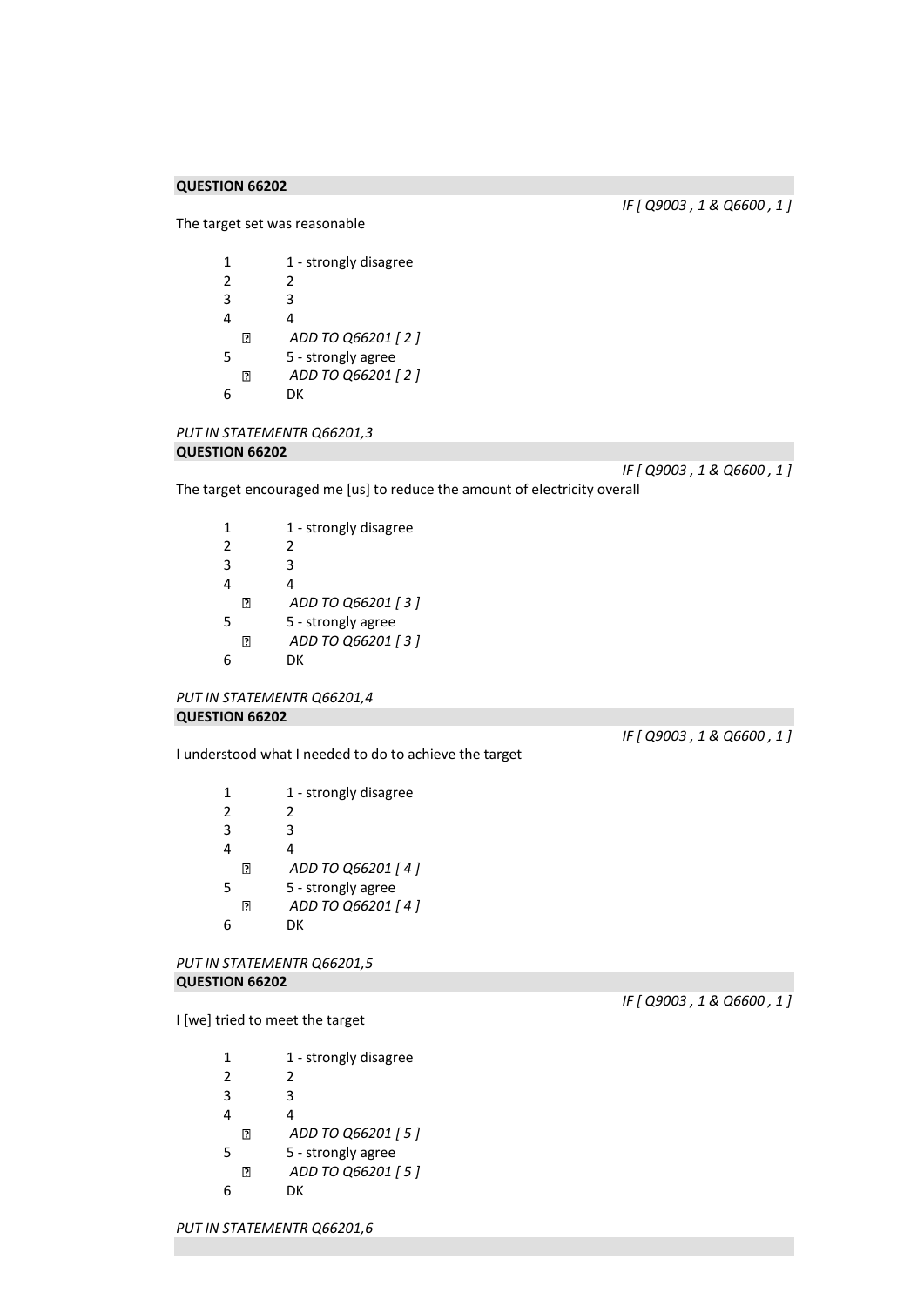*IF [ Q9003 , 1 & Q6600 , 1 ]* 

The 20 Euro incentive for meeting the target was reasonable given the effort required

1 1 - strongly disagree 2 2 3 3 4 4  $\hbox{\bf \large{[}}\hbox{\bf \large{[}}\hbox{\bf \large{[}}\hbox{\bf \large{[}}\hbox{\bf \large{[}}\hbox{\bf \large{[}}\hbox{\bf \large{[}}\hbox{\bf \large{[}}\hbox{\bf \large{[}}\hbox{\bf \large{[}}\hbox{\bf \large{[}}\hbox{\bf \large{[}}\hbox{\bf \large{[}}\hbox{\bf \large{[}}\hbox{\bf \large{[}}\hbox{\bf \large{[}}\hbox{\bf \large{[}}\hbox{\bf \large{[}}\hbox{\bf \large{[}}\hbox{\bf \large{[}}\hbox{\bf \large{[}}\hbox{\bf \large{[}}$ *ADD TO Q66201 [ 6 ]*  5 5 - strongly agree  $\Box$ *ADD TO Q66201 [ 6 ]*  6 DK

*PUT IN STATEMENTR Q66201,7*  **QUESTION 66202** 

*IF [ Q9003 , 1 & Q6600 , 1 ]* 

It would have been easier to meet the target if I had additional information

| 1              |     | 1 - strongly disagree |
|----------------|-----|-----------------------|
| $\mathfrak{p}$ |     | 2                     |
| 3              |     | ੨                     |
| 4              |     | 4                     |
|                | R   | ADD TO Q66201 [7]     |
| 5              |     | 5 - strongly agree    |
|                | 131 | ADD TO Q66201 [7]     |
|                |     | DΚ                    |

# **QUESTION 6621**

*IF [ Q66201 , 7 ]* 

For each of the following ways that you could have been given additional information, please rate them on a scale of 1 to 5

where 5 is very useful and 1 is not at all useful

# **QUESTION 66211**

*DUMMY QUESTION* 

- 1 A device for your home which shows how much electricity you are using and how much it costs at different times of day
- 2 A device for your home which allows you to look at your usage and the cost over the last week or longer periods
- 3 A web-site which you can login to view your usage and the cost over the last week or longer periods
- 4 A web-site which you can login to view your usage and the cost over the last week or longer periods and includes information on how much appliances cost to use and other advice on reducing usage

*PUT IN STATEMENTS Q66211,1*  **QUESTION 66212**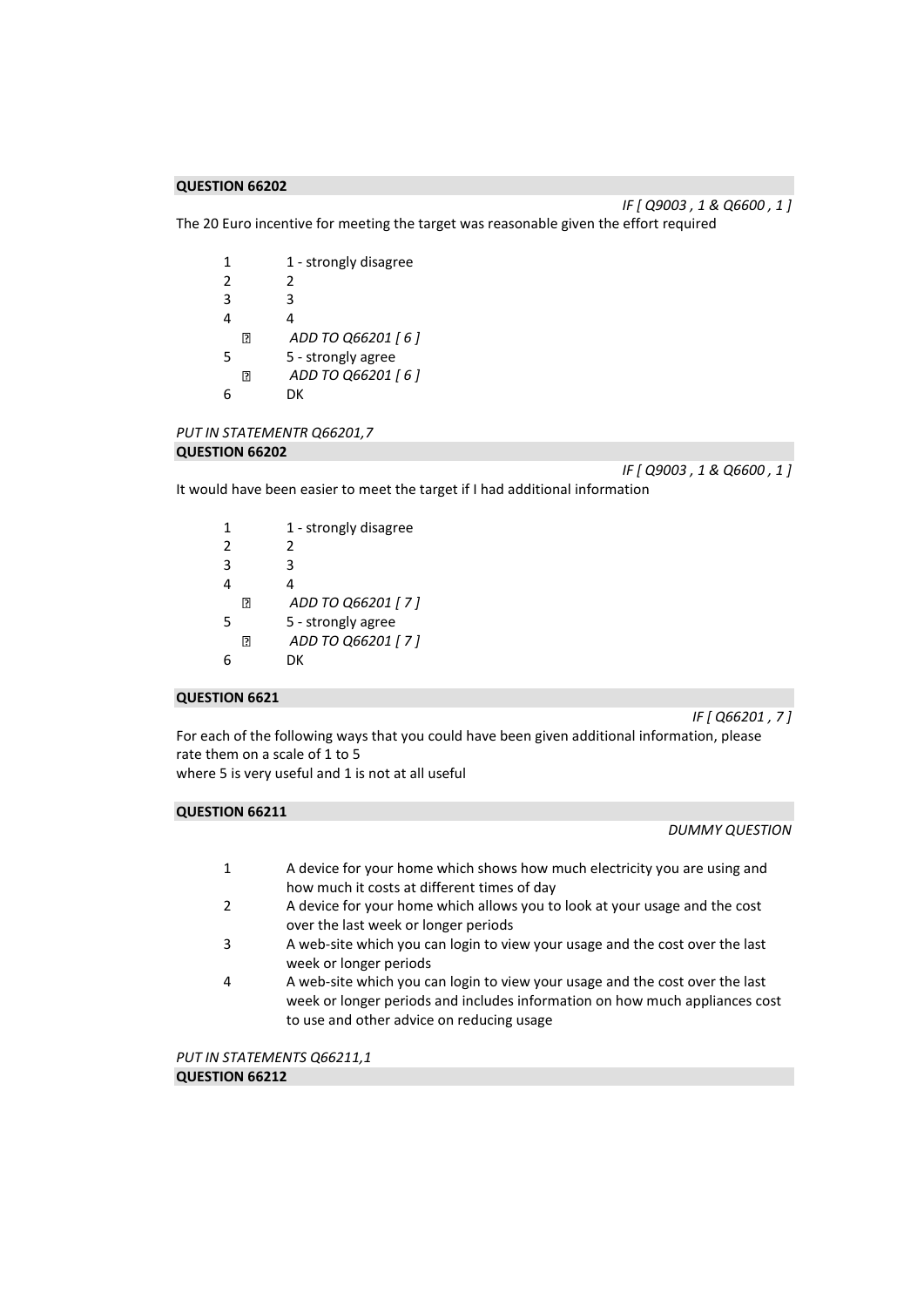A device for your home which shows how much electricity you are using and how much it costs at different times of day

1 1 - Not at all useful<br>2 2  $\begin{array}{ccc} 2 & \quad & 2 \\ 3 & \quad & 3 \end{array}$  $\begin{array}{ccc} 3 & & 3 \\ 4 & & 4 \end{array}$  $\frac{4}{5}$ 5 5 - Very useful 6 DK

*PUT IN STATEMENTS Q66211,2* 

# *IF [ Q66201 , 7 ]*